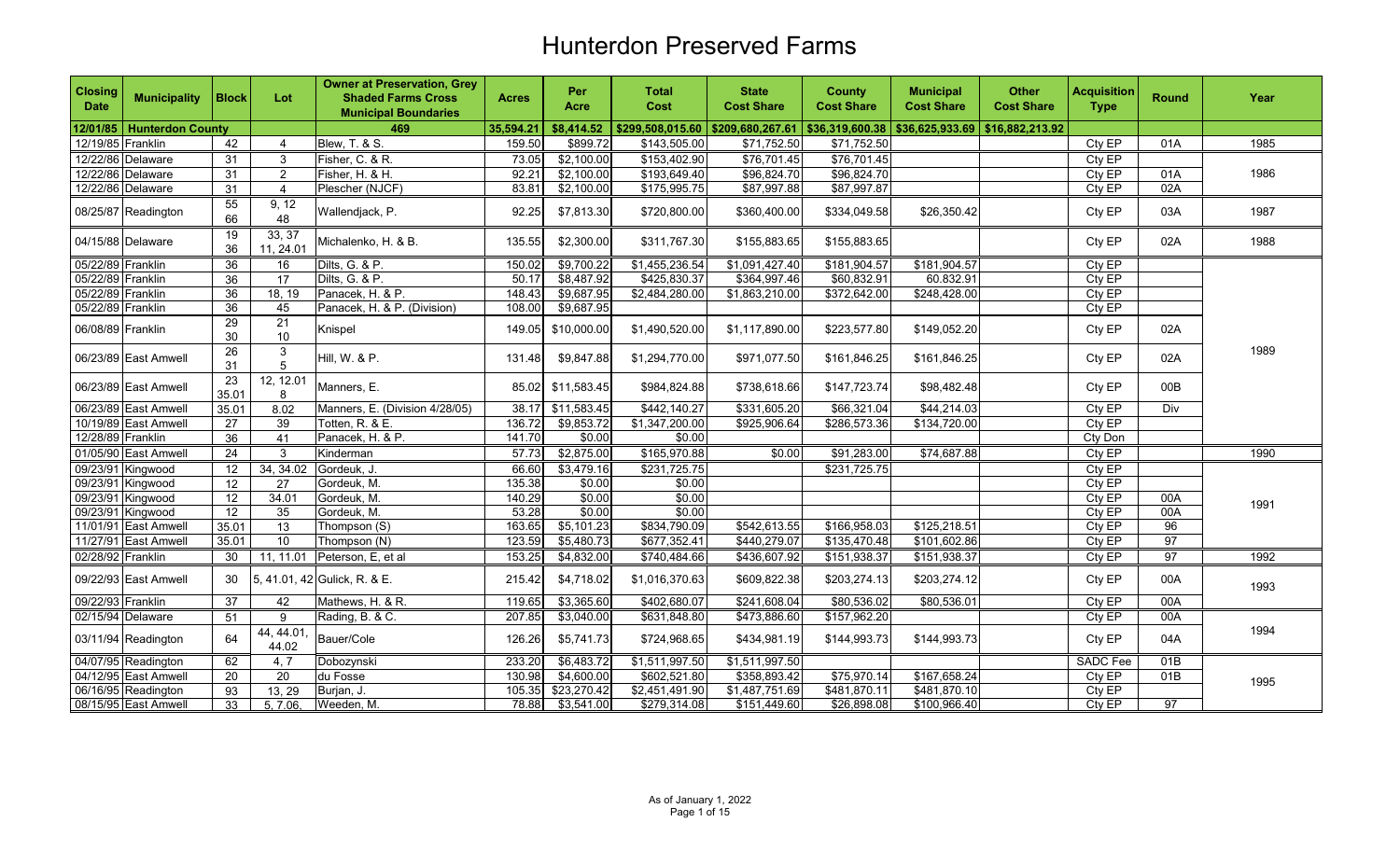| <b>Closing</b><br><b>Date</b> | <b>Municipality</b>     | <b>Block</b>    | Lot                                 | <b>Owner at Preservation, Grey</b><br><b>Shaded Farms Cross</b><br><b>Municipal Boundaries</b> | <b>Acres</b> | Per<br>Acre            | <b>Total</b><br>Cost                | <b>State</b><br><b>Cost Share</b> | <b>County</b><br><b>Cost Share</b> | <b>Municipal</b><br><b>Cost Share</b> | <b>Other</b><br><b>Cost Share</b> | <b>Acquisition</b><br><b>Type</b> | <b>Round</b> | Year |
|-------------------------------|-------------------------|-----------------|-------------------------------------|------------------------------------------------------------------------------------------------|--------------|------------------------|-------------------------------------|-----------------------------------|------------------------------------|---------------------------------------|-----------------------------------|-----------------------------------|--------------|------|
| 12/01/85                      | <b>Hunterdon County</b> |                 |                                     | 469                                                                                            | 35,594.21    | \$8,414.52             | $$299,508,015.60$ $$209,680,267.61$ |                                   | \$36,319,600.38                    | \$36,625,933.69                       | \$16,882,213.92                   |                                   |              |      |
|                               | 02/26/96 Delaware       | 53              | 5, 6                                | Bodine, W. & P.                                                                                | 186.20       | \$4,311.76             | \$802,849.49                        | \$489,738.19                      | \$156,555.65                       | \$156,555.65                          |                                   | Cty EP                            | 97           |      |
| 02/26/96 Stockton             |                         | $\overline{2}$  | 9                                   | Bodine, W. & P.                                                                                | 22.20        | \$4,311.71             | \$95,719.94                         | \$58,389.84                       | \$18,665.05                        | \$18,665.05                           |                                   | Cty EP                            | 97           |      |
| 08/28/96 Union                |                         | 29<br>30        | 10<br>$\overline{7}$                | Bowers, J. & D.                                                                                | 102.17       | \$4,000.00             | \$408,684.00                        | \$286,078.80                      | \$61,302.60                        | \$61,302.60                           |                                   | Cty EP                            |              | 1996 |
|                               | 10/31/96 East Amwell    | 17              | 24                                  | Van Marter                                                                                     | 147.99       | \$4,242.84             | \$627,881.00                        | \$627,881.00                      |                                    |                                       |                                   | SADC Fee                          |              |      |
|                               | 12/16/96 Readington     | 98              | 3                                   | Kanach                                                                                         | 203.69       | \$7,125.19             | \$1,451,330.04                      | \$1,353,705.14                    |                                    |                                       | \$97,624.90                       | SADC Fee                          | 95           |      |
|                               | 01/13/97 Delaware       | 11              | $\boldsymbol{\Lambda}$              | Paulik, George Jr.                                                                             | 79.83        | \$3,131.84             | \$250,015.05                        | \$184,089.24                      | \$32,962.91                        | \$32,962.90                           |                                   | Cty EP                            | 99           |      |
|                               | 01/13/97 Kingwood       | 27.01           | 2                                   | Paulik, George Jr.                                                                             | 13.48        | \$2,899.68             | \$39,087.75                         | \$28,780.81                       | \$5,153.47                         | \$5,153.47                            |                                   | Cty EP                            | 99           |      |
|                               | 01/30/97 Readington     | 98              | 3                                   | Kanach                                                                                         | 15.00        | \$9,756.00             | \$146,340.00                        | \$146,340.00                      |                                    |                                       |                                   | <b>SADC Fee</b>                   |              |      |
|                               | 06/04/97 Delaware       | 45              | 1.01                                | Rosenborg                                                                                      | 0.26         | \$0.00                 | \$0.00                              |                                   |                                    |                                       |                                   | <b>SADC Don</b>                   | 99           |      |
|                               | 06/04/97 East Amwell    | $\overline{2}$  | 10.05                               | Rosenborg                                                                                      | 46.78        | \$0.00                 | \$0.00                              |                                   |                                    |                                       |                                   | <b>SADC Don</b>                   | 99           | 1997 |
|                               | 06/25/97 Bethlehem      | 8               | 20                                  | Delaney, J. & M.                                                                               | 96.46        | \$1,490.46             | \$143,770.21                        | \$110,223.83                      | \$16,773.19                        | \$16,773.19                           |                                   | Cty EP                            | 03A          |      |
|                               | 06/25/97 Delaware       | $\overline{32}$ | 13                                  | Hilton, E. & E.                                                                                | 70.06        | $\overline{$3,851.35}$ | \$269,813.70                        | \$189,561.42                      | \$40,126.14                        | \$40,126.14                           |                                   | $Cty$ <sub>EP</sub>               |              |      |
|                               | 08/20/97 Bethlehem      | 30              | 5                                   | Asbury Farms (1)                                                                               | 123.46       | \$3,359.51             | \$414,762.10                        | \$297,474.05                      | \$58,644.02                        | \$58,644.03                           |                                   | Cty EP                            | 03A          |      |
|                               | 12/05/97 East Amwell    | 35.01           | 11                                  | Gardner                                                                                        | 56.67        | \$0.00                 | \$0.00                              |                                   |                                    |                                       |                                   | Cty Don                           | 02A          |      |
|                               | 09/24/98 Bethlehem      | 30              | $\overline{4}$                      | Asbury Farms (2)                                                                               | 84.69        | \$3,140.15             | \$265,926.92                        | \$192,590.55                      | \$36,668.19                        | \$36,668.18                           |                                   | Cty EP                            | 91/92        |      |
|                               | 09/24/98 Bethlehem      | 30              | -1                                  | Huff, E. & L.                                                                                  | 119.19       | \$3,333.55             | \$397,339.67                        | \$285,607.80                      | \$55,865.94                        | \$55,865.93                           |                                   | Cty EP                            | 03A          |      |
|                               | 10/15/98 Readington     | 93<br>95        | $\overline{18, 19, 20}$ Mason<br>13 |                                                                                                | 242.11       | \$6,808.00             | \$1,648,278.08                      | \$1,042,037.14                    | \$303,120.47                       | \$303,120.47                          |                                   | Cty EP                            |              | 1998 |
|                               | 12/30/98 Readington     | 14              |                                     | Schley Farm                                                                                    | 105.08       | \$8,128.72             | \$854,166.00                        | \$512,499.60                      | \$0.00                             | \$0.00                                | \$341,666.40                      | Cty Don                           | 04A          |      |
|                               | 12/31/98 Bethlehem      | 30              | 3                                   | Knigge, R. & C.                                                                                | 144.16       | \$2,788.49             | \$401,988.95                        | \$295,682.67                      | \$53,153.14                        | \$53,153.14                           |                                   | Cty EP                            | 00A          |      |
|                               | 03/22/99 Bethlehem      | 29<br>30        | 11<br>2                             | Beatty, B. & S.                                                                                | 145.71       | \$2,944.58             | \$429,043.23                        | \$314,776.16                      | \$57,133.54                        | \$57,133.53                           |                                   | Cty EP                            | 00A          |      |
|                               | 04/14/99 Readington     | 72              | 11                                  | Schaeffer C&C                                                                                  | 93.65        | \$7,128.00             | \$667,508.69                        | \$433,880.65                      | \$116,814.02                       | \$116,814.02                          |                                   | Cty EP                            | 00A          |      |
|                               | 04/30/99 Readington     | 72              | 23                                  | Schaeffer C&W                                                                                  | 127.73       | \$6,774.89             | \$865,329.08                        | \$562,463.90                      | \$151,432.59                       | \$151,432.59                          |                                   | Cty EP                            | 00A          | 1999 |
|                               | 08/27/99 East Amwell    | 23              | 11                                  | Denton, Inga Estate                                                                            | 104.22       | \$0.00                 | \$0.00                              |                                   |                                    |                                       |                                   | Cty Don                           | 00A          |      |
|                               | 12/30/99 East Amwell    | 32<br>40.01     | 3<br>3                              | Sowsian                                                                                        | 148.81       | \$4,483.00             | \$667,112.09                        | \$459,790.98                      | \$103,660.55                       | \$103,660.56                          |                                   | Cty EP                            | 03A          |      |
| 03/24/00 Union                |                         | $\overline{25}$ | 35                                  | Barrett                                                                                        | 149.77       | \$4,339.99             | \$650,000.00                        | \$640,720.30                      |                                    |                                       | \$9,279.70                        | <b>SADC</b> Fee                   |              |      |
|                               | 05/19/00 East Amwell    | 34              | 1.01, 2,<br>2.09, 4                 | Garrett, R.&D./Mack, J.&L.                                                                     | 65.13        | \$4,000.00             | \$260,524.00                        | \$182,366.00                      | \$39,079.00                        | \$39,079.00                           |                                   | Cty EP                            | 98           | 2000 |
|                               | 06/21/00 Delaware       | 38              | 22                                  | Emmons, A.                                                                                     | 141.73       | \$5,000.00             | \$708,633.50                        | \$481,870.78                      | \$113,381.36                       | \$113,381.36                          |                                   | Cty EP                            |              |      |
|                               | 09/18/00 Delaware       | 31              | 9                                   | Sayles, C. & P.                                                                                | 209.18       | \$4,369.81             | \$914,067.99                        | \$630,511.99                      | \$141,778.00                       | \$141,778.00                          |                                   | Cty EP                            |              |      |
|                               | 11/20/00 Delaware       | 32              | 29, 30                              | <b>Ontario Limited</b>                                                                         | 98.65        | \$4,997.41             | \$492,970.00                        | \$492,970.00                      |                                    |                                       |                                   | <b>SADC EP</b>                    | 03A          |      |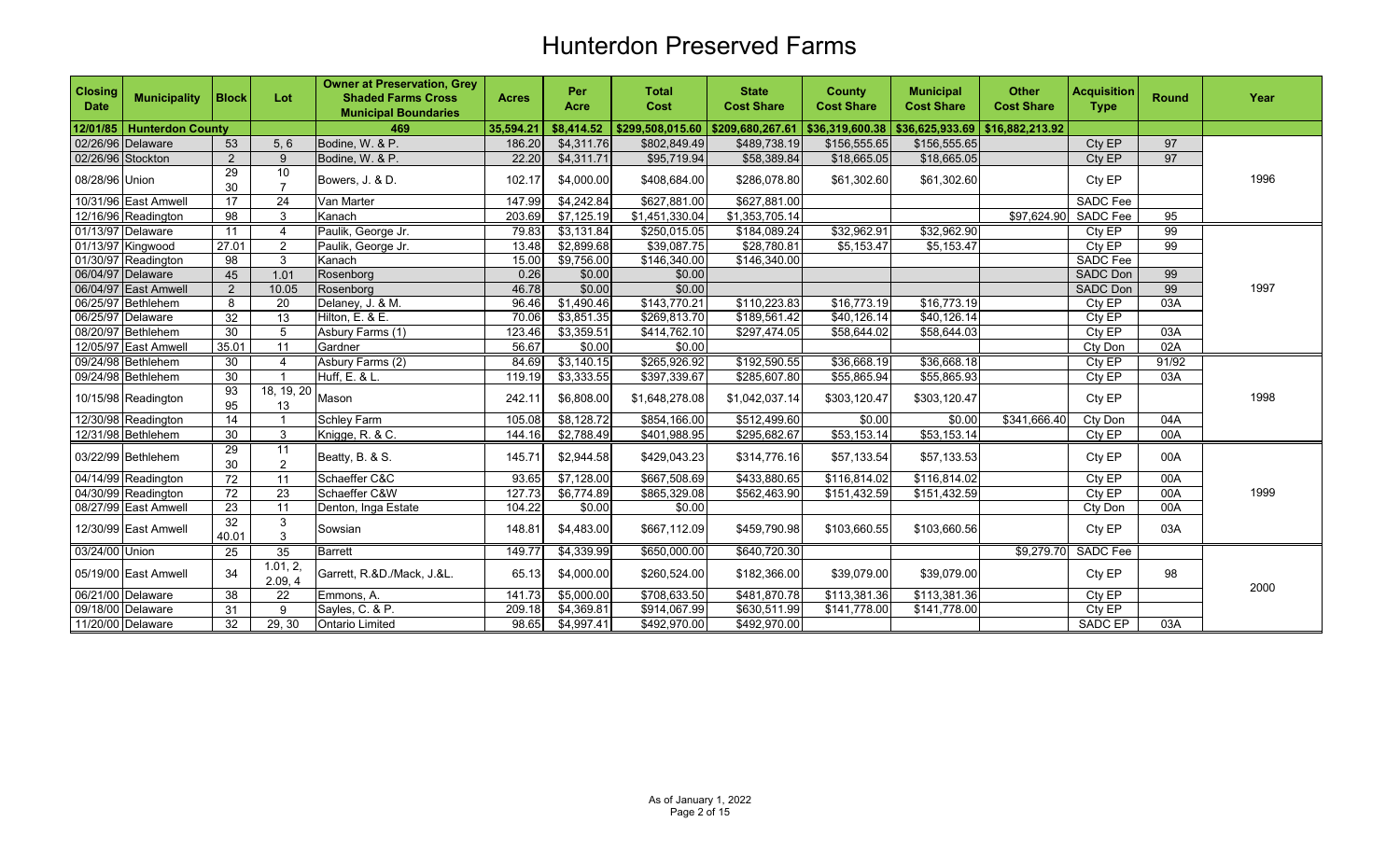| <b>Closing</b><br><b>Date</b> | <b>Municipality</b>         | <b>Block</b>    | Lot                          | <b>Owner at Preservation, Grey</b><br><b>Shaded Farms Cross</b><br><b>Municipal Boundaries</b> | <b>Acres</b> | Per<br><b>Acre</b> | <b>Total</b><br>Cost | <b>State</b><br><b>Cost Share</b> | <b>County</b><br><b>Cost Share</b> | <b>Municipal</b><br><b>Cost Share</b> | <b>Other</b><br><b>Cost Share</b> | <b>Acquisition</b><br><b>Type</b> | <b>Round</b> | Year |
|-------------------------------|-----------------------------|-----------------|------------------------------|------------------------------------------------------------------------------------------------|--------------|--------------------|----------------------|-----------------------------------|------------------------------------|---------------------------------------|-----------------------------------|-----------------------------------|--------------|------|
|                               | 12/01/85   Hunterdon County |                 |                              | 469                                                                                            | 35,594.21    | \$8,414.52         | \$299,508,015.60     | \$209,680,267.61                  | \$36,319,600.38                    | \$36,625,933.69                       | \$16,882,213.92                   |                                   |              |      |
|                               | 03/23/01 East Amwell        | 17              | 9, 10                        | Schwab, F.&M.                                                                                  | 145.74       | \$5,336.00         | \$777,647.31         | \$519,986.05                      | \$128,830.63                       | \$128,830.63                          |                                   | Cty EP                            | 03A          |      |
|                               | 04/24/01 Bethlehem          | 25              | 5                            | Parisi, J                                                                                      |              | 55.68 \$11,750.00  | \$654,240.00         | \$654,240.00                      |                                    |                                       |                                   | <b>SADC EP</b>                    | 03A          |      |
|                               | 06/25/01 Bethlehem          | 26              | $\overline{1}$               | Hajdu, M. E.                                                                                   |              | 98.83 \$11,601.98  | \$1,146,623.75       | \$1,146,623.75                    |                                    |                                       |                                   | <b>SADC EP</b>                    | 01A          |      |
|                               | 06/29/01 East Amwell        | 21              | 19.03                        | Nemeth, E. & R.                                                                                | 59.64        | \$4,721.01         | \$281,575.20         | \$192,409.72                      | \$44,582.74                        | \$44,582.74                           |                                   | Cty EP                            | 00A          |      |
|                               | 07/02/01 Alexandria         | 12              | $\overline{7}$               | Wrede, H. & V.                                                                                 | 78.29        | \$2,800.00         | \$219,198.00         | \$161,267.10                      | \$28,965.45                        | \$28,965.45                           |                                   | Cty EP                            | 00A          |      |
|                               | 07/09/01 Delaware           | 19<br>31        | 21<br>10                     | Hilltop Farms, L.L.C.                                                                          | 135.81       | \$4,000.00         | \$543,244.00         | \$380,270.80                      | \$81,486.60                        | \$81,486.60                           |                                   | Cty EP                            | 00A          |      |
|                               | 07/27/01 Delaware           | 22              | 1, 1.01,<br>1.03, 1.04       | Fisher                                                                                         | 82.39        | \$7,221.75         | \$595,000.00         | \$529,819.77                      |                                    |                                       | \$65,180.23                       | <b>SADC Fee</b>                   | 00A          |      |
|                               | 08/23/01 Delaware           | 19              | 25.03.                       | Koplowitz, L. & B.                                                                             | 39.32        | \$3,605.23         | \$141,764.70         | \$100,766.82                      | \$20,498.94                        | \$20,498.94                           |                                   | Cty EP                            | 96           |      |
|                               | 08/24/01 Delaware           | 19              | 9                            | Moore, P & C                                                                                   | 43.50        | \$5,580.00         | \$242,724.42         | \$160,511.31                      | \$41,106.56                        | \$41,106.55                           |                                   | CtyEP                             |              | 2001 |
| 08/27/01 Franklin             |                             | 35              | 16                           | Michisk, R.                                                                                    | 13.02        | \$5,447.51         | \$70,926.57          | \$47,186.69                       | \$11,869.94                        | \$11,869.94                           |                                   | Cty EP                            | 03A          |      |
| 08/27/01 Raritan              |                             | 10 <sup>1</sup> | $\mathbf{3}$                 | Michisk, R.                                                                                    | 38.70        | \$5,445.00         | \$210,721.50         | \$140,190.75                      | \$35,265.38                        | \$35,265.37                           |                                   | Cty EP                            | 03A          |      |
|                               | 09/05/01 Readington         | 52<br>64        | 10<br>45                     | <b>Hrubesh</b>                                                                                 | 79.71        | \$9,466.20         | \$754,560.00         | \$434,819.18                      | \$159,870.41                       | \$159,870.41                          |                                   | Cty EP                            |              |      |
|                               | 09/28/01 East Amwell        | 18              | $\overline{23}$              | Batlle, M.                                                                                     | 75.54        | \$5,500.00         | \$415,459.00         | \$298,375.10                      | \$58,541.95                        | \$58,541.95                           |                                   | Cty EP                            | 00A          |      |
|                               | 10/15/01 East Amwell        | 8               | 6<br>2, 3, 4, 24             | <b>Amwell Valley Conservancy</b>                                                               | 337.03       | \$5,512.81         | \$1,857,955.00       | \$1,161,964.38                    | \$347,995.31                       | \$347,995.31                          |                                   | Cty EP                            | 00A          |      |
|                               | 11/21/01 Readington         | 15              | -1                           | Schley, Reeve 1                                                                                | 100.07       | \$6,242.96         | \$624,739.50         | \$533,145.48                      | \$45,797.01                        | \$45,797.01                           |                                   | Cty EP                            | 00A          |      |
|                               | 11/21/01 Readington         | 15              | 1.02                         | Schley, Reeve 2                                                                                | 60.19        | \$6,489.96         | \$390,656.70         | \$331,191.35                      | \$29,732.68                        | \$29,732.67                           |                                   | Cty EP                            | 02A          |      |
| 12/20/01 Holland              |                             | 15              | $\overline{4}$               | Wydner, L. & D.                                                                                | 120.53       | \$3,700.00         | \$445,961.00         | \$445,961.00                      |                                    |                                       |                                   | <b>SADC EP</b>                    |              |      |
|                               | 12/21/01 Clinton Twp.       | 25              | $\overline{7}$               | Muckelman                                                                                      | 130.64       | \$5,860.06         | \$765,576.00         | \$496,188.00                      | \$117,660.09                       | \$151,727.91                          |                                   | Cty EP                            |              |      |
|                               | 01/04/02 Readington         | 55<br>66        | $\overline{15}$<br>45, 45.01 | Moore                                                                                          | 67.60        | \$6,685.70         | \$451,933.40         | \$335,573.58                      | \$58,179.91                        | \$58,179.91                           |                                   | Cty EP                            | 6            |      |
|                               | 01/11/02 Readington         | 46<br>52.01     | 21<br>14                     | Romano                                                                                         | 108.52       | \$15,815.52        | \$1,716,300.00       | \$559,182.00                      | \$578,559.00                       | \$578,559.00                          |                                   | Cty EP                            | 99           |      |
| 01/16/02 Holland              |                             | 15              | 3                            | Kinnney                                                                                        | 177.49       | \$1,952.45         | \$346,536.00         | \$259,902.00                      | \$43,317.00                        | \$43,317.00                           |                                   | Cty EP                            |              |      |
|                               | 01/28/02 Clinton Twp.       | 19<br>23        | $\overline{27}$<br>5         | Smith                                                                                          | 211.87       | \$6,469.35         | \$1,370,628.00       | \$885,114.00                      | \$242,757.00                       | \$242,757.00                          |                                   | Cty EP                            |              |      |
| 04/05/02 Raritan              |                             | 86              | $\overline{1}$               | <b>Bond</b>                                                                                    | 112.30       | \$10,284.68        | \$1,155,000.00       | \$750,750.00                      | \$202,125.00                       | \$202,125.00                          |                                   | Cty EP                            | 91/92        |      |
|                               | 04/08/02 Delaware           | 10 <sup>1</sup> | 8                            | Kenney, J. & R.                                                                                | 29.81        | \$5,504.27         | \$164,082.26         | \$164,082.26                      |                                    |                                       |                                   | <b>SADC EP</b>                    | 02A          |      |
|                               | 04/08/02 Kingwood           | 27              | 6.04, 10                     | Kenney, J. & R.                                                                                | 118.40       | \$5,501.85         | \$651,419.24         | \$585,983.58                      |                                    |                                       | \$65,435.66                       | SADC EP                           | 02A          |      |
|                               | 04/25/02 East Amwell        | 17              | 15                           | Crater, S.                                                                                     | 41.44        | \$7,000.00         | \$290,087.00         | \$290,087.00                      |                                    |                                       |                                   | <b>SADC EP</b>                    | 01A          |      |
|                               | 05/13/02 Delaware           | 33<br>34        | $\overline{2}$<br>25         | Jones (NJCF)                                                                                   | 215.67       | \$5,749.63         | \$1,240,000.00       | \$829,986.85                      | \$205,006.60                       | \$205,006.55                          |                                   | Cty EP                            |              |      |
|                               | 05/30/02 Delaware           | 61              | 3                            | Horner, G.                                                                                     | 79.36        | \$6,700.00         | \$531,685.20         | \$531,685.20                      |                                    |                                       |                                   | SADC EP                           |              |      |
|                               | 05/30/02 Delaware           | 27              | 8                            | Pyskaty, L.                                                                                    | 74.02        | \$5,250.00         | \$388,627.05         | \$388,627.05                      |                                    |                                       |                                   | <b>SADC EP</b>                    | 98           |      |
| 06/07/02 Franklin             |                             | 31              | 34.02                        | Volk, L.F. Jr.                                                                                 | 172.74       | \$3,370.11         | \$582,156.45         | \$582,156.45                      |                                    |                                       |                                   | Cty EP                            | 01A          |      |
| 06/12/02 Holland              |                             | 22              | 39, 47                       | Young, K. & Ryan, M.                                                                           | 91.77        | \$3,300.00         | \$302,834.40         | \$302,834.40                      |                                    |                                       |                                   | <b>SADC EP</b>                    | 01A          |      |
|                               | 06/18/02 East Amwell        | 20              | 22                           | Martin, T (Originally J. Kanach)                                                               | 49.23        | \$6,967.11         | \$342,977.00         | \$194,472.00                      | \$74,252.50                        | \$74,252.50                           |                                   | Cty EP                            |              |      |
|                               | 06/20/02 East Amwell        | 18              | $\overline{1}$               | Cavalier                                                                                       | 105.90       | \$4,816.00         | \$510,000.00         | \$315,707.36                      |                                    |                                       | \$194,292.64                      | <b>SADC Fee</b>                   | 00A          |      |
| 06/24/02 Union                |                             | 28              | $\overline{21}$              | Geiler, D.                                                                                     | 61.55        | \$6,589.12         | \$405,555.70         | \$324,444.83                      | \$32,444.46                        | \$48,666.41                           |                                   | Cty EP                            | 6            |      |
|                               | 07/09/02 East Amwell        | 32              | $\overline{1}$               | Nielsen, K. & Galloway, P.                                                                     | 87.77        | \$7,100.00         | \$623,152.80         | \$390,567.60                      | \$103,829.54                       | \$128,755.66                          |                                   | Cty EP                            | 01A          |      |
| 07/11/02 Raritan              |                             | 12 <sup>2</sup> | $\overline{2}$               | Chwat, S.                                                                                      | 109.73       | \$4,500.00         | \$493,780.50         | \$340,159.90                      | \$76,810.30                        | \$76,810.30                           |                                   | Cty EP                            |              |      |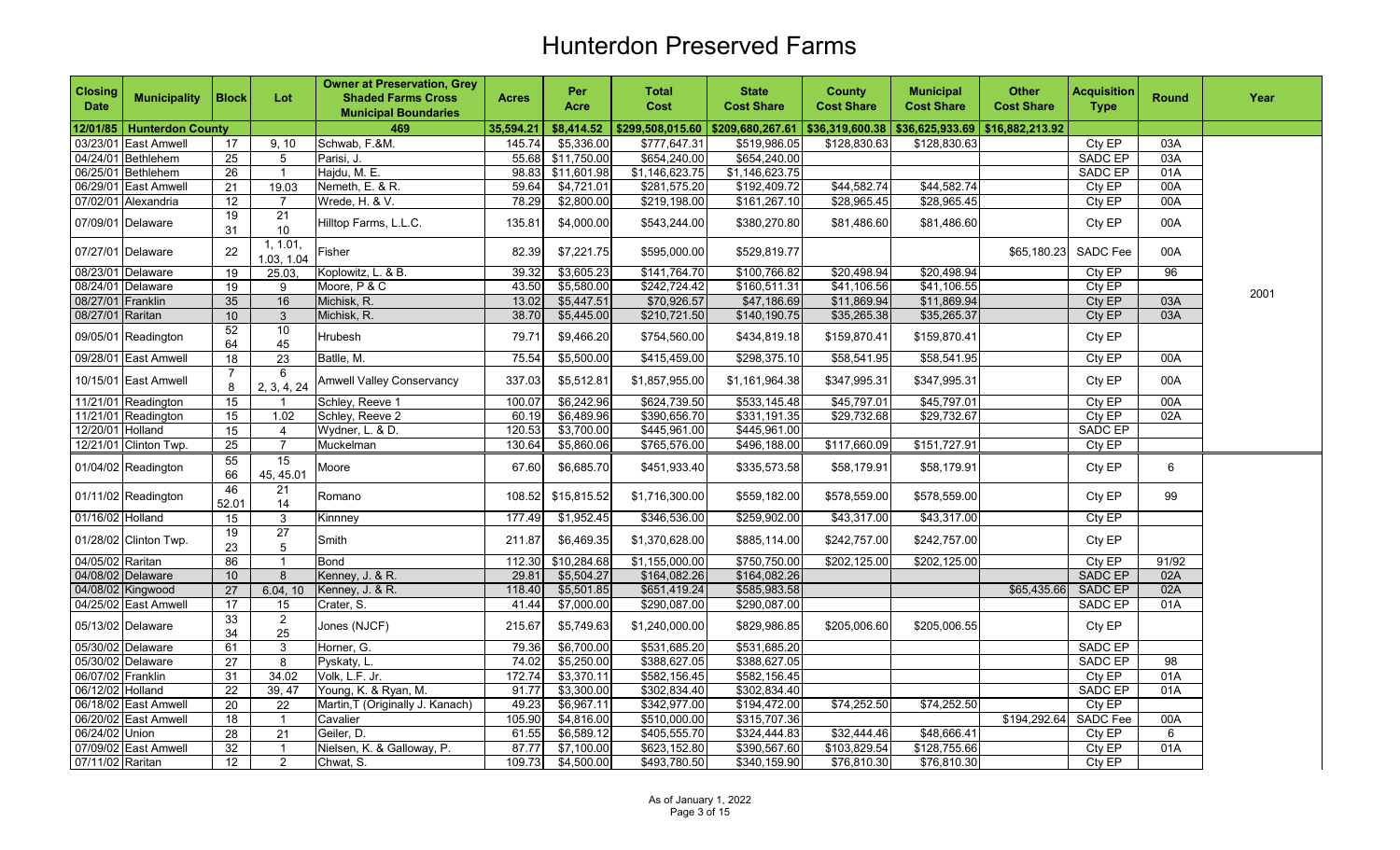| <b>Closing</b><br><b>Date</b> | <b>Municipality</b>     | <b>Block</b> | Lot           | <b>Owner at Preservation, Grey</b><br><b>Shaded Farms Cross</b><br><b>Municipal Boundaries</b> | <b>Acres</b> | Per<br>Acre | <b>Total</b><br>Cost | <b>State</b><br><b>Cost Share</b>                                              | <b>County</b><br><b>Cost Share</b> | <b>Municipal</b><br><b>Cost Share</b> | <b>Other</b><br><b>Cost Share</b> | <b>Acquisition</b><br><b>Type</b> | <b>Round</b> | Year |
|-------------------------------|-------------------------|--------------|---------------|------------------------------------------------------------------------------------------------|--------------|-------------|----------------------|--------------------------------------------------------------------------------|------------------------------------|---------------------------------------|-----------------------------------|-----------------------------------|--------------|------|
| 12/01/85                      | <b>Hunterdon County</b> |              |               | 469                                                                                            | 35,594.21    | \$8,414.52  |                      | $$299,508,015.60 \mid $209,680,267.61 \mid $36,319,600.38 \mid $36,625,933.69$ |                                    |                                       | \$16,882,213.92                   |                                   |              |      |
| 07/17/02 Raritan              |                         | 82           |               | Lee, M. & H.                                                                                   | 53.35        | \$10,000.00 | \$533,530.00         | \$533,530.00                                                                   |                                    |                                       |                                   | SADC EP                           | 95           | 2002 |
|                               | 07/18/02 Delaware       | 60           | 12, 15.02     | Spolar, W.                                                                                     | 139.57       | \$5,300.00  | \$739,721.00         | \$495,473.50                                                                   | \$122,123.75                       | \$122,123.75                          |                                   | <b>MPIG</b>                       |              |      |
|                               | 07/24/02 East Amwell    | 27<br>31     | 47            | Russell, N. & V.                                                                               | 95.32        | \$7,262.48  | \$692,238.07         | \$431,756.73                                                                   | \$116,395.91                       | \$144,085.43                          |                                   | Cty EP                            |              |      |
|                               | 07/25/02 Clinton Twp.   | 46           | 32            | <b>Clinton Reformatory</b>                                                                     | 100.08       | \$0.00      | \$0.00               |                                                                                |                                    |                                       |                                   | <b>SADC Don</b>                   |              |      |
|                               | 07/31/02 Bethlehem      | 8<br>10      | 21            | Ravenburg                                                                                      | 2.45         | \$6,492.04  | \$15,905.50          | \$15,905.50                                                                    |                                    |                                       |                                   | SADC EP                           | 01B          |      |
| 07/31/02 Union                |                         | 1.08         | 11, 13<br>25  | Ravenburg                                                                                      | 35.06        | \$6,501.48  | \$227,942.00         | \$227,942.00                                                                   |                                    |                                       |                                   | SADC EP                           | 01B          |      |
|                               | 08/13/02 East Amwell    | 20           | 23.02         | Kanach, G & J                                                                                  | 49.65        | \$6,907.90  | \$342,977.00         | \$194,472.00                                                                   | \$74,252.50                        | \$74,252.50                           |                                   | Cty EP                            | 00A          |      |
| 08/22/02 Raritan              |                         | 84           | 2.02          | Zanetti, E.                                                                                    | 51.41        | \$11,600.00 | \$596,321.20         | \$357,792.72                                                                   | \$95,411.39                        | \$143,117.09                          |                                   | Cty EP                            | 94           |      |
|                               | 09/06/02 Alexandria     | 10           | 68            | Kelly, R. & E.                                                                                 | 14.31        | \$4,234.94  | \$60,610.40          | \$41,791.04                                                                    | \$9,409.68                         | \$9,409.68                            |                                   | Cty EP                            | 00A          |      |
|                               | 09/17/02 Delaware       | 5            | 11            | Schenck, R. & M.                                                                               | 61.26        | \$6,370.00  | \$390,219.83         | \$250,243.02                                                                   | \$66,098.46                        | \$73,878.35                           |                                   | Cty EP                            |              |      |
| 09/19/02 Raritan              |                         | 80           | 17            | Rogers, C. & J.                                                                                | 82.88        | \$11,000.00 | \$911,691.00         | \$547,014.60                                                                   | \$182,338.20                       | \$182,338.20                          |                                   | Cty EP                            |              |      |
|                               | 10/23/02 Alexandria     | 19           | $\mathcal{P}$ | Cronce                                                                                         | 123.45       | \$4,972.94  | \$613,895.00         | \$613,895.00                                                                   |                                    |                                       |                                   | SADC EP                           | 00A          |      |
|                               | 10/31/02 Delaware       | 32           | 31            | Newbaker                                                                                       | 17.52        | \$6,000.00  | \$105,120.00         | \$105,120.00                                                                   |                                    |                                       |                                   | SADC EP                           | 00A          |      |
|                               | 11/22/02 Alexandria     | 21           | 10, 6         | Buchholz (NJCF)                                                                                | 43.29        | \$5,793.57  | \$250,797.80         | \$125,398.90                                                                   |                                    |                                       | \$125,398.90                      | NP EP                             | 00A          |      |
|                               | 11/26/02 Delaware       | 46           |               | Foley, E.J, Inc.                                                                               | 176.04       | \$6,984.09  | \$1,229,479.85       | \$772,815.91                                                                   | \$228,331.97                       | \$228,331.97                          |                                   | Cty EP                            | 00A          |      |
|                               | 11/26/02 Kingwood       | 42           |               | Foley, E.J. Inc.                                                                               | 37.50        | \$6,984.01  | \$261,900.24         | \$164,623.01                                                                   | \$48,638.62                        | \$48,638.61                           |                                   | Cty EP                            | 00A          |      |
| 12/03/02 Holland              |                         | 20           | 3             | Phillips, R. & I.                                                                              | 64.81        | \$4,000.00  | \$259,240.00         | \$231,307.39                                                                   |                                    |                                       | \$27,932.61                       | SADC EP                           | 00A          |      |
|                               | 12/11/02 East Amwell    | 25           | 9             | McLarty                                                                                        | 90.40        | \$5,900.00  | \$533,360.00         | \$348,040.00                                                                   | \$92,660.00                        | \$92,660.00                           |                                   | Cty EP                            | 00A          |      |
|                               | 12/12/02 East Amwell    | 30           | 12, 16.01     | Mencheck                                                                                       | 51.03        | \$5,954.23  | \$303,868.00         | \$199,032.60                                                                   | \$52,417.70                        | \$52,417.70                           |                                   | Cty EP                            | 00A          |      |
| 12/30/02 Holland              |                         | 26           |               | 16, 17, 19 Phillips, R., I., M. / Sciarello, K.                                                | 64.90        | \$3,000.00  | \$194,706.00         | \$163,669.77                                                                   |                                    |                                       | \$31,036.23                       | SADC EP                           | 03A          |      |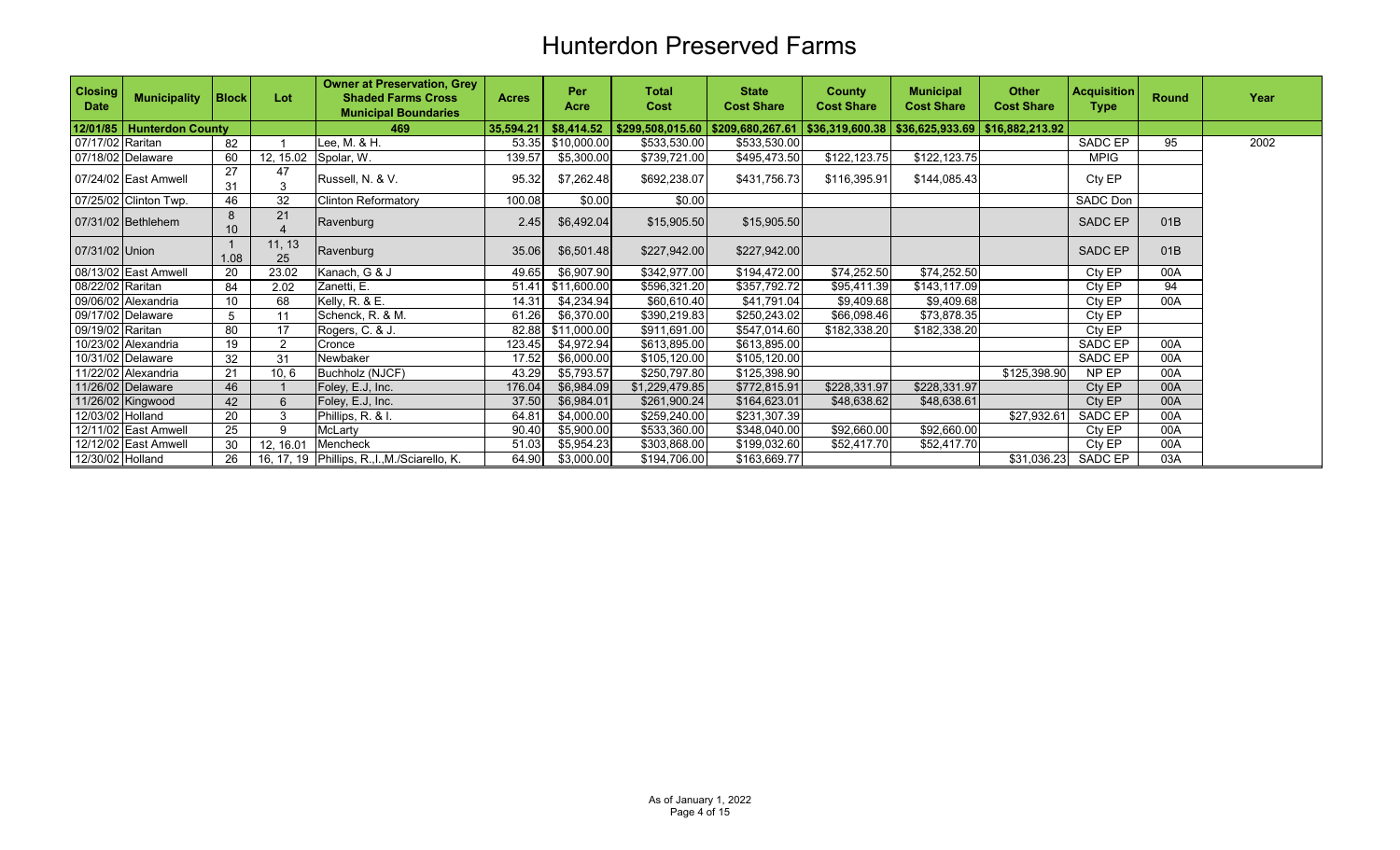| <b>Closing</b><br><b>Date</b> | <b>Municipality</b>       | <b>Block</b>        | Lot                                  | <b>Owner at Preservation, Grey</b><br><b>Shaded Farms Cross</b><br><b>Municipal Boundaries</b> | <b>Acres</b> | Per<br>Acre        | <b>Total</b><br><b>Cost</b> | <b>State</b><br><b>Cost Share</b>  | <b>County</b><br><b>Cost Share</b> | <b>Municipal</b><br><b>Cost Share</b> | <b>Other</b><br><b>Cost Share</b> | <b>Acquisition</b><br><b>Type</b> | <b>Round</b> | Year |
|-------------------------------|---------------------------|---------------------|--------------------------------------|------------------------------------------------------------------------------------------------|--------------|--------------------|-----------------------------|------------------------------------|------------------------------------|---------------------------------------|-----------------------------------|-----------------------------------|--------------|------|
|                               | 12/01/85 Hunterdon County |                     |                                      | 469                                                                                            | 35,594.21    | \$8,414.52         | 8299,508,015.60             | \$209,680,267.61   \$36,319,600.38 |                                    | \$36,625,933.69                       | \$16,882,213.92                   |                                   |              |      |
| 01/01/03 Union                |                           | -1                  | 12                                   | Delaney, J. & M.                                                                               | 17.85        | \$1,491.02         | \$26,614.79                 | \$20,404.67                        | \$3,105.06                         | \$3,105.06                            |                                   | Cty EP                            | 03A          |      |
| 01/14/03 Raritan              |                           | 63                  | $\overline{2}$                       | Jannuzzi, J.                                                                                   | 19.29        | \$7,000.00         | \$135,058.00                | \$135,058.00                       |                                    |                                       |                                   | <b>SADC EP</b>                    | 03A          |      |
|                               | 01/24/03 Delaware         | 44                  | 27.01                                | Brodeen (1)                                                                                    | 48.00        | \$6,400.00         | \$307,219.20                | \$196,812.30                       | \$36,802.30                        | \$73,604.60                           |                                   | <b>MPIG</b>                       | 99           |      |
|                               | 01/24/03 Delaware         | 44                  | $\overline{27}$                      | Brodeen (2)                                                                                    | 59.16        | \$6,399.99         | \$378,636.38                | \$242,564.20                       | \$68,036.09                        | \$68,036.09                           |                                   | <b>MPIG</b>                       | 98           |      |
|                               | 01/29/03 Readington       | 66                  | $\overline{2}$                       | Reno                                                                                           | 49.54        | \$7,625.32         | \$377,774.12                | \$233,365.96                       | \$64,642.67                        | \$79,765.49                           |                                   | Cty EP                            | 98           |      |
|                               | 01/31/03 Readington       | 93                  | $\overline{28}$                      | Burjan, J.                                                                                     |              | 136.48 \$12,250.00 | \$1,671,916.70              | \$1,003,150.89                     | \$267,506.67                       | \$401,259.14                          |                                   | Cty EP                            | 91/92        |      |
|                               | 02/10/03 Readington       | 14                  | 50                                   | Schley, J.                                                                                     |              | 86.53 \$10,073.63  | \$871,640.00                | \$512,499.60                       | \$145,207.20                       | \$213,933.20                          |                                   | Cty EP                            | 04A          |      |
|                               | 02/21/03 Delaware         | 44                  | 12                                   | Zachar, S. & H.                                                                                | 42.69        | \$7,600.00         | \$324,421.20                | \$200,628.90                       | \$41,264.10                        | \$82,528.20                           |                                   | <b>MPIG</b>                       |              |      |
| 02/21/03 Raritan              |                           | 86                  | 11, 15,<br>15.03, 22                 | Everitt                                                                                        | 95.68        | \$9,908.13         | \$948,000.00                | \$616,199.55                       | \$127,980.21                       | \$203,820.24                          |                                   | Cty EP                            | 01A          |      |
|                               | 02/26/03 Readington       | 55                  | 17                                   | Scanlon (I)                                                                                    | 41.38        | \$8,722.92         | \$360,936.90                | \$217,113.75                       | \$71,911.57                        | \$71,911.58                           |                                   | <b>MPIG</b>                       |              |      |
|                               | 03/07/03 Readington       | 55                  | 17.02                                | Scanlon (II)                                                                                   | 43.66        | \$8,698.80         | \$379,781.10                | \$224,339.15                       | \$73,982.88                        | \$81,459.07                           |                                   | <b>MPIG</b>                       |              |      |
|                               | 03/25/03 Delaware         | 38                  | 19.01                                | Pauch                                                                                          | 72.60        | \$7,500.00         | \$544,477.50                | \$337,576.05                       | \$92,561.18                        | \$114,340.27                          |                                   | Cty EP                            | 00A          |      |
|                               | 03/28/03 Alexandria       | 13                  | 8.04                                 | Lyness, T. & M.                                                                                | 105.25       | \$4,838.90         | \$509,280.00                | \$332,090.16                       | \$88,594.92                        | \$88,594.92                           |                                   | Cty EP                            |              |      |
| 04/30/03 Raritan              |                           | 84                  | 2.01                                 | Maraspin                                                                                       | 69.28        | \$12,492.28        | \$865,440.00                | \$515,428.32                       | \$175,005.84                       | \$175,005.84                          |                                   | Cty EP                            | 99           |      |
|                               | 04/30/03 Readington       | 46                  | 22.01                                | Reno                                                                                           | 70.07        | \$9,620.21         | \$674,100.00                | \$390,997.30                       | \$141,551.35                       | \$141,551.35                          |                                   | <b>MPIG</b>                       | 01A          |      |
|                               | 05/07/03 East Amwell      | 20                  | 17.07, 18                            | Halstead, R & D                                                                                | 109.58       | \$6,807.82         | \$746,000.40                | \$470,304.60                       | \$137,847.90                       | \$137,847.90                          |                                   | <b>MPIG</b>                       | 03A          |      |
|                               | 05/09/03 West Amwell      | 6<br>$\overline{7}$ | 4, 5<br>5, 6, 7,<br>14.01, 17,<br>20 | Amwell Conservancy, Inc.                                                                       | 591.49       | \$5,906.21         | \$3,493,435.27              | \$2,261,298.94                     | \$580,905.11                       | \$651,231.22                          |                                   | Cty EP                            | 06           |      |
|                               | 06/09/03 East Amwell      | 20                  | 6                                    | Furst                                                                                          | 62.23        | \$6,871.03         | \$427,598.00                | \$267,095.39                       | \$80,251.31                        | \$80,251.30                           |                                   | <b>MPIG</b>                       | 01A          |      |
|                               | 06/19/03 East Amwell      | 20                  | 24                                   | Harrison                                                                                       | 58.75        | \$6,915.25         | \$406,264.00                | \$253,166.50                       | \$76,548.75                        | \$76,548.75                           |                                   | <b>MPIG</b>                       |              |      |
|                               | 06/19/03 East Amwell      | 21                  | 19                                   | Hill                                                                                           | 48.08        | \$5,490.96         | \$264,000.00                | \$175,488.35                       | \$44,255.82                        | \$44,255.83                           |                                   | <b>MPIG</b>                       |              |      |
| 06/19/03 Raritan              |                           | 86                  | 2, 2.01                              | Adda, J. & A.                                                                                  | 98.51        | \$10,087.20        | \$993,700.00                | \$561,512.70                       | \$216,093.65                       | \$216,093.65                          |                                   | Cty EP                            |              |      |
|                               | 08/27/03 Delaware         | 12                  | 31                                   | Evans                                                                                          | 162.07       | \$2,282.22         | \$369,888.00                | \$224,230.40                       |                                    |                                       | \$145,657.60                      | <b>SADC Fee</b>                   |              |      |
|                               | 09/22/03 Delaware         | 27                  | 11                                   | Guilloud, N. & D. (1)                                                                          | 29.40        | \$5,900.00         | \$173,448.20                | \$113,182.30                       | \$30,132.95                        | \$30,132.95                           |                                   | <b>MPIG</b>                       |              | 2003 |
|                               | 09/22/03 Delaware         | 27                  | 8.02                                 | Guilloud, N. & D. (2)                                                                          | 34.94        | \$6,100.00         | \$213,140.10                | \$138,016.95                       | \$25,041.17                        | \$50,081.98                           |                                   | <b>MPIG</b>                       |              |      |
|                               | 09/22/03 Delaware         | 27                  | 8.01                                 | Guilloud, N. & D. (3)                                                                          | 15.53        | \$5,500.00         | \$85,415.00                 | \$56,684.50                        | \$14,365.25                        | \$14,365.25                           |                                   | <b>MPIG</b>                       |              |      |
|                               | 10/17/03 Alexandria       | $10$                | 48                                   | Swift, H. & K.                                                                                 | 92.36        | \$4,527.72         | \$418,162.50                | \$290,921.40                       | \$63,620.55                        | \$63,620.55                           |                                   | Cty EP                            |              |      |
|                               | 11/07/03 Delaware         | 27<br>44            | 16<br>24                             | Johnson, E. & D.                                                                               | 58.28        | \$6,900.00         | \$402,145.80                | \$253,526.70                       | \$49,539.70                        | \$99,079.40                           |                                   | <b>MPIG</b>                       |              |      |
|                               | 11/17/03 East Amwell      | 18                  | 18                                   | Kanach J.                                                                                      | 70.83        | \$6,691.63         | \$473,975.00                | \$299,191.36                       | \$87,256.82                        | \$87,526.82                           |                                   | <b>MPIG</b>                       | 02B          |      |
|                               | 11/19/03 Alexandria       | 18                  | 9                                    | Kappus, K.                                                                                     | 124.47       | \$5,217.05         | \$649,377.20                | \$434,960.20                       | \$100,714.73                       | \$113,702.27                          |                                   | Cty EP                            | 94           |      |
|                               | 11/19/03 Bethlehem        | 44                  | 12                                   | Branche R. & L.                                                                                | 59.26        | \$5,100.00         | \$302,214.00                | \$169,017.13                       | \$66,598.44                        | \$66,598.43                           |                                   | <b>MPIG</b>                       |              |      |
|                               | 11/19/03 Bethlehem        | 44                  | 6                                    | Bunting, G. & E.                                                                               |              | 118.86 \$10,200.00 | \$1,212,420.00              | \$594,323.50                       | \$309,048.25                       | \$309,048.25                          |                                   | <b>MPIG</b>                       | 05A          |      |
|                               | 11/19/03 Bethlehem        | 44                  | 22, 22.03                            | Busch, A.                                                                                      | 81.60        | \$7,439.18         | \$607,000.00                | \$0.00                             | \$0.00                             | \$607,000.00                          |                                   | <b>MPIG</b>                       |              |      |
|                               | 11/25/03 Tewksbury        | 38                  | 14, 14.02,<br>14.03                  | Watts, M.                                                                                      | 67.77        | \$25,504.52        | \$1,728,415.50              | \$1,036,865.70                     |                                    |                                       | \$691,549.80                      | <b>MPIG</b>                       | 02A          |      |
|                               | 11/26/03 Delaware         | 62                  | 4, 4.03.                             | Caffrey, E. & M.                                                                               | 77.78        | \$7,167.88         | \$557,532.00                | \$557,532.00                       |                                    |                                       |                                   | <b>SADC EP</b>                    |              |      |
|                               | 12/04/03 Readington       | 75                  | 19.01                                | Rica Family Enterprises, LLC                                                                   |              | 38.97 \$10,000.00  | \$389,710.00                | \$233,826.00                       | \$77,942.00                        | \$77,942.00                           |                                   | <b>MPIG</b>                       |              |      |
|                               | 12/12/03 Alexandria       | 10                  | 11                                   | Tucker                                                                                         | 62.22        | \$2,000.00         | $\sqrt{$124,440.00}$        | \$93,330.00                        | \$15,555.00                        | \$15,555.00                           |                                   | Cty EP                            | 03A          |      |
|                               | 12/12/03 Readington       | 66                  | 17                                   | Dabrowski                                                                                      |              | 35.43 \$10,000.00  | \$354,300.00                | \$212,580.00                       | \$70,860.00                        | \$70,860.00                           |                                   | <b>MPIG</b>                       |              |      |
|                               | 12/12/03 Readington       | 65                  | $\overline{23}$                      | Hanna                                                                                          |              | 23.66 \$11,899.00  | \$281,518.44                | \$167,399.52                       | \$57,059.46                        | \$57,059.46                           |                                   | <b>MPIG</b>                       | 91/92        |      |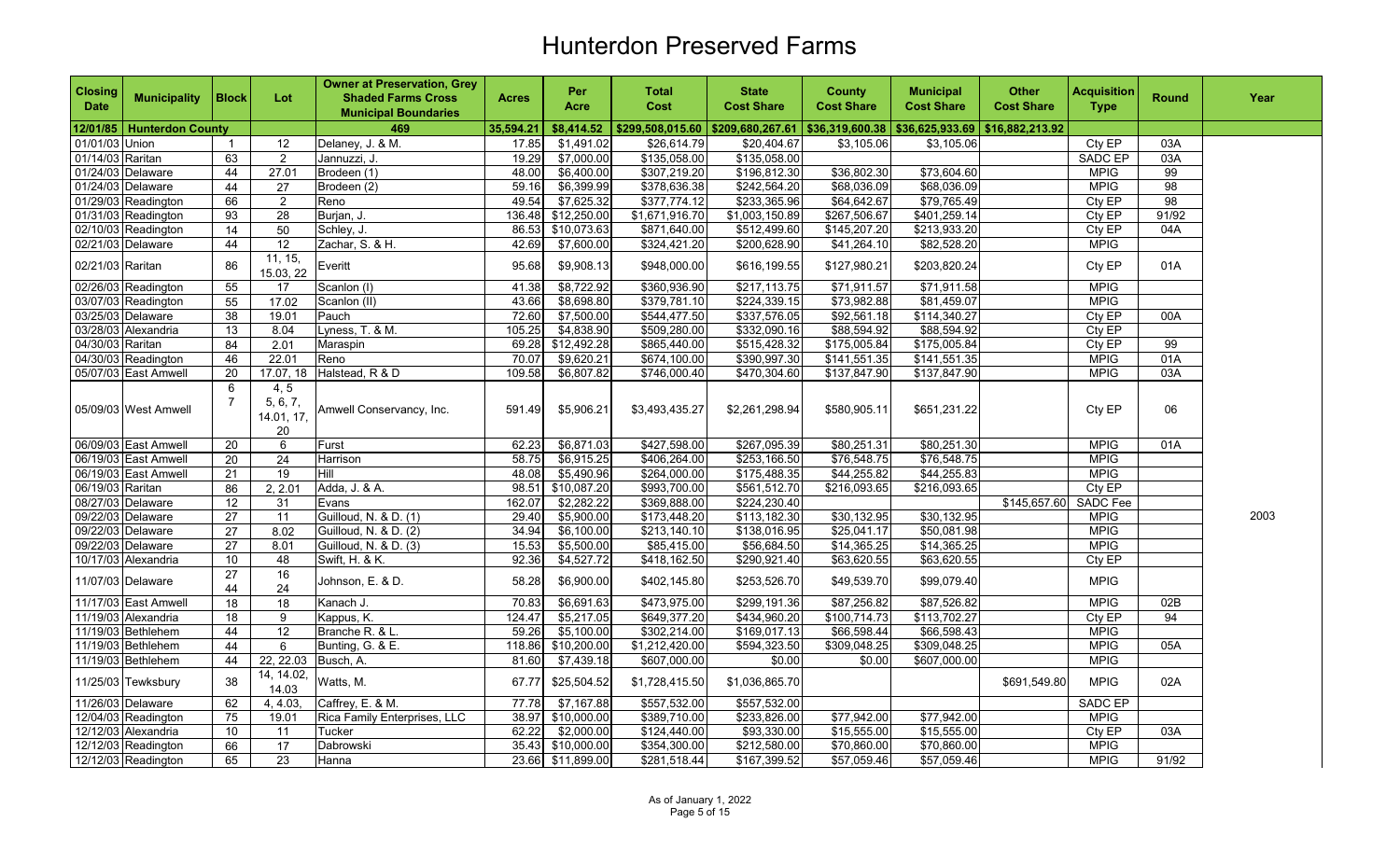| <b>Closing</b><br><b>Date</b> | <b>Municipality</b>         | <b>Block</b>    | Lot                     | <b>Owner at Preservation, Grey</b><br><b>Shaded Farms Cross</b><br><b>Municipal Boundaries</b> | <b>Acres</b> | Per<br>Acre         | <b>Total</b><br>Cost | <b>State</b><br><b>Cost Share</b>                   | <b>County</b><br><b>Cost Share</b> | <b>Municipal</b><br><b>Cost Share</b> | <b>Other</b><br><b>Cost Share</b> | <b>Acquisition</b><br><b>Type</b> | <b>Round</b> | Year |
|-------------------------------|-----------------------------|-----------------|-------------------------|------------------------------------------------------------------------------------------------|--------------|---------------------|----------------------|-----------------------------------------------------|------------------------------------|---------------------------------------|-----------------------------------|-----------------------------------|--------------|------|
|                               | 12/01/85   Hunterdon County |                 |                         | 469                                                                                            | 35,594.21    | \$8,414.52          | \$299,508,015.60     | $$209,680,267.61$ $$36,319,600.38$ $$36,625,933.69$ |                                    |                                       | \$16,882,213.92                   |                                   |              |      |
|                               | 12/12/03 Readington         | 93              | 12                      | Miller                                                                                         | 40.57        | \$7,496.86          | \$304,170.00         | \$188,664.45                                        | \$57,752.78                        | \$57,752.77                           |                                   | <b>MPIG</b>                       | 02A          |      |
|                               | 12/12/03 Readington         | 57              | 2.05                    | Pompliano/Schultz                                                                              | 48.47        | \$8,696.29          | \$421,465.51         | \$254,441.25                                        | \$83,512.13                        | \$83,512.13                           |                                   | <b>MPIG</b>                       |              |      |
|                               | 12/17/03 Kingwood           | $\overline{7}$  | 7.01                    | DeSapio, A. & S.                                                                               | 125.18       | \$5,000.00          | \$625,895.00         | \$625,895.00                                        |                                    |                                       |                                   | SADC EP                           |              |      |
|                               | 12/17/03 Kingwood           | 7               | 7                       | DeSapio, Anthony                                                                               | 73.95        | \$5,000.00          | \$369,760.00         | \$369,760.00                                        |                                    |                                       |                                   | <b>SADC EP</b>                    |              |      |
| 12/24/03 Raritan              |                             | 82              | $\mathbf{3}$            | Balek                                                                                          | 53.79        | \$12,674.32         | \$681,777.00         | \$511,332.77                                        | \$85,222.12                        | \$85,222.11                           |                                   | CtyEP                             | 01B          |      |
| 12/29/03 Holland              |                             | 6               | 49.02                   | Hoffman A                                                                                      | 124.51       | \$4,155.88          | \$517,440.02         | \$517,440.02                                        |                                    |                                       |                                   | <b>SADC EP</b>                    |              |      |
| 12/29/03 Holland              |                             | 6               | 49.06                   | Hoffman B                                                                                      | 110.04       | \$5,111.63          | \$562,478.51         | \$562,478.51                                        |                                    |                                       |                                   | SADC EP                           |              |      |
| 12/29/03 Holland              |                             | 6               | 49                      | Hoffman C                                                                                      | 87.74        | \$4,485.72          | \$393,586.36         | \$393,586.36                                        |                                    |                                       |                                   | <b>SADC EP</b>                    | 01B          |      |
|                               | 12/30/03 Delaware           | 59              | $\overline{1}$          | Rigney & Teeter                                                                                | 92.20        | \$7,203.34          | \$664,169.22         | \$413,611.11                                        | \$111,963.06                       | \$138,595.05                          |                                   | Cty EP                            | 01A          |      |
| 01/14/04 Delaware             |                             | 58              | $\overline{\mathbf{1}}$ | Marion, W. & VanDoren, A.                                                                      | 46.49        | \$7,600.00          | \$353,308.80         | \$353,308.80                                        |                                    |                                       |                                   | <b>SADC EP</b>                    |              |      |
| 01/14/04 Raritan              |                             | 63              | 3, 4                    | Teatzner, A. & L.                                                                              | 29.76        | \$10,300.00         | \$306,548.60         | \$306,548.60                                        |                                    |                                       |                                   | <b>SADC EP</b>                    |              |      |
|                               | 01/27/04 Readington         | $\overline{75}$ | 35, 40                  | Jones                                                                                          | 52.33        | \$8,438.41          | \$441,556.48         | \$267,872.90                                        | \$86,841.79                        | \$86,841.79                           |                                   | <b>MPIG</b>                       |              |      |
|                               | 02/11/04 Delaware           | 34              | 21                      | Johnson, R.                                                                                    | 37.95        | \$7,500.00          | \$284,640.00         | \$284,640.00                                        |                                    |                                       |                                   | SADC EP                           | 00A          |      |
|                               | 02/20/04 Delaware           | 61              | 9                       | Frank B. Cooper & Sons, LLC                                                                    | 43.31        | \$8,000.00          | \$346,504.00         | \$346,504.00                                        |                                    |                                       |                                   | <b>SADC EP</b>                    | 01B          |      |
|                               | 02/20/04 Delaware           | 61              | 10                      | Frank B. Cooper & Sons, LLC                                                                    | 47.77        | \$8,000.00          | \$382,144.00         | \$382,144.00                                        |                                    |                                       |                                   | <b>SADC EP</b>                    | 01B          |      |
|                               | 02/20/04 Delaware           | 62              | 3                       | Frank B. Cooper & Sons, LLC                                                                    | 36.59        | \$8,000.00          | \$292,752.00         | \$292,752.00                                        |                                    |                                       |                                   | SADC EP                           | 01B          |      |
|                               | 04/07/04 Delaware           | 19              | 19                      | Aron, R., Jr. & C.                                                                             | 37.01        | \$6,300.00          | \$233,188.20         | \$149,906.70                                        | \$41,640.75                        | \$41,640.75                           |                                   | Cty EP                            | 03A          |      |
|                               | 05/21/04 Clinton Twp.       | $\overline{11}$ | 10                      | Teets. W.                                                                                      | 50.91        | \$12,989.53         | \$661,297.00         | \$661,297.00                                        |                                    |                                       |                                   | SADC EP                           | 03A          | 2004 |
| 05/27/04 Franklin             |                             | 38              | 32                      | Hodulik. T.                                                                                    | 80.96        | \$8,000.00          | \$647,640.00         | \$647,640.00                                        |                                    |                                       |                                   | <b>SADC EP</b>                    | 6            |      |
|                               | 06/30/04 Readington         | 72              | 10.02                   | Pagano                                                                                         | 32.87        | \$10,355.95         | \$340,400.00         | \$204,264.04                                        | \$68,067.98                        | \$68,067.98                           |                                   | <b>MPIG</b>                       |              |      |
|                               | 08/02/04 East Amwell        | 16              | 31.05                   | Rieter I                                                                                       | 19.05        | \$9,299.98          | \$177,118.05         | \$102,843.00                                        |                                    | \$74,275.05                           |                                   | SADC EP                           |              |      |
|                               | 08/02/04 East Amwell        | 16.01           | 31                      | Rieter II                                                                                      | 52.03        | \$9,300.00          | \$483,832.50         | \$416,200.00                                        |                                    | \$67,632.50                           |                                   | SADC EP                           | 6            |      |
|                               | 09/14/04 Readington         | 66              | 24, 52                  | Allen, R. & J.                                                                                 |              | 124.48 \$10,500.00  | \$1,307,050.50       | \$1,045,640.40                                      |                                    |                                       | \$261,410.10                      | <b>SADC EP</b>                    |              |      |
|                               | 09/20/04 West Amwell        | 13              | 45                      | Fulper Home Farm                                                                               |              | 21.83 \$12,800.00   | \$279,372.80         | \$167,623.68                                        | \$55,874.56                        | \$55,874.56                           |                                   | <b>MPIG</b>                       |              |      |
|                               | 09/20/04 West Amwell        | $\overline{19}$ | 5.01                    | <b>Fulper Stoy Farm</b>                                                                        |              | $31.10$ \$10,400.00 | \$323,398.40         | \$194,039.04                                        | \$64,679.68                        | \$64,679.68                           |                                   | <b>MPIG</b>                       |              |      |
|                               | 10/15/04 Readington         | 53              | $\overline{22}$         | <b>BLN, LLC</b>                                                                                |              | 130.79 \$10,321.65  | \$1,350,000.05       | \$650,708.25                                        | \$349,645.90                       | \$349,645.90                          |                                   | Cty EP                            | 02A          |      |
|                               | 12/29/04 Tewksbury          | 38              | 3.07                    | Turnquist                                                                                      |              | 65.44 \$15,000.00   | \$981,630.00         | \$369,092.88                                        | \$306,268.56                       | \$306,268.56                          |                                   | <b>MPIG</b>                       | 02B          |      |
|                               | 01/18/05 Readington         | 45              | 10                      | Eggemann, G                                                                                    | 40.03        | \$9,797.00          | \$392,164.12         | \$235,298.47                                        | \$66,668.30                        | \$90,197.35                           |                                   | Cty EP                            |              |      |
| 02/07/05 Franklin             |                             | 42              | $\overline{2}$          | Muehlbauer, H. & Tolley, F.                                                                    | 116.91       | \$10,325.00         | \$1,207,085.44       | \$724,251.26                                        | \$205,175.30                       | \$277,658.88                          |                                   | CtyEP                             |              |      |
|                               | 02/11/05 Delaware           | 56              |                         | , 17.01, 19 Locandro, R. & M.                                                                  | 47.68        | \$6,300.00          | \$300,384.00         | \$193,104.00                                        | \$53,640.00                        | \$53,640.00                           |                                   | <b>MPIG</b>                       | 04A          |      |
| 02/28/05 Raritan              |                             | 80              | 13.01                   | Quick River Farm                                                                               |              | 40.33 \$18,550.38   | \$748,118.36         | \$435,797.10                                        | \$156,160.63                       | \$156,160.63                          |                                   | Cty EP                            |              |      |
| 03/14/05 Holland              |                             | 20              | 9                       | Lafevre, R. & P.                                                                               | 58.98        | \$5,346.00          | \$315,291.04         | \$210,724.82                                        | \$49,130.79                        | \$55,435.43                           |                                   | Cty EP                            | 6            |      |
|                               | 03/15/05 Lebanon Twp.       | 44              | 19                      | Trimmer Road Co., LLC                                                                          | 52.51        | \$7,800.00          | \$409,570.20         | \$252,043.20                                        |                                    |                                       | \$157,527.00                      | <b>MPIG</b>                       |              |      |
|                               | 04/06/05 Lebanon Twp.       | 50              | 12,15.05-<br>15.08      | Weeks, J. & M.                                                                                 | 105.47       | \$12,000.00         | \$1,265,592.00       | \$759,355.20                                        | \$202,494.72                       | \$303,742.08                          |                                   | Cty EP                            | 04A          |      |
|                               | 05/12/05 Bethlehem          | 27              | 8                       | Hagaman, E. (1)                                                                                | 46.53        | \$20,000.00         | \$930,600.00         | \$930,600.00                                        |                                    |                                       |                                   | <b>SADC EP</b>                    |              |      |
|                               | 05/12/05 Bethlehem          | 26              | 5, 7                    | Hagaman, E. (2)                                                                                | 51.70        | \$5,941.97          | \$307,206.00         | \$283,925.00                                        |                                    |                                       | \$23,281.00                       | <b>SADC EP</b>                    | 05A          | 2005 |
| 05/18/05 Franklin             |                             | 10 <sup>°</sup> | $\overline{4}$          | Vitale, M. & E.                                                                                | 52.89        | \$6,100.00          | \$322,598.51         | \$208,895.75                                        | \$56,851.38                        | \$56,851.38                           |                                   | <b>MPIG</b>                       |              |      |
|                               | 06/10/05 East Amwell        | 40              | 5                       | Wee Beginnings Farm, LLC                                                                       | 62.92        | \$7,150.00          | \$449,892.30         | \$449,892.30                                        |                                    |                                       |                                   | <b>SADC EP</b>                    | 01A          |      |
|                               | 06/24/05 Lebanon Twp.       | 41              | 10                      | Grossman, N/Wolff, N.                                                                          |              | 51.70 \$11,617.40   | \$600,584.60         | \$480,467.68                                        |                                    | \$120,116.92                          |                                   | Cty EP                            | 05A          |      |
|                               | 06/28/05 East Amwell        | 21              | 2, 2.03,                | Baron (NJCF)                                                                                   | 163.23       | \$6,900.00          | \$1,126,293.90       | \$1,126,293.90                                      |                                    |                                       |                                   | <b>SADC EP</b>                    | 03A          |      |
|                               | 07/01/05 Tewksbury          | 10              | 1.01, 5.02              | Wade, C & J                                                                                    |              | 103.47 \$18,000.52  | \$1,862,514.00       | \$1,862,514.00                                      |                                    |                                       |                                   | <b>MPIG</b>                       |              |      |
| 07/14/05 Holland              |                             | 25              | 59                      | Kozak, P. & E.                                                                                 | 124.77       | \$3,500.00          | \$436,684.50         | \$311,917.60                                        | \$62,383.45                        | \$62,383.45                           |                                   | Cty EP                            | 03A          |      |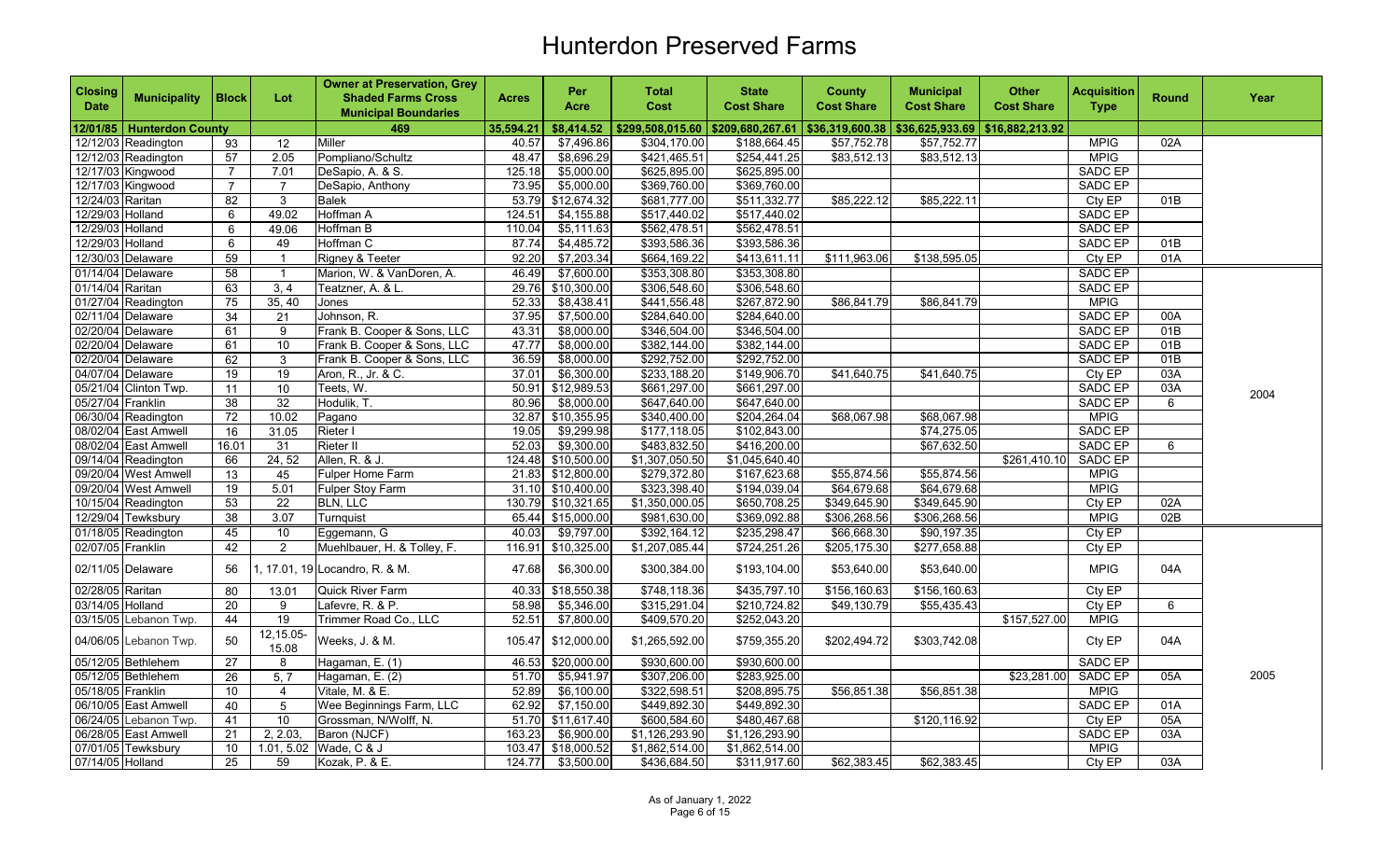| <b>Closing</b><br><b>Date</b> | <b>Municipality</b>         | <b>Block</b>    | Lot                   | <b>Owner at Preservation, Grey</b><br><b>Shaded Farms Cross</b><br><b>Municipal Boundaries</b> | <b>Acres</b> | Per<br><b>Acre</b> | <b>Total</b><br>Cost                | <b>State</b><br><b>Cost Share</b> | <b>County</b><br><b>Cost Share</b> | <b>Municipal</b><br><b>Cost Share</b> | <b>Other</b><br><b>Cost Share</b> | <b>Acquisition</b><br><b>Type</b> | <b>Round</b> | Year |
|-------------------------------|-----------------------------|-----------------|-----------------------|------------------------------------------------------------------------------------------------|--------------|--------------------|-------------------------------------|-----------------------------------|------------------------------------|---------------------------------------|-----------------------------------|-----------------------------------|--------------|------|
|                               | 12/01/85   Hunterdon County |                 |                       | 469                                                                                            | 35,594.21    | \$8,414.52         | $$299,508,015.60$ $$209,680,267.61$ |                                   | \$36,319,600.38   \$36,625,933.69  |                                       | \$16,882,213.92                   |                                   |              |      |
|                               | 07/21/05 Alexandria         | 19<br>20.01     | 9<br>7, 8             | Bogad, Frances                                                                                 | 51.28        | \$6,000.00         | \$307,674.00                        | \$199,988.10                      | \$50,766.21                        | \$56,919.69                           |                                   | Cty EP                            | 01A          |      |
|                               | 10/12/05 Lebanon Twp.       | 40              | 5                     | Rodigas, S.                                                                                    | 58.42        | \$10,700.00        | \$625,104.70                        | \$371,557.56                      | \$126,773.57                       | \$126,773.57                          |                                   | <b>MPIG</b>                       | 02B          |      |
|                               | 11/21/05 Delaware           | 27              | $\overline{21}$       | Cornerhouse Farm, LLC                                                                          | 31.99        | \$7,000.00         | \$223,937.00                        | \$140,760.40                      | \$41,588.30                        | \$41,588.30                           |                                   | <b>MPIG</b>                       |              |      |
|                               | 01/04/06 Delaware           | 51              | 9.05                  | Connolly, J. & Ashby                                                                           | 71.50        | \$7,840.00         | \$560,528.64                        | \$344,610.72                      | \$96,734.09                        | \$119,183.83                          |                                   | Cty EP                            |              |      |
|                               | 01/09/06 Bethlehem          | 30              | 4.01                  | Canright, M. & Hansen, A.                                                                      | 36.04        | \$7,000.00         | \$252,301.00                        | \$125,879.02                      | \$63,210.99                        | \$63,210.99                           |                                   | Cty EP                            |              |      |
|                               | 01/13/06 Delaware           | 25              | 10                    | Jurasek, E. & A.                                                                               | 54.35        | \$7,800.00         | \$423,906.60                        | \$260,865.60                      | \$81,520.50                        | \$81,520.50                           |                                   | <b>MPIG</b>                       |              |      |
|                               | 01/26/06 Lebanon Twp.       | 51              | 6 & 6.01              | Stonegate                                                                                      |              | 174.25 \$10,000.00 | \$1,742,490.00                      | \$1,742,490.00                    |                                    |                                       |                                   | <b>SADC EP</b>                    | 03A          |      |
|                               | 02/02/06 Lebanon Twp.       | 10              | 39                    | Sekela, G.                                                                                     |              | 78.48 \$11,000.00  | \$863,258.00                        | \$690,696.40                      |                                    |                                       | \$172,561.60                      | <b>SADC EP</b>                    | 01A          |      |
|                               | 02/08/06 Alexandria         | 14              | 20                    | Lauber                                                                                         | 110.43       | \$4,301.13         | \$474,960.80                        | \$329,072.46                      | \$72,944.17                        | \$72,944.17                           |                                   | Cty EP                            | 02A          |      |
| 02/09/06 Franklin             |                             | 25              | 1.02                  | Lawson                                                                                         | 39.30        | \$7,300.00         | \$286,882.70                        | \$178,810.45                      | \$48,298.47                        | \$59,773.78                           |                                   | Cty EP                            | 99           |      |
|                               | 02/14/06 Clinton Twp.       | 13              | 8                     | Spencer, L.                                                                                    |              | 55.10 \$20,319.14  | \$1,119,584.74                      | \$671,750.84                      | \$223,916.95                       | \$223,916.95                          |                                   | Cty EP                            | 01A          |      |
|                               | 02/14/06 Lebanon Boro       |                 | $\mathcal{P}$         | Spencer, L.                                                                                    |              | 25.83 \$20,319.93  | \$524,863.76                        | \$314,918.26                      | \$104,972.75                       | \$104,972.75                          |                                   | Cty EP                            | 01A          |      |
|                               | 02/16/06 Readington         | 70              | 38.50                 | Schardien, J. & Reynolds, R.                                                                   | 87.42        | \$16,000.00        | \$1,398,704.02                      | \$768,230.82                      | \$315,236.60                       | \$315,236.60                          |                                   | Cty EP                            | 03A          |      |
|                               | 02/17/06 Kingwood           | 6               | 31.02                 | Kocsis, F. & M.                                                                                | 33.78        | \$6,200.00         | \$209,454.60                        | \$135,132.00                      | \$35,066.75                        | \$39,255.85                           |                                   | Cty EP                            | 01A          |      |
|                               | 03/24/06 Alexandria         | $\overline{7}$  | 15                    | Bush, E. & E.                                                                                  | 43.26        | \$5,239.72         | \$226,670.40                        | \$152,215.20                      | \$34,896.96                        | \$39,558.24                           |                                   | Cty EP                            | 00B          |      |
|                               | 03/31/06 East Amwell        | 27              | 33.01                 | Cannelongo, K.                                                                                 | 25.27        | \$12,000.00        | \$303,228.00                        | \$181,936.80                      | \$60,645.60                        | \$60,645.60                           |                                   | Cty EP                            | 02B          |      |
| 04/10/06 Franklin             |                             | 41              | 4                     | Rodrigues, A., D. Jr, & L.                                                                     | 142.87       | \$8,000.00         | \$1,142,992.00                      | \$700,082.60                      | \$221,454.70                       | \$221,454.70                          |                                   | <b>MPIG</b>                       | 01A          |      |
|                               | 05/05/06 Lebanon Twp.       | 36<br>57        | 26<br>32              | Riback                                                                                         | 93.68        | \$4,176.83         | \$391,268.40                        | \$391,268.40                      |                                    |                                       |                                   | <b>SADC Fee</b>                   | 00A          | 2006 |
|                               | 06/20/06 Delaware           | $\overline{34}$ | 8                     | Gilde, D.                                                                                      | 17.64        | \$12,000.00        | \$211,632.00                        | \$126,979.20                      | \$42,326.40                        | \$42,326.40                           |                                   | <b>MPIG</b>                       |              |      |
|                               | 06/20/06 Readington         | 53              | 9                     | Dolan                                                                                          | 20.55        | \$8,700.00         | \$178,776.30                        | \$102,745.00                      | \$38,015.65                        | \$38,015.65                           |                                   | <b>MPIG</b>                       | 04A          |      |
|                               | 07/06/06 East Amwell        | 25              | 12                    | Henssler, S.                                                                                   | 123.39       | \$6,500.00         | \$802,009.00                        | \$512,051.90                      | \$136,958.46                       | \$152,998.64                          |                                   | Cty EP                            | 91/92        |      |
| 07/31/06 Franklin             |                             | 30<br>35        | $\overline{17}$<br>26 | Cherryville                                                                                    | 104.57       | \$14,400.00        | \$1,505,865.90                      | \$903,519.60                      | \$301,173.15                       | \$301,173.15                          |                                   | <b>SADC EP</b>                    | 94           |      |
|                               | 10/04/06 Readington         | 62              |                       | Jackson, J. & R.                                                                               | 33.05        | \$16,000.00        | \$528,720.00                        | \$317,232.00                      | \$105,744.00                       | \$105,744.00                          |                                   | <b>MPIG</b>                       |              |      |
|                               | 10/26/06 Clinton Twp.       | 13              | 6, 7.01               | Romano, G. & A./Chivitti, J. & I.                                                              | 128.45       | \$8,453.79         | \$1,085,889.49                      | \$1,085,889.49                    |                                    |                                       |                                   | <b>SADC Fee</b>                   | 05A          |      |
|                               | 10/26/06 Lebanon Boro       |                 |                       | Romano, G. & A./Chivitti, J. & I                                                               | 0.39         | \$8,475.67         | \$3,305.51                          | \$3,305.51                        |                                    |                                       |                                   | <b>SADC Fee</b>                   | 05A          |      |
|                               | 12/08/06 East Amwell        | 18              | $\overline{22}$       | Kanach                                                                                         | 133.47       | \$7,200.00         | \$960,962.40                        | \$463,410.00                      | \$497,552.40                       |                                       |                                   | Cty EP                            |              |      |
|                               | 12/12/06 Alexandria         | 24              | 29                    | Sargenti, D.                                                                                   | 30.46        | \$5,739.44         | \$174,823.31                        | \$114,775.31                      | \$30,024.00                        | \$30,024.00                           |                                   | CtyEP                             | 98           |      |
|                               | 12/12/06 Kingwood           |                 | 6, 6.02               | Sargenti, D.                                                                                   | 74.67        | \$5,739.75         | \$428,587.43                        | \$281,376.97                      | \$73,605.23                        | \$73,605.23                           |                                   | Cty EP                            | 98           |      |
|                               | 12/15/06 Readington         | 96              | $\overline{2}$        | Triple D, LLC                                                                                  | 44.65        | \$19,350.00        | \$863,919.45                        | \$518,351.67                      | \$172,783.89                       | \$172,783.89                          |                                   | <b>MPIG</b>                       | 01A          |      |
|                               | 12/20/06 Delaware           | 21<br>22        | 3.01<br>23.01, 33     | Cline-Finkle (NJCF)                                                                            | 34.82        | \$38,770.82        | \$1,350,000.00                      | \$821,875.00                      |                                    |                                       | \$528,125.00                      | NP Fee                            |              |      |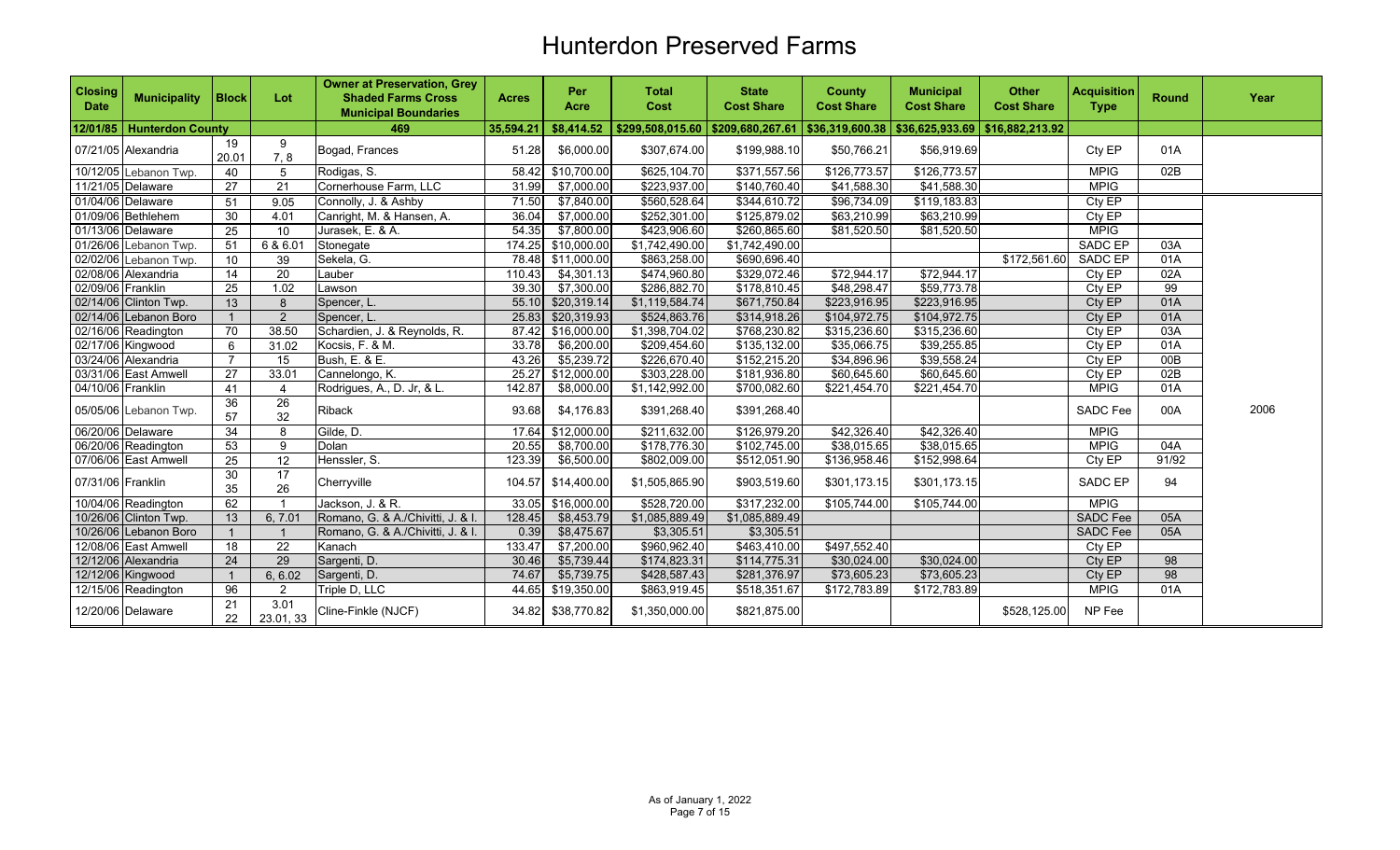| <b>Closing</b><br><b>Date</b> | <b>Municipality</b>     | <b>Block</b>    | Lot                | <b>Owner at Preservation, Grey</b><br><b>Shaded Farms Cross</b><br><b>Municipal Boundaries</b> | <b>Acres</b> | Per<br>Acre        | Total<br>Cost    | <b>State</b><br><b>Cost Share</b> | <b>County</b><br><b>Cost Share</b> | <b>Municipal</b><br><b>Cost Share</b> | <b>Other</b><br><b>Cost Share</b> | <b>Acquisition</b><br><b>Type</b> | <b>Round</b>    | Year |
|-------------------------------|-------------------------|-----------------|--------------------|------------------------------------------------------------------------------------------------|--------------|--------------------|------------------|-----------------------------------|------------------------------------|---------------------------------------|-----------------------------------|-----------------------------------|-----------------|------|
| 12/01/85                      | <b>Hunterdon County</b> |                 |                    | 469                                                                                            | 35,594.21    | \$8,414.52         | \$299,508,015.60 | \$209,680,267.61                  | \$36,319,600.38                    | \$36,625,933.69                       | \$16,882,213.92                   |                                   |                 |      |
| 01/09/07 Delaware             |                         | 58              | 2.01               | Walker, L.                                                                                     | 80.17        | \$13,000.00        | \$1,042,262.00   | \$1,042,262.00                    |                                    |                                       |                                   | SADC EP                           | PIG-00A         |      |
|                               | 01/19/07 Readington     | 12.01           | 15                 | Emmet, C. & A.                                                                                 | 34.16        | \$16,499.52        | \$563,623.50     | \$338,174.10                      | \$90,285.68                        | \$135,163.72                          |                                   | Cty EP                            | 00B             |      |
|                               | 01/19/07 Tewksbury      | 48              | 5                  | Emmet, C. & A.                                                                                 |              | 89.70 \$16,500.00  | \$1,480,017.00   | \$888,010.20                      | \$236,696.31                       | \$355,310.49                          |                                   | Cty EP                            | 00B             |      |
|                               | 01/22/07 Tewksbury      | 42              |                    | 6.01, 6.02 Emmet I, C. & A.                                                                    |              | 27.82 \$28,000.00  | \$778,876.00     | \$467,325.60                      |                                    | \$311,550.40                          |                                   | <b>MPIG</b>                       | 00A             |      |
|                               | 01/22/07 Tewksbury      | 45              |                    | 6.02, 6.03 Emmet II, C. & A.                                                                   | 11.31        | \$37,000.00        | \$418,433.00     | \$251,059.80                      |                                    | \$167,373.20                          |                                   | <b>MPIG</b>                       | 05A             |      |
|                               | 01/23/07 Readington     | 13              | 62                 | Hamewith                                                                                       |              | 81.95 \$14,900.00  | \$1,220,995.20   | \$732,597.04                      | \$244,199.08                       | \$244,199.08                          |                                   | <b>MPIG</b>                       | PIG-00B         |      |
| 02/09/07 Delaware             |                         | 56              | $\overline{20}$    | Robichaud, S. (Dodds)                                                                          | 23.04        | \$8,000.00         | \$184,304.00     | \$112,886.20                      | \$35.708.90                        | \$35,708.90                           |                                   | <b>MPIG</b>                       | 99              |      |
|                               | 02/21/07 Alexandria     | 10 <sup>1</sup> | 58                 | DiSabatino, S. & P.                                                                            | 51.83        | \$4,100.00         | \$212,498.90     | \$148,230.94                      | \$32,133.98                        | \$32,133.98                           |                                   | <b>MPIG</b>                       | 00B             |      |
|                               | 03/07/07 West Amwell    | 20              | 2                  | <b>Fulper Preservation LLC/Heifer I</b>                                                        | 44.29        | \$9,499.97         | \$420,782.30     | \$252,470.10                      | \$84,156.10                        | \$84,156.10                           |                                   | <b>MPIG</b>                       | 00A             |      |
|                               | 03/07/07 West Amwell    | 20              | 2.01               | <b>Fulper Preservation LLC/Heifer II</b>                                                       |              | 36.86 \$12,400.27  | \$457,061.60     | \$274,230.96                      | \$91,415.32                        | \$91,415.32                           |                                   | <b>MPIG</b>                       |                 |      |
| 03/08/07 Holland              |                         | 22              | $\overline{22}$    | Shire, C. & D.                                                                                 | 113.72       | \$5,000.00         | \$568,605.00     | \$386,651.40                      | \$90,976.80                        | \$90,976.80                           |                                   | Cty EP                            | 98              |      |
|                               | 03/09/07 East Amwell    | 24              | 11                 | Peabody, R. & K./Manners B. &                                                                  | 46.05        | \$7,800.00         | \$359,182.20     | \$221,035.20                      | \$69,073.50                        | \$69,073.50                           |                                   | Cty EP                            | 98              |      |
|                               | 03/12/07 Readington     | 15              | 4                  | Arnaudy, R.                                                                                    | 26.37        | \$16,000.00        | \$421,888.00     | \$253,132.80                      | \$84,377.60                        | \$84,377.60                           |                                   | <b>MPIG</b>                       | PIG-00A         |      |
|                               | 03/12/07 Readington     | 96              | 18                 | D'Urso                                                                                         | 78.07        | \$17,000.00        | \$1,327,190.00   | \$796,314.00                      | \$265,438.00                       | \$265,438.00                          |                                   | <b>MPIG</b>                       | <b>PIG-00A</b>  |      |
| 03/14/07 Holland              |                         | 9               | 15.05              | Milz, D. & P.                                                                                  | 44.52        | \$7,799.98         | \$347,223.80     | \$213,676.80                      | \$59,829.00                        | \$73,718.00                           |                                   | Cty EP                            | PIG-00A         |      |
|                               | 03/15/07 East Amwell    | 41              | 25.01              | Colonial Sportsmen Club, Inc.                                                                  | 92.37        | \$7,435.05         | \$686,797.50     | \$686,797.50                      |                                    |                                       |                                   | <b>SADC EP</b>                    | 01A             |      |
|                               | 03/20/07 Readington     | 57              | 13.01              | <b>Staats</b>                                                                                  |              | 53.08 \$17,068.32  | \$905,986.50     | \$541,426.20                      | \$182,280.15                       | \$182,280.15                          |                                   | <b>MPIG</b>                       | 00A             |      |
| 03/22/07 Franklin             |                         | 35              | 32                 | Hilken                                                                                         |              | 32.98 \$11,398.96  | \$375,937.80     | \$225,562.68                      | \$75,187.56                        | \$75,187.56                           |                                   | Cty EP                            | 00A             |      |
| 03/22/07 Kingwood             |                         | 26              | 27, 27.03          | Rozansky                                                                                       | 51.44        | \$6,800.00         | \$349,764.80     | \$221,174.80                      | \$64,295.00                        | \$64,295.00                           |                                   | CtyEP                             |                 |      |
| 03/22/07 Raritan              |                         | 10              | $\overline{4}$     | <b>Hilken</b>                                                                                  | 2.18         | \$11,441.83        | \$24,943.20      | \$14,965.92                       | \$4,988.64                         | \$4,988.64                            |                                   | Cty EP                            | 00A             |      |
| 03/23/07 Franklin             |                         | 27              | 15.01              | Stephens                                                                                       | 14.85        | \$10,003.37        | \$148,550.00     | \$89,130.00                       | \$29,710.00                        | \$29,710.00                           |                                   | <b>MPIG</b>                       | 00A             |      |
|                               | 03/27/07 Readington     | 39              | 14                 | Cuchiaro                                                                                       | 25.47        | \$17,352.68        | \$441,972.79     | \$265,183.68                      | \$88,394.56                        | \$88,394.55                           |                                   | <b>MPIG</b>                       | 00A             |      |
|                               | 03/27/07 West Amwell    | 32              | 7.03               | Atchley                                                                                        | 52.74        | \$10,671.01        | \$562,789.15     | \$337,673.49                      | \$95,674.00                        | \$129,441.66                          |                                   | Cty EP                            | 97              |      |
| 03/28/07 Franklin             |                         | 35              | 9                  | Passarello                                                                                     | 64.20        | \$8,494.31         | \$545,334.49     | \$330,408.55                      | \$107,462.97                       | \$107,462.97                          |                                   | CtyEP                             | $\overline{97}$ |      |
| 03/30/07 Raritan              |                         | 71              | 17                 | Kuhl-Makarick                                                                                  | 44.29        | \$14,901.35        | \$659,980.60     | \$395,988.36                      | \$105,596.00                       | \$158,396.24                          |                                   | Cty EP                            | 00A             |      |
| 04/11/07 Raritan              |                         | 85              | 6.03               | Moriera                                                                                        | 84.86        | \$21,215.74        | \$1,800,367.88   | \$1,038,674.16                    | \$346,224.72                       | \$415,469.00                          |                                   | Cty EP                            | 00A             |      |
| 04/19/07 Franklin             |                         | 49              | $\overline{25}$    | Gunther                                                                                        | 64.61        | \$5,194.61         | \$335,608.00     | \$225,890.00                      | \$51,503.00                        | \$58,215.00                           |                                   | Cty EP                            | 01A             |      |
| 05/03/07 Raritan              |                         | 83              | $\overline{2}$     | Kovi                                                                                           | 129.81       | \$14,700.56        | \$1,908,280.00   | \$1,144,968.30                    | \$381,655.85                       | \$381,655.85                          |                                   | <b>MPIG</b>                       |                 |      |
|                               | 05/04/07 Alexandria     | 19              | 16                 | Rounsaville                                                                                    | 68.47        | \$6,500.00         | \$445,048.50     | \$284,146.35                      | \$80,451.08                        | \$80,451.07                           |                                   | <b>MPIG</b>                       | 00A             |      |
| 05/17/07 Holland              |                         | 21              | 18                 | Jenness                                                                                        | 16.96        | \$8,002.83         | \$135,728.00     | \$83,133.40                       | \$26,297.30                        | \$26,297.30                           |                                   | <b>MPIG</b>                       |                 | 2007 |
|                               | 05/23/07 Alexandria     | 24              | 31                 | Niebuhr                                                                                        | 44.82        | \$3,342.53         | \$149,825.40     | \$107,784.84                      | \$21,020.28                        | \$21,020.28                           |                                   | Cty EP                            |                 |      |
|                               | 06/01/07 Alexandria     | 9               | 9                  | Segreaves                                                                                      |              | 137.63 \$11,370.85 | \$1,564,970.00   | \$1,564,970.00                    |                                    |                                       |                                   | SADC Fee                          | Don             |      |
|                               | 06/12/07 Alexandria     | 18              | 14.01              | Daley                                                                                          | 30.68        | \$5,587.64         | \$171,428.75     | \$113,334.48                      | \$29,047.13                        | \$29,047.14                           |                                   | Cty EP                            | 06A             |      |
|                               | 06/12/07 Readington     | 72              | 5, 5.02            | <b>Bartles</b>                                                                                 | 94.96        | \$4,865.21         | \$462,000.00     | \$289,605.26                      | \$86,197.37                        | \$86,197.37                           |                                   | Cty EP                            | 03A             |      |
| 06/19/07 Holland              |                         | 20              | 7                  | Borwegan                                                                                       | 38.76        | \$5,000.64         | \$193,825.00     | \$131,801.00                      | \$31,012.00                        | \$31,012.00                           |                                   | Cty EP                            | 05A             |      |
|                               | 06/21/07 Tewksbury      | 14              | 23.02              | Schenker, A.                                                                                   | 74.44        | \$26,998.55        | \$2,009,772.00   | \$2,009,772.00                    |                                    |                                       |                                   | <b>SADC EP</b>                    |                 |      |
|                               | 06/21/07 West Amwell    | 7.01            | 8                  | J.B. Case Family Partners                                                                      |              | 87.18 \$19,000.22  | \$1,656,439.00   | \$1,656,439.00                    |                                    |                                       |                                   | <b>SADC Fee</b>                   |                 |      |
| 06/26/07 Kingwood             |                         | 26              | 22                 | DeCroce, R. & A                                                                                | 110.49       | \$8,000.00         | \$883,920.00     | \$883,920.00                      |                                    |                                       |                                   | SADC EP                           | 6               |      |
| 06/28/07 Delaware             |                         | 57              | 13                 | Juniper III, LLC                                                                               | 61.29        | \$11,600.95        | \$711,022.00     | \$711,022.00                      |                                    |                                       |                                   | SADC EP                           | 03A             |      |
|                               | 07/11/07 Delaware       | 17              | 23, 23.01<br>23.02 | Dugger                                                                                         | 55.40        | \$17,502.53        | \$969,640.00     | \$581,784.00                      | \$193,928.00                       | \$193,928.00                          |                                   | <b>MPIG</b>                       | 03A             |      |
|                               | 07/12/07 Lebanon Twp.   | 69              | 49                 | Fentzlaff                                                                                      |              | 39.59 \$11,399.71  | \$451,314.60     | \$270,788.76                      | $\overline{$}52,415.00$            | \$128,110.84                          |                                   | Cty EP                            |                 |      |
|                               | 07/26/07 East Amwell    | 25              | 11                 | Wielenta North                                                                                 |              | 23.10 \$11,702.53  | \$270,328.50     | \$162,197.10                      | \$54,065.70                        | \$54,065.70                           |                                   | <b>MPIG</b>                       | 00B             |      |
|                               | 07/26/07 East Amwell    | 32              | 5                  | Wielenta South                                                                                 |              | 73.37 \$11,001.05  | \$807,147.00     | \$484,288.20                      | \$161,429.40                       | \$161,429.40                          |                                   | <b>MPIG</b>                       |                 |      |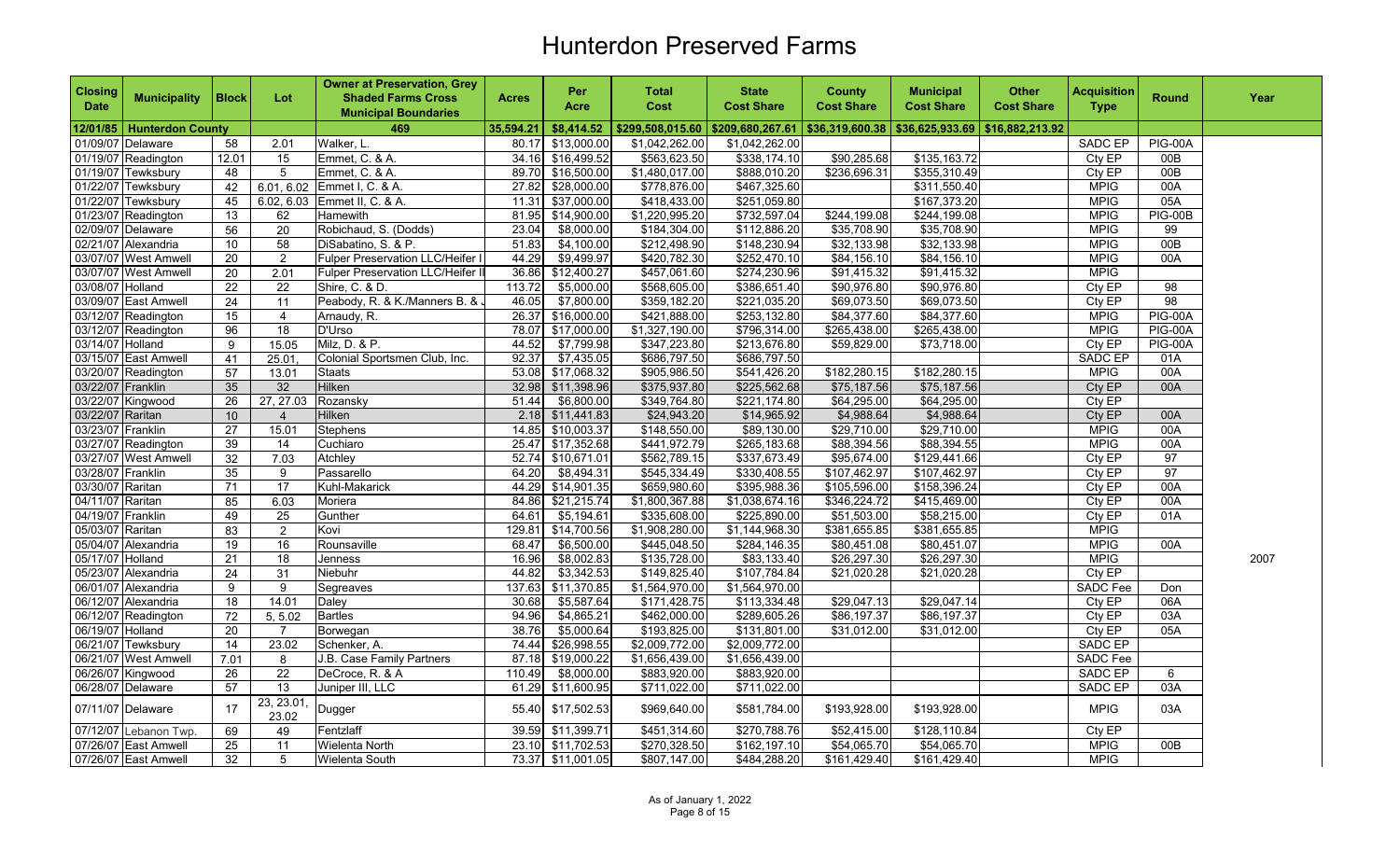| $$36,625,933.69$ \$16,882,213.92<br>35,594.21<br>\$8,414.52<br>  \$299,508,015.60   \$209,680,267.61   \$36,319,600.38<br>12/01/85   Hunterdon County<br>469<br>\$24,000.00<br><b>MPIG</b><br>00B<br>08/22/07 Tewksbury<br>Chandor<br>42.00<br>\$1,008,000.00<br>\$604,800.00<br>\$201,600.00<br>\$201,600.00<br>24<br>6<br>09/19/07 Readington<br>13<br>\$12,617.39<br>\$807,639.40<br>\$484,583.64<br>\$161,527.88<br>\$161,527.88<br><b>MPIG</b><br>95<br>63<br>Accettolla<br>64.01<br>\$1,962,284.60<br>\$1,177,370.16<br>\$392,457.22<br>\$392,457.22<br><b>MPIG</b><br>09/19/07 Readington<br>80<br>1,2<br>58.23 \$33,698.86<br>Saronno<br>29.63 \$15,752.12<br>\$466,735.40<br>\$280,041.30<br>\$93,347.05<br>\$93,347.05<br><b>MPIG</b><br>10/10/07 Readington<br>96<br>$\overline{2}$<br>Padovani<br>01A<br>10/16/07 West Amwell<br>72.48 \$17,791.65<br>\$1,289,592.00<br>\$1,289,592.00<br><b>SADC Fee</b><br>28.03<br>8<br>Holcombe<br>\$712,836.00<br>10/25/07 Lebanon Twp.<br>40<br>68.21 \$10,450.61<br>\$406,997.14<br>\$152,919.43<br>\$152,919.43<br>Cty EP<br>01A<br>13<br>Nagie<br>\$4,997.91<br>\$586,905.00<br>\$399,095.40<br>\$93,904.80<br>\$93,904.80<br>Cty EP<br>11/06/07 Alexandria<br>19<br>Nemeth<br>117.43<br>$\overline{1}$<br>27<br>8<br>SADC EP<br>11/07/07 Bethlehem<br>Modica<br>\$12,000.00<br>\$898,056.00<br>\$898,056.00<br>74.84<br>32<br>5<br>20<br>$\overline{2}$<br>11/08/07 Tewksbury<br>Tauber<br>10.54<br>\$33,799.76<br>\$356,249.51<br>\$214,204.56<br>\$71,022.48<br>\$71,022.47<br><b>MPIG</b><br>63<br>31<br>11/09/07 Delaware<br>44<br>6<br>Cifrese/Geha<br>33.89<br>\$8,000.31<br>\$271,130.40<br>\$166,067.37<br>\$52,531.52<br>\$52,531.51<br>Cty EP<br>05A<br>\$5,738.20<br>\$291,902.27<br>\$111,921.00<br>Cty EP<br>12/05/07 Readington<br>55<br>8<br>50.87<br>\$89,990.64<br>\$89,990.63<br>05A<br>Kappus<br>12/06/07 Holland<br>3<br>$\overline{22}$<br>\$8,000.16<br>\$791,696.00<br>\$791,696.00<br>SADC EP<br>Balogh<br>98.96<br>12/17/07 East Amwell<br>15<br>\$102,600.00<br><b>MPIG</b><br>21<br>Torsilieri<br>19.00<br>\$9,000.00<br>\$171,000.00<br>\$34,200.00<br>\$34,200.00<br>05A<br>$\overline{35}$<br>14<br>01/02/08 Holland<br>Murphy<br>34.44<br>\$7,500.44<br>\$258,315.00<br>\$160,155.30<br>\$49,079.85<br><b>MPIG</b><br>\$49,079.85<br>22<br>98<br>\$2,979,400.00<br>01/03/08 Tewksbury<br>148.97<br>\$20,000.00<br>\$1,698,258.00<br><b>MPIG</b><br>16<br>\$1,281,142.00<br>11<br>Storms<br>\$254,080.80<br><b>MPIG</b><br>01/11/08 East Amwell<br>25<br>Isabella<br>31.37<br>\$8,099.48<br>\$155,271.60<br>\$49,404.60<br>\$49,404.60<br>3<br>35<br>87, 91.12<br>Sekel<br>\$333,801.80<br>Cty EP<br>01/24/08 Lebanon Twp.<br>101.28<br>\$4,846.81<br>\$490,885.00<br>\$78,541.60<br>\$78,541.60<br>02/05/08 Alexandria<br>14<br>\$3,684.49<br>\$308,649.60<br>\$162,455.42<br>\$73,097.09<br>\$73,097.09<br>Cty EP<br>16<br>Stamets<br>83.77<br><b>MPIG</b><br>03/14/08 Delaware<br>25<br>Timko<br>45.60<br>\$9,099.80<br>\$414,950.90<br>\$248,970.54<br>\$82,990.18<br>\$82,990.18<br>14<br>03/17/08 Delaware<br>\$213,024.00<br>\$130,477.20<br><b>MPIG</b><br>25<br>16.02<br>Wiley<br>26.63<br>\$7,999.40<br>\$41,273.40<br>\$41,273.40<br>SADC EP<br>05/19/08 Califon<br>17<br>Diana Estates<br>8.82<br>\$7,601.72<br>\$67,047.20<br>\$67,047.20<br>9<br>\$863,922.40<br>05/19/08 Lebanon Twp.<br>18<br>44<br>113.67<br>\$7,600.27<br>\$863,922.40<br><b>SADC EP</b><br>Diana Estates<br>43<br>05/19/08 Tewksbury<br>3.01<br>Emmet III, C&A<br>17.63<br>\$14,600.57<br>\$257,408.00<br>\$128,704.00<br>\$128,704.00<br>SADC EP<br>\$1,409,562.00<br>$\sqrt{1,409,562.00}$<br>SADC EP<br>05/29/08 Delaware<br>57<br>104.41 \$13,500.26<br>9<br>Davis<br>\$1,433,393.00<br>SADC EP<br>05/29/08 Lebanon Twp.<br>41<br>110.26 \$13,000.12<br>\$1,433,393.00<br>30<br>Tucker<br>21<br>38<br>06/05/08 West Amwell<br>Fulper Home 1<br>62.03<br>\$8,999.99<br>\$558,251.30<br>\$334,951.20<br>\$94,902.84<br>\$128,397.26<br>Cty EP<br>$\overline{34}$<br>06/17/08 Holland<br>22<br>\$253,098.20<br>\$67,284.00<br>\$83,437.40<br>Zeller<br>56.87<br>\$7,100.75<br>\$403,819.60<br>Cty EP<br>06/25/08 Union<br>33, 37, 44<br>\$662,872.00<br>\$662,872.00<br>28<br>Gyuro-Sultzer<br>82.86<br>\$7,999.90<br>SADC EP<br>2008<br><b>MPIG</b><br>21<br>35.90<br>\$11,000.00<br>\$394,900.00<br>\$78,980.00<br>09/05/08 East Amwell<br>11,12<br>Kanach, Lillian<br>\$236,940.00<br>\$78,980.00<br>9.01<br>\$27,002.06<br>\$1,765,395.00<br>\$1,765,395.00<br><b>SADC Fee</b><br>09/11/08 Tewksbury<br>14<br>Moros<br>65.38<br><b>MPIG</b><br>09/11/08 West Amwell<br>$5\phantom{.0}$<br>15<br>Holcombe<br>54.73<br>\$11,000.80<br>\$602,074.00<br>\$120,414.80<br>\$120,414.80<br>\$361,244.40<br><b>MPIG</b><br>09/15/08 Holland<br>32.73<br>\$7,001.71<br>\$229,166.00<br>\$144,047.20<br>\$42,559.40<br>\$42,559.40<br>21<br>18.01<br>Wilson/Smith<br>11.05,<br>SADC Fee<br>10/17/08 Tewksbury<br>Simpson<br>72.53<br>\$26,732.72<br>\$1,938,924.00<br>\$938,924.00<br>\$1,000,000.00<br>19<br>11.06<br>10/20/08 Raritan<br>80<br>\$12,868.42<br>\$728,520.00<br>\$437,112.00<br>\$116,563.00<br>\$174,845.00<br>Cty EP<br>Kuhl-Rubin (Reaville East)<br>56.61<br>13<br>10/31/08 Lebanon Twp.<br>18<br>47<br>66.50<br>\$7,395.33<br>\$491,789.69<br>\$305,747.54<br>\$86,287.00<br>\$99,755.15<br>Cty EP<br>Masefield<br>\$0.00<br>37<br>$\overline{22}$<br>NP EP<br>12/19/08 Alexandria<br>Middleton (HLTA)<br>17.95<br>\$7,199.24<br>\$129,226.32<br>\$80,766.45<br>\$48,459.87<br>32<br>NP EP<br>12/19/08 Alexandria<br>22<br>\$6,801.62<br>\$68,356.32<br>\$42,722.70<br>\$25,633.62<br>Ramirez (HLTA)<br>10.05<br>2.01<br>\$84,739.50<br>NP EP<br>12/19/08 Kingwood<br>Middleton (HLTA)<br>18.83<br>\$7,200.38<br>\$135,583.20<br>\$50,843.70<br>$5\phantom{.0}$<br>34.74<br>NP EP<br>12/19/08 Kingwood<br>\$6,801.09<br>\$88,601.20<br>5 <sup>5</sup><br>$\overline{2}$ | <b>Closing</b><br>Date | <b>Municipality</b> | <b>Block</b> | Lot | <b>Owner at Preservation, Grey</b><br><b>Shaded Farms Cross</b><br><b>Municipal Boundaries</b> | <b>Acres</b> | Per<br>Acre | <b>Total</b><br>Cost | <b>State</b><br><b>Cost Share</b> | <b>County</b><br><b>Cost Share</b> | <b>Municipal</b><br><b>Cost Share</b> | <b>Other</b><br><b>Cost Share</b> | <b>Acquisition</b><br><b>Type</b> | <b>Round</b> | Year |
|----------------------------------------------------------------------------------------------------------------------------------------------------------------------------------------------------------------------------------------------------------------------------------------------------------------------------------------------------------------------------------------------------------------------------------------------------------------------------------------------------------------------------------------------------------------------------------------------------------------------------------------------------------------------------------------------------------------------------------------------------------------------------------------------------------------------------------------------------------------------------------------------------------------------------------------------------------------------------------------------------------------------------------------------------------------------------------------------------------------------------------------------------------------------------------------------------------------------------------------------------------------------------------------------------------------------------------------------------------------------------------------------------------------------------------------------------------------------------------------------------------------------------------------------------------------------------------------------------------------------------------------------------------------------------------------------------------------------------------------------------------------------------------------------------------------------------------------------------------------------------------------------------------------------------------------------------------------------------------------------------------------------------------------------------------------------------------------------------------------------------------------------------------------------------------------------------------------------------------------------------------------------------------------------------------------------------------------------------------------------------------------------------------------------------------------------------------------------------------------------------------------------------------------------------------------------------------------------------------------------------------------------------------------------------------------------------------------------------------------------------------------------------------------------------------------------------------------------------------------------------------------------------------------------------------------------------------------------------------------------------------------------------------------------------------------------------------------------------------------------------------------------------------------------------------------------------------------------------------------------------------------------------------------------------------------------------------------------------------------------------------------------------------------------------------------------------------------------------------------------------------------------------------------------------------------------------------------------------------------------------------------------------------------------------------------------------------------------------------------------------------------------------------------------------------------------------------------------------------------------------------------------------------------------------------------------------------------------------------------------------------------------------------------------------------------------------------------------------------------------------------------------------------------------------------------------------------------------------------------------------------------------------------------------------------------------------------------------------------------------------------------------------------------------------------------------------------------------------------------------------------------------------------------------------------------------------------------------------------------------------------------------------------------------------------------------------------------------------------------------------------------------------------------------------------------------------------------------------------------------------------------------------------------------------------------------------------------------------------------------------------------------------------------------------------------------------------------------------------------------------------------------------------------------------------------------------------------------------------------------------------------------------------------------------------------------------------------------------------------------------------------------------------------------------------------------------------------------------------------------------------------------------------------------------------------------------------------------------------------------------------------------------------------------------------------------------------------------------------------------------------------------------------------------------------------------------------------------------------------------------------------------------------------------------------------------------------------|------------------------|---------------------|--------------|-----|------------------------------------------------------------------------------------------------|--------------|-------------|----------------------|-----------------------------------|------------------------------------|---------------------------------------|-----------------------------------|-----------------------------------|--------------|------|
|                                                                                                                                                                                                                                                                                                                                                                                                                                                                                                                                                                                                                                                                                                                                                                                                                                                                                                                                                                                                                                                                                                                                                                                                                                                                                                                                                                                                                                                                                                                                                                                                                                                                                                                                                                                                                                                                                                                                                                                                                                                                                                                                                                                                                                                                                                                                                                                                                                                                                                                                                                                                                                                                                                                                                                                                                                                                                                                                                                                                                                                                                                                                                                                                                                                                                                                                                                                                                                                                                                                                                                                                                                                                                                                                                                                                                                                                                                                                                                                                                                                                                                                                                                                                                                                                                                                                                                                                                                                                                                                                                                                                                                                                                                                                                                                                                                                                                                                                                                                                                                                                                                                                                                                                                                                                                                                                                                                                                                                                                                                                                                                                                                                                                                                                                                                                                                                                                                                                                                |                        |                     |              |     |                                                                                                |              |             |                      |                                   |                                    |                                       |                                   |                                   |              |      |
|                                                                                                                                                                                                                                                                                                                                                                                                                                                                                                                                                                                                                                                                                                                                                                                                                                                                                                                                                                                                                                                                                                                                                                                                                                                                                                                                                                                                                                                                                                                                                                                                                                                                                                                                                                                                                                                                                                                                                                                                                                                                                                                                                                                                                                                                                                                                                                                                                                                                                                                                                                                                                                                                                                                                                                                                                                                                                                                                                                                                                                                                                                                                                                                                                                                                                                                                                                                                                                                                                                                                                                                                                                                                                                                                                                                                                                                                                                                                                                                                                                                                                                                                                                                                                                                                                                                                                                                                                                                                                                                                                                                                                                                                                                                                                                                                                                                                                                                                                                                                                                                                                                                                                                                                                                                                                                                                                                                                                                                                                                                                                                                                                                                                                                                                                                                                                                                                                                                                                                |                        |                     |              |     |                                                                                                |              |             |                      |                                   |                                    |                                       |                                   |                                   |              |      |
|                                                                                                                                                                                                                                                                                                                                                                                                                                                                                                                                                                                                                                                                                                                                                                                                                                                                                                                                                                                                                                                                                                                                                                                                                                                                                                                                                                                                                                                                                                                                                                                                                                                                                                                                                                                                                                                                                                                                                                                                                                                                                                                                                                                                                                                                                                                                                                                                                                                                                                                                                                                                                                                                                                                                                                                                                                                                                                                                                                                                                                                                                                                                                                                                                                                                                                                                                                                                                                                                                                                                                                                                                                                                                                                                                                                                                                                                                                                                                                                                                                                                                                                                                                                                                                                                                                                                                                                                                                                                                                                                                                                                                                                                                                                                                                                                                                                                                                                                                                                                                                                                                                                                                                                                                                                                                                                                                                                                                                                                                                                                                                                                                                                                                                                                                                                                                                                                                                                                                                |                        |                     |              |     |                                                                                                |              |             |                      |                                   |                                    |                                       |                                   |                                   |              |      |
|                                                                                                                                                                                                                                                                                                                                                                                                                                                                                                                                                                                                                                                                                                                                                                                                                                                                                                                                                                                                                                                                                                                                                                                                                                                                                                                                                                                                                                                                                                                                                                                                                                                                                                                                                                                                                                                                                                                                                                                                                                                                                                                                                                                                                                                                                                                                                                                                                                                                                                                                                                                                                                                                                                                                                                                                                                                                                                                                                                                                                                                                                                                                                                                                                                                                                                                                                                                                                                                                                                                                                                                                                                                                                                                                                                                                                                                                                                                                                                                                                                                                                                                                                                                                                                                                                                                                                                                                                                                                                                                                                                                                                                                                                                                                                                                                                                                                                                                                                                                                                                                                                                                                                                                                                                                                                                                                                                                                                                                                                                                                                                                                                                                                                                                                                                                                                                                                                                                                                                |                        |                     |              |     |                                                                                                |              |             |                      |                                   |                                    |                                       |                                   |                                   |              |      |
|                                                                                                                                                                                                                                                                                                                                                                                                                                                                                                                                                                                                                                                                                                                                                                                                                                                                                                                                                                                                                                                                                                                                                                                                                                                                                                                                                                                                                                                                                                                                                                                                                                                                                                                                                                                                                                                                                                                                                                                                                                                                                                                                                                                                                                                                                                                                                                                                                                                                                                                                                                                                                                                                                                                                                                                                                                                                                                                                                                                                                                                                                                                                                                                                                                                                                                                                                                                                                                                                                                                                                                                                                                                                                                                                                                                                                                                                                                                                                                                                                                                                                                                                                                                                                                                                                                                                                                                                                                                                                                                                                                                                                                                                                                                                                                                                                                                                                                                                                                                                                                                                                                                                                                                                                                                                                                                                                                                                                                                                                                                                                                                                                                                                                                                                                                                                                                                                                                                                                                |                        |                     |              |     |                                                                                                |              |             |                      |                                   |                                    |                                       |                                   |                                   |              |      |
|                                                                                                                                                                                                                                                                                                                                                                                                                                                                                                                                                                                                                                                                                                                                                                                                                                                                                                                                                                                                                                                                                                                                                                                                                                                                                                                                                                                                                                                                                                                                                                                                                                                                                                                                                                                                                                                                                                                                                                                                                                                                                                                                                                                                                                                                                                                                                                                                                                                                                                                                                                                                                                                                                                                                                                                                                                                                                                                                                                                                                                                                                                                                                                                                                                                                                                                                                                                                                                                                                                                                                                                                                                                                                                                                                                                                                                                                                                                                                                                                                                                                                                                                                                                                                                                                                                                                                                                                                                                                                                                                                                                                                                                                                                                                                                                                                                                                                                                                                                                                                                                                                                                                                                                                                                                                                                                                                                                                                                                                                                                                                                                                                                                                                                                                                                                                                                                                                                                                                                |                        |                     |              |     |                                                                                                |              |             |                      |                                   |                                    |                                       |                                   |                                   |              |      |
|                                                                                                                                                                                                                                                                                                                                                                                                                                                                                                                                                                                                                                                                                                                                                                                                                                                                                                                                                                                                                                                                                                                                                                                                                                                                                                                                                                                                                                                                                                                                                                                                                                                                                                                                                                                                                                                                                                                                                                                                                                                                                                                                                                                                                                                                                                                                                                                                                                                                                                                                                                                                                                                                                                                                                                                                                                                                                                                                                                                                                                                                                                                                                                                                                                                                                                                                                                                                                                                                                                                                                                                                                                                                                                                                                                                                                                                                                                                                                                                                                                                                                                                                                                                                                                                                                                                                                                                                                                                                                                                                                                                                                                                                                                                                                                                                                                                                                                                                                                                                                                                                                                                                                                                                                                                                                                                                                                                                                                                                                                                                                                                                                                                                                                                                                                                                                                                                                                                                                                |                        |                     |              |     |                                                                                                |              |             |                      |                                   |                                    |                                       |                                   |                                   |              |      |
|                                                                                                                                                                                                                                                                                                                                                                                                                                                                                                                                                                                                                                                                                                                                                                                                                                                                                                                                                                                                                                                                                                                                                                                                                                                                                                                                                                                                                                                                                                                                                                                                                                                                                                                                                                                                                                                                                                                                                                                                                                                                                                                                                                                                                                                                                                                                                                                                                                                                                                                                                                                                                                                                                                                                                                                                                                                                                                                                                                                                                                                                                                                                                                                                                                                                                                                                                                                                                                                                                                                                                                                                                                                                                                                                                                                                                                                                                                                                                                                                                                                                                                                                                                                                                                                                                                                                                                                                                                                                                                                                                                                                                                                                                                                                                                                                                                                                                                                                                                                                                                                                                                                                                                                                                                                                                                                                                                                                                                                                                                                                                                                                                                                                                                                                                                                                                                                                                                                                                                |                        |                     |              |     |                                                                                                |              |             |                      |                                   |                                    |                                       |                                   |                                   |              |      |
|                                                                                                                                                                                                                                                                                                                                                                                                                                                                                                                                                                                                                                                                                                                                                                                                                                                                                                                                                                                                                                                                                                                                                                                                                                                                                                                                                                                                                                                                                                                                                                                                                                                                                                                                                                                                                                                                                                                                                                                                                                                                                                                                                                                                                                                                                                                                                                                                                                                                                                                                                                                                                                                                                                                                                                                                                                                                                                                                                                                                                                                                                                                                                                                                                                                                                                                                                                                                                                                                                                                                                                                                                                                                                                                                                                                                                                                                                                                                                                                                                                                                                                                                                                                                                                                                                                                                                                                                                                                                                                                                                                                                                                                                                                                                                                                                                                                                                                                                                                                                                                                                                                                                                                                                                                                                                                                                                                                                                                                                                                                                                                                                                                                                                                                                                                                                                                                                                                                                                                |                        |                     |              |     |                                                                                                |              |             |                      |                                   |                                    |                                       |                                   |                                   |              |      |
|                                                                                                                                                                                                                                                                                                                                                                                                                                                                                                                                                                                                                                                                                                                                                                                                                                                                                                                                                                                                                                                                                                                                                                                                                                                                                                                                                                                                                                                                                                                                                                                                                                                                                                                                                                                                                                                                                                                                                                                                                                                                                                                                                                                                                                                                                                                                                                                                                                                                                                                                                                                                                                                                                                                                                                                                                                                                                                                                                                                                                                                                                                                                                                                                                                                                                                                                                                                                                                                                                                                                                                                                                                                                                                                                                                                                                                                                                                                                                                                                                                                                                                                                                                                                                                                                                                                                                                                                                                                                                                                                                                                                                                                                                                                                                                                                                                                                                                                                                                                                                                                                                                                                                                                                                                                                                                                                                                                                                                                                                                                                                                                                                                                                                                                                                                                                                                                                                                                                                                |                        |                     |              |     |                                                                                                |              |             |                      |                                   |                                    |                                       |                                   |                                   |              |      |
|                                                                                                                                                                                                                                                                                                                                                                                                                                                                                                                                                                                                                                                                                                                                                                                                                                                                                                                                                                                                                                                                                                                                                                                                                                                                                                                                                                                                                                                                                                                                                                                                                                                                                                                                                                                                                                                                                                                                                                                                                                                                                                                                                                                                                                                                                                                                                                                                                                                                                                                                                                                                                                                                                                                                                                                                                                                                                                                                                                                                                                                                                                                                                                                                                                                                                                                                                                                                                                                                                                                                                                                                                                                                                                                                                                                                                                                                                                                                                                                                                                                                                                                                                                                                                                                                                                                                                                                                                                                                                                                                                                                                                                                                                                                                                                                                                                                                                                                                                                                                                                                                                                                                                                                                                                                                                                                                                                                                                                                                                                                                                                                                                                                                                                                                                                                                                                                                                                                                                                |                        |                     |              |     |                                                                                                |              |             |                      |                                   |                                    |                                       |                                   |                                   |              |      |
|                                                                                                                                                                                                                                                                                                                                                                                                                                                                                                                                                                                                                                                                                                                                                                                                                                                                                                                                                                                                                                                                                                                                                                                                                                                                                                                                                                                                                                                                                                                                                                                                                                                                                                                                                                                                                                                                                                                                                                                                                                                                                                                                                                                                                                                                                                                                                                                                                                                                                                                                                                                                                                                                                                                                                                                                                                                                                                                                                                                                                                                                                                                                                                                                                                                                                                                                                                                                                                                                                                                                                                                                                                                                                                                                                                                                                                                                                                                                                                                                                                                                                                                                                                                                                                                                                                                                                                                                                                                                                                                                                                                                                                                                                                                                                                                                                                                                                                                                                                                                                                                                                                                                                                                                                                                                                                                                                                                                                                                                                                                                                                                                                                                                                                                                                                                                                                                                                                                                                                |                        |                     |              |     |                                                                                                |              |             |                      |                                   |                                    |                                       |                                   |                                   |              |      |
|                                                                                                                                                                                                                                                                                                                                                                                                                                                                                                                                                                                                                                                                                                                                                                                                                                                                                                                                                                                                                                                                                                                                                                                                                                                                                                                                                                                                                                                                                                                                                                                                                                                                                                                                                                                                                                                                                                                                                                                                                                                                                                                                                                                                                                                                                                                                                                                                                                                                                                                                                                                                                                                                                                                                                                                                                                                                                                                                                                                                                                                                                                                                                                                                                                                                                                                                                                                                                                                                                                                                                                                                                                                                                                                                                                                                                                                                                                                                                                                                                                                                                                                                                                                                                                                                                                                                                                                                                                                                                                                                                                                                                                                                                                                                                                                                                                                                                                                                                                                                                                                                                                                                                                                                                                                                                                                                                                                                                                                                                                                                                                                                                                                                                                                                                                                                                                                                                                                                                                |                        |                     |              |     |                                                                                                |              |             |                      |                                   |                                    |                                       |                                   |                                   |              |      |
|                                                                                                                                                                                                                                                                                                                                                                                                                                                                                                                                                                                                                                                                                                                                                                                                                                                                                                                                                                                                                                                                                                                                                                                                                                                                                                                                                                                                                                                                                                                                                                                                                                                                                                                                                                                                                                                                                                                                                                                                                                                                                                                                                                                                                                                                                                                                                                                                                                                                                                                                                                                                                                                                                                                                                                                                                                                                                                                                                                                                                                                                                                                                                                                                                                                                                                                                                                                                                                                                                                                                                                                                                                                                                                                                                                                                                                                                                                                                                                                                                                                                                                                                                                                                                                                                                                                                                                                                                                                                                                                                                                                                                                                                                                                                                                                                                                                                                                                                                                                                                                                                                                                                                                                                                                                                                                                                                                                                                                                                                                                                                                                                                                                                                                                                                                                                                                                                                                                                                                |                        |                     |              |     |                                                                                                |              |             |                      |                                   |                                    |                                       |                                   |                                   |              |      |
|                                                                                                                                                                                                                                                                                                                                                                                                                                                                                                                                                                                                                                                                                                                                                                                                                                                                                                                                                                                                                                                                                                                                                                                                                                                                                                                                                                                                                                                                                                                                                                                                                                                                                                                                                                                                                                                                                                                                                                                                                                                                                                                                                                                                                                                                                                                                                                                                                                                                                                                                                                                                                                                                                                                                                                                                                                                                                                                                                                                                                                                                                                                                                                                                                                                                                                                                                                                                                                                                                                                                                                                                                                                                                                                                                                                                                                                                                                                                                                                                                                                                                                                                                                                                                                                                                                                                                                                                                                                                                                                                                                                                                                                                                                                                                                                                                                                                                                                                                                                                                                                                                                                                                                                                                                                                                                                                                                                                                                                                                                                                                                                                                                                                                                                                                                                                                                                                                                                                                                |                        |                     |              |     |                                                                                                |              |             |                      |                                   |                                    |                                       |                                   |                                   |              |      |
|                                                                                                                                                                                                                                                                                                                                                                                                                                                                                                                                                                                                                                                                                                                                                                                                                                                                                                                                                                                                                                                                                                                                                                                                                                                                                                                                                                                                                                                                                                                                                                                                                                                                                                                                                                                                                                                                                                                                                                                                                                                                                                                                                                                                                                                                                                                                                                                                                                                                                                                                                                                                                                                                                                                                                                                                                                                                                                                                                                                                                                                                                                                                                                                                                                                                                                                                                                                                                                                                                                                                                                                                                                                                                                                                                                                                                                                                                                                                                                                                                                                                                                                                                                                                                                                                                                                                                                                                                                                                                                                                                                                                                                                                                                                                                                                                                                                                                                                                                                                                                                                                                                                                                                                                                                                                                                                                                                                                                                                                                                                                                                                                                                                                                                                                                                                                                                                                                                                                                                |                        |                     |              |     |                                                                                                |              |             |                      |                                   |                                    |                                       |                                   |                                   |              |      |
|                                                                                                                                                                                                                                                                                                                                                                                                                                                                                                                                                                                                                                                                                                                                                                                                                                                                                                                                                                                                                                                                                                                                                                                                                                                                                                                                                                                                                                                                                                                                                                                                                                                                                                                                                                                                                                                                                                                                                                                                                                                                                                                                                                                                                                                                                                                                                                                                                                                                                                                                                                                                                                                                                                                                                                                                                                                                                                                                                                                                                                                                                                                                                                                                                                                                                                                                                                                                                                                                                                                                                                                                                                                                                                                                                                                                                                                                                                                                                                                                                                                                                                                                                                                                                                                                                                                                                                                                                                                                                                                                                                                                                                                                                                                                                                                                                                                                                                                                                                                                                                                                                                                                                                                                                                                                                                                                                                                                                                                                                                                                                                                                                                                                                                                                                                                                                                                                                                                                                                |                        |                     |              |     |                                                                                                |              |             |                      |                                   |                                    |                                       |                                   |                                   |              |      |
|                                                                                                                                                                                                                                                                                                                                                                                                                                                                                                                                                                                                                                                                                                                                                                                                                                                                                                                                                                                                                                                                                                                                                                                                                                                                                                                                                                                                                                                                                                                                                                                                                                                                                                                                                                                                                                                                                                                                                                                                                                                                                                                                                                                                                                                                                                                                                                                                                                                                                                                                                                                                                                                                                                                                                                                                                                                                                                                                                                                                                                                                                                                                                                                                                                                                                                                                                                                                                                                                                                                                                                                                                                                                                                                                                                                                                                                                                                                                                                                                                                                                                                                                                                                                                                                                                                                                                                                                                                                                                                                                                                                                                                                                                                                                                                                                                                                                                                                                                                                                                                                                                                                                                                                                                                                                                                                                                                                                                                                                                                                                                                                                                                                                                                                                                                                                                                                                                                                                                                |                        |                     |              |     |                                                                                                |              |             |                      |                                   |                                    |                                       |                                   |                                   |              |      |
|                                                                                                                                                                                                                                                                                                                                                                                                                                                                                                                                                                                                                                                                                                                                                                                                                                                                                                                                                                                                                                                                                                                                                                                                                                                                                                                                                                                                                                                                                                                                                                                                                                                                                                                                                                                                                                                                                                                                                                                                                                                                                                                                                                                                                                                                                                                                                                                                                                                                                                                                                                                                                                                                                                                                                                                                                                                                                                                                                                                                                                                                                                                                                                                                                                                                                                                                                                                                                                                                                                                                                                                                                                                                                                                                                                                                                                                                                                                                                                                                                                                                                                                                                                                                                                                                                                                                                                                                                                                                                                                                                                                                                                                                                                                                                                                                                                                                                                                                                                                                                                                                                                                                                                                                                                                                                                                                                                                                                                                                                                                                                                                                                                                                                                                                                                                                                                                                                                                                                                |                        |                     |              |     |                                                                                                |              |             |                      |                                   |                                    |                                       |                                   |                                   |              |      |
|                                                                                                                                                                                                                                                                                                                                                                                                                                                                                                                                                                                                                                                                                                                                                                                                                                                                                                                                                                                                                                                                                                                                                                                                                                                                                                                                                                                                                                                                                                                                                                                                                                                                                                                                                                                                                                                                                                                                                                                                                                                                                                                                                                                                                                                                                                                                                                                                                                                                                                                                                                                                                                                                                                                                                                                                                                                                                                                                                                                                                                                                                                                                                                                                                                                                                                                                                                                                                                                                                                                                                                                                                                                                                                                                                                                                                                                                                                                                                                                                                                                                                                                                                                                                                                                                                                                                                                                                                                                                                                                                                                                                                                                                                                                                                                                                                                                                                                                                                                                                                                                                                                                                                                                                                                                                                                                                                                                                                                                                                                                                                                                                                                                                                                                                                                                                                                                                                                                                                                |                        |                     |              |     |                                                                                                |              |             |                      |                                   |                                    |                                       |                                   |                                   |              |      |
|                                                                                                                                                                                                                                                                                                                                                                                                                                                                                                                                                                                                                                                                                                                                                                                                                                                                                                                                                                                                                                                                                                                                                                                                                                                                                                                                                                                                                                                                                                                                                                                                                                                                                                                                                                                                                                                                                                                                                                                                                                                                                                                                                                                                                                                                                                                                                                                                                                                                                                                                                                                                                                                                                                                                                                                                                                                                                                                                                                                                                                                                                                                                                                                                                                                                                                                                                                                                                                                                                                                                                                                                                                                                                                                                                                                                                                                                                                                                                                                                                                                                                                                                                                                                                                                                                                                                                                                                                                                                                                                                                                                                                                                                                                                                                                                                                                                                                                                                                                                                                                                                                                                                                                                                                                                                                                                                                                                                                                                                                                                                                                                                                                                                                                                                                                                                                                                                                                                                                                |                        |                     |              |     |                                                                                                |              |             |                      |                                   |                                    |                                       |                                   |                                   |              |      |
|                                                                                                                                                                                                                                                                                                                                                                                                                                                                                                                                                                                                                                                                                                                                                                                                                                                                                                                                                                                                                                                                                                                                                                                                                                                                                                                                                                                                                                                                                                                                                                                                                                                                                                                                                                                                                                                                                                                                                                                                                                                                                                                                                                                                                                                                                                                                                                                                                                                                                                                                                                                                                                                                                                                                                                                                                                                                                                                                                                                                                                                                                                                                                                                                                                                                                                                                                                                                                                                                                                                                                                                                                                                                                                                                                                                                                                                                                                                                                                                                                                                                                                                                                                                                                                                                                                                                                                                                                                                                                                                                                                                                                                                                                                                                                                                                                                                                                                                                                                                                                                                                                                                                                                                                                                                                                                                                                                                                                                                                                                                                                                                                                                                                                                                                                                                                                                                                                                                                                                |                        |                     |              |     |                                                                                                |              |             |                      |                                   |                                    |                                       |                                   |                                   |              |      |
|                                                                                                                                                                                                                                                                                                                                                                                                                                                                                                                                                                                                                                                                                                                                                                                                                                                                                                                                                                                                                                                                                                                                                                                                                                                                                                                                                                                                                                                                                                                                                                                                                                                                                                                                                                                                                                                                                                                                                                                                                                                                                                                                                                                                                                                                                                                                                                                                                                                                                                                                                                                                                                                                                                                                                                                                                                                                                                                                                                                                                                                                                                                                                                                                                                                                                                                                                                                                                                                                                                                                                                                                                                                                                                                                                                                                                                                                                                                                                                                                                                                                                                                                                                                                                                                                                                                                                                                                                                                                                                                                                                                                                                                                                                                                                                                                                                                                                                                                                                                                                                                                                                                                                                                                                                                                                                                                                                                                                                                                                                                                                                                                                                                                                                                                                                                                                                                                                                                                                                |                        |                     |              |     |                                                                                                |              |             |                      |                                   |                                    |                                       |                                   |                                   |              |      |
|                                                                                                                                                                                                                                                                                                                                                                                                                                                                                                                                                                                                                                                                                                                                                                                                                                                                                                                                                                                                                                                                                                                                                                                                                                                                                                                                                                                                                                                                                                                                                                                                                                                                                                                                                                                                                                                                                                                                                                                                                                                                                                                                                                                                                                                                                                                                                                                                                                                                                                                                                                                                                                                                                                                                                                                                                                                                                                                                                                                                                                                                                                                                                                                                                                                                                                                                                                                                                                                                                                                                                                                                                                                                                                                                                                                                                                                                                                                                                                                                                                                                                                                                                                                                                                                                                                                                                                                                                                                                                                                                                                                                                                                                                                                                                                                                                                                                                                                                                                                                                                                                                                                                                                                                                                                                                                                                                                                                                                                                                                                                                                                                                                                                                                                                                                                                                                                                                                                                                                |                        |                     |              |     |                                                                                                |              |             |                      |                                   |                                    |                                       |                                   |                                   |              |      |
|                                                                                                                                                                                                                                                                                                                                                                                                                                                                                                                                                                                                                                                                                                                                                                                                                                                                                                                                                                                                                                                                                                                                                                                                                                                                                                                                                                                                                                                                                                                                                                                                                                                                                                                                                                                                                                                                                                                                                                                                                                                                                                                                                                                                                                                                                                                                                                                                                                                                                                                                                                                                                                                                                                                                                                                                                                                                                                                                                                                                                                                                                                                                                                                                                                                                                                                                                                                                                                                                                                                                                                                                                                                                                                                                                                                                                                                                                                                                                                                                                                                                                                                                                                                                                                                                                                                                                                                                                                                                                                                                                                                                                                                                                                                                                                                                                                                                                                                                                                                                                                                                                                                                                                                                                                                                                                                                                                                                                                                                                                                                                                                                                                                                                                                                                                                                                                                                                                                                                                |                        |                     |              |     |                                                                                                |              |             |                      |                                   |                                    |                                       |                                   |                                   |              |      |
|                                                                                                                                                                                                                                                                                                                                                                                                                                                                                                                                                                                                                                                                                                                                                                                                                                                                                                                                                                                                                                                                                                                                                                                                                                                                                                                                                                                                                                                                                                                                                                                                                                                                                                                                                                                                                                                                                                                                                                                                                                                                                                                                                                                                                                                                                                                                                                                                                                                                                                                                                                                                                                                                                                                                                                                                                                                                                                                                                                                                                                                                                                                                                                                                                                                                                                                                                                                                                                                                                                                                                                                                                                                                                                                                                                                                                                                                                                                                                                                                                                                                                                                                                                                                                                                                                                                                                                                                                                                                                                                                                                                                                                                                                                                                                                                                                                                                                                                                                                                                                                                                                                                                                                                                                                                                                                                                                                                                                                                                                                                                                                                                                                                                                                                                                                                                                                                                                                                                                                |                        |                     |              |     |                                                                                                |              |             |                      |                                   |                                    |                                       |                                   |                                   |              |      |
|                                                                                                                                                                                                                                                                                                                                                                                                                                                                                                                                                                                                                                                                                                                                                                                                                                                                                                                                                                                                                                                                                                                                                                                                                                                                                                                                                                                                                                                                                                                                                                                                                                                                                                                                                                                                                                                                                                                                                                                                                                                                                                                                                                                                                                                                                                                                                                                                                                                                                                                                                                                                                                                                                                                                                                                                                                                                                                                                                                                                                                                                                                                                                                                                                                                                                                                                                                                                                                                                                                                                                                                                                                                                                                                                                                                                                                                                                                                                                                                                                                                                                                                                                                                                                                                                                                                                                                                                                                                                                                                                                                                                                                                                                                                                                                                                                                                                                                                                                                                                                                                                                                                                                                                                                                                                                                                                                                                                                                                                                                                                                                                                                                                                                                                                                                                                                                                                                                                                                                |                        |                     |              |     |                                                                                                |              |             |                      |                                   |                                    |                                       |                                   |                                   |              |      |
|                                                                                                                                                                                                                                                                                                                                                                                                                                                                                                                                                                                                                                                                                                                                                                                                                                                                                                                                                                                                                                                                                                                                                                                                                                                                                                                                                                                                                                                                                                                                                                                                                                                                                                                                                                                                                                                                                                                                                                                                                                                                                                                                                                                                                                                                                                                                                                                                                                                                                                                                                                                                                                                                                                                                                                                                                                                                                                                                                                                                                                                                                                                                                                                                                                                                                                                                                                                                                                                                                                                                                                                                                                                                                                                                                                                                                                                                                                                                                                                                                                                                                                                                                                                                                                                                                                                                                                                                                                                                                                                                                                                                                                                                                                                                                                                                                                                                                                                                                                                                                                                                                                                                                                                                                                                                                                                                                                                                                                                                                                                                                                                                                                                                                                                                                                                                                                                                                                                                                                |                        |                     |              |     |                                                                                                |              |             |                      |                                   |                                    |                                       |                                   |                                   |              |      |
|                                                                                                                                                                                                                                                                                                                                                                                                                                                                                                                                                                                                                                                                                                                                                                                                                                                                                                                                                                                                                                                                                                                                                                                                                                                                                                                                                                                                                                                                                                                                                                                                                                                                                                                                                                                                                                                                                                                                                                                                                                                                                                                                                                                                                                                                                                                                                                                                                                                                                                                                                                                                                                                                                                                                                                                                                                                                                                                                                                                                                                                                                                                                                                                                                                                                                                                                                                                                                                                                                                                                                                                                                                                                                                                                                                                                                                                                                                                                                                                                                                                                                                                                                                                                                                                                                                                                                                                                                                                                                                                                                                                                                                                                                                                                                                                                                                                                                                                                                                                                                                                                                                                                                                                                                                                                                                                                                                                                                                                                                                                                                                                                                                                                                                                                                                                                                                                                                                                                                                |                        |                     |              |     |                                                                                                |              |             |                      |                                   |                                    |                                       |                                   |                                   |              |      |
|                                                                                                                                                                                                                                                                                                                                                                                                                                                                                                                                                                                                                                                                                                                                                                                                                                                                                                                                                                                                                                                                                                                                                                                                                                                                                                                                                                                                                                                                                                                                                                                                                                                                                                                                                                                                                                                                                                                                                                                                                                                                                                                                                                                                                                                                                                                                                                                                                                                                                                                                                                                                                                                                                                                                                                                                                                                                                                                                                                                                                                                                                                                                                                                                                                                                                                                                                                                                                                                                                                                                                                                                                                                                                                                                                                                                                                                                                                                                                                                                                                                                                                                                                                                                                                                                                                                                                                                                                                                                                                                                                                                                                                                                                                                                                                                                                                                                                                                                                                                                                                                                                                                                                                                                                                                                                                                                                                                                                                                                                                                                                                                                                                                                                                                                                                                                                                                                                                                                                                |                        |                     |              |     |                                                                                                |              |             |                      |                                   |                                    |                                       |                                   |                                   |              |      |
|                                                                                                                                                                                                                                                                                                                                                                                                                                                                                                                                                                                                                                                                                                                                                                                                                                                                                                                                                                                                                                                                                                                                                                                                                                                                                                                                                                                                                                                                                                                                                                                                                                                                                                                                                                                                                                                                                                                                                                                                                                                                                                                                                                                                                                                                                                                                                                                                                                                                                                                                                                                                                                                                                                                                                                                                                                                                                                                                                                                                                                                                                                                                                                                                                                                                                                                                                                                                                                                                                                                                                                                                                                                                                                                                                                                                                                                                                                                                                                                                                                                                                                                                                                                                                                                                                                                                                                                                                                                                                                                                                                                                                                                                                                                                                                                                                                                                                                                                                                                                                                                                                                                                                                                                                                                                                                                                                                                                                                                                                                                                                                                                                                                                                                                                                                                                                                                                                                                                                                |                        |                     |              |     |                                                                                                |              |             |                      |                                   |                                    |                                       |                                   |                                   |              |      |
|                                                                                                                                                                                                                                                                                                                                                                                                                                                                                                                                                                                                                                                                                                                                                                                                                                                                                                                                                                                                                                                                                                                                                                                                                                                                                                                                                                                                                                                                                                                                                                                                                                                                                                                                                                                                                                                                                                                                                                                                                                                                                                                                                                                                                                                                                                                                                                                                                                                                                                                                                                                                                                                                                                                                                                                                                                                                                                                                                                                                                                                                                                                                                                                                                                                                                                                                                                                                                                                                                                                                                                                                                                                                                                                                                                                                                                                                                                                                                                                                                                                                                                                                                                                                                                                                                                                                                                                                                                                                                                                                                                                                                                                                                                                                                                                                                                                                                                                                                                                                                                                                                                                                                                                                                                                                                                                                                                                                                                                                                                                                                                                                                                                                                                                                                                                                                                                                                                                                                                |                        |                     |              |     |                                                                                                |              |             |                      |                                   |                                    |                                       |                                   |                                   |              |      |
|                                                                                                                                                                                                                                                                                                                                                                                                                                                                                                                                                                                                                                                                                                                                                                                                                                                                                                                                                                                                                                                                                                                                                                                                                                                                                                                                                                                                                                                                                                                                                                                                                                                                                                                                                                                                                                                                                                                                                                                                                                                                                                                                                                                                                                                                                                                                                                                                                                                                                                                                                                                                                                                                                                                                                                                                                                                                                                                                                                                                                                                                                                                                                                                                                                                                                                                                                                                                                                                                                                                                                                                                                                                                                                                                                                                                                                                                                                                                                                                                                                                                                                                                                                                                                                                                                                                                                                                                                                                                                                                                                                                                                                                                                                                                                                                                                                                                                                                                                                                                                                                                                                                                                                                                                                                                                                                                                                                                                                                                                                                                                                                                                                                                                                                                                                                                                                                                                                                                                                |                        |                     |              |     |                                                                                                |              |             |                      |                                   |                                    |                                       |                                   |                                   |              |      |
|                                                                                                                                                                                                                                                                                                                                                                                                                                                                                                                                                                                                                                                                                                                                                                                                                                                                                                                                                                                                                                                                                                                                                                                                                                                                                                                                                                                                                                                                                                                                                                                                                                                                                                                                                                                                                                                                                                                                                                                                                                                                                                                                                                                                                                                                                                                                                                                                                                                                                                                                                                                                                                                                                                                                                                                                                                                                                                                                                                                                                                                                                                                                                                                                                                                                                                                                                                                                                                                                                                                                                                                                                                                                                                                                                                                                                                                                                                                                                                                                                                                                                                                                                                                                                                                                                                                                                                                                                                                                                                                                                                                                                                                                                                                                                                                                                                                                                                                                                                                                                                                                                                                                                                                                                                                                                                                                                                                                                                                                                                                                                                                                                                                                                                                                                                                                                                                                                                                                                                |                        |                     |              |     |                                                                                                |              |             |                      |                                   |                                    |                                       |                                   |                                   |              |      |
|                                                                                                                                                                                                                                                                                                                                                                                                                                                                                                                                                                                                                                                                                                                                                                                                                                                                                                                                                                                                                                                                                                                                                                                                                                                                                                                                                                                                                                                                                                                                                                                                                                                                                                                                                                                                                                                                                                                                                                                                                                                                                                                                                                                                                                                                                                                                                                                                                                                                                                                                                                                                                                                                                                                                                                                                                                                                                                                                                                                                                                                                                                                                                                                                                                                                                                                                                                                                                                                                                                                                                                                                                                                                                                                                                                                                                                                                                                                                                                                                                                                                                                                                                                                                                                                                                                                                                                                                                                                                                                                                                                                                                                                                                                                                                                                                                                                                                                                                                                                                                                                                                                                                                                                                                                                                                                                                                                                                                                                                                                                                                                                                                                                                                                                                                                                                                                                                                                                                                                |                        |                     |              |     |                                                                                                |              |             |                      |                                   |                                    |                                       |                                   |                                   |              |      |
|                                                                                                                                                                                                                                                                                                                                                                                                                                                                                                                                                                                                                                                                                                                                                                                                                                                                                                                                                                                                                                                                                                                                                                                                                                                                                                                                                                                                                                                                                                                                                                                                                                                                                                                                                                                                                                                                                                                                                                                                                                                                                                                                                                                                                                                                                                                                                                                                                                                                                                                                                                                                                                                                                                                                                                                                                                                                                                                                                                                                                                                                                                                                                                                                                                                                                                                                                                                                                                                                                                                                                                                                                                                                                                                                                                                                                                                                                                                                                                                                                                                                                                                                                                                                                                                                                                                                                                                                                                                                                                                                                                                                                                                                                                                                                                                                                                                                                                                                                                                                                                                                                                                                                                                                                                                                                                                                                                                                                                                                                                                                                                                                                                                                                                                                                                                                                                                                                                                                                                |                        |                     |              |     |                                                                                                |              |             |                      |                                   |                                    |                                       |                                   |                                   |              |      |
|                                                                                                                                                                                                                                                                                                                                                                                                                                                                                                                                                                                                                                                                                                                                                                                                                                                                                                                                                                                                                                                                                                                                                                                                                                                                                                                                                                                                                                                                                                                                                                                                                                                                                                                                                                                                                                                                                                                                                                                                                                                                                                                                                                                                                                                                                                                                                                                                                                                                                                                                                                                                                                                                                                                                                                                                                                                                                                                                                                                                                                                                                                                                                                                                                                                                                                                                                                                                                                                                                                                                                                                                                                                                                                                                                                                                                                                                                                                                                                                                                                                                                                                                                                                                                                                                                                                                                                                                                                                                                                                                                                                                                                                                                                                                                                                                                                                                                                                                                                                                                                                                                                                                                                                                                                                                                                                                                                                                                                                                                                                                                                                                                                                                                                                                                                                                                                                                                                                                                                |                        |                     |              |     |                                                                                                |              |             |                      |                                   |                                    |                                       |                                   |                                   |              |      |
|                                                                                                                                                                                                                                                                                                                                                                                                                                                                                                                                                                                                                                                                                                                                                                                                                                                                                                                                                                                                                                                                                                                                                                                                                                                                                                                                                                                                                                                                                                                                                                                                                                                                                                                                                                                                                                                                                                                                                                                                                                                                                                                                                                                                                                                                                                                                                                                                                                                                                                                                                                                                                                                                                                                                                                                                                                                                                                                                                                                                                                                                                                                                                                                                                                                                                                                                                                                                                                                                                                                                                                                                                                                                                                                                                                                                                                                                                                                                                                                                                                                                                                                                                                                                                                                                                                                                                                                                                                                                                                                                                                                                                                                                                                                                                                                                                                                                                                                                                                                                                                                                                                                                                                                                                                                                                                                                                                                                                                                                                                                                                                                                                                                                                                                                                                                                                                                                                                                                                                |                        |                     |              |     |                                                                                                |              |             |                      |                                   |                                    |                                       |                                   |                                   |              |      |
|                                                                                                                                                                                                                                                                                                                                                                                                                                                                                                                                                                                                                                                                                                                                                                                                                                                                                                                                                                                                                                                                                                                                                                                                                                                                                                                                                                                                                                                                                                                                                                                                                                                                                                                                                                                                                                                                                                                                                                                                                                                                                                                                                                                                                                                                                                                                                                                                                                                                                                                                                                                                                                                                                                                                                                                                                                                                                                                                                                                                                                                                                                                                                                                                                                                                                                                                                                                                                                                                                                                                                                                                                                                                                                                                                                                                                                                                                                                                                                                                                                                                                                                                                                                                                                                                                                                                                                                                                                                                                                                                                                                                                                                                                                                                                                                                                                                                                                                                                                                                                                                                                                                                                                                                                                                                                                                                                                                                                                                                                                                                                                                                                                                                                                                                                                                                                                                                                                                                                                |                        |                     |              |     |                                                                                                |              |             |                      |                                   |                                    |                                       |                                   |                                   |              |      |
|                                                                                                                                                                                                                                                                                                                                                                                                                                                                                                                                                                                                                                                                                                                                                                                                                                                                                                                                                                                                                                                                                                                                                                                                                                                                                                                                                                                                                                                                                                                                                                                                                                                                                                                                                                                                                                                                                                                                                                                                                                                                                                                                                                                                                                                                                                                                                                                                                                                                                                                                                                                                                                                                                                                                                                                                                                                                                                                                                                                                                                                                                                                                                                                                                                                                                                                                                                                                                                                                                                                                                                                                                                                                                                                                                                                                                                                                                                                                                                                                                                                                                                                                                                                                                                                                                                                                                                                                                                                                                                                                                                                                                                                                                                                                                                                                                                                                                                                                                                                                                                                                                                                                                                                                                                                                                                                                                                                                                                                                                                                                                                                                                                                                                                                                                                                                                                                                                                                                                                |                        |                     |              |     | Ramirez (HLTA)                                                                                 |              |             | \$236,270.00         | \$147,668.80                      |                                    |                                       |                                   |                                   |              |      |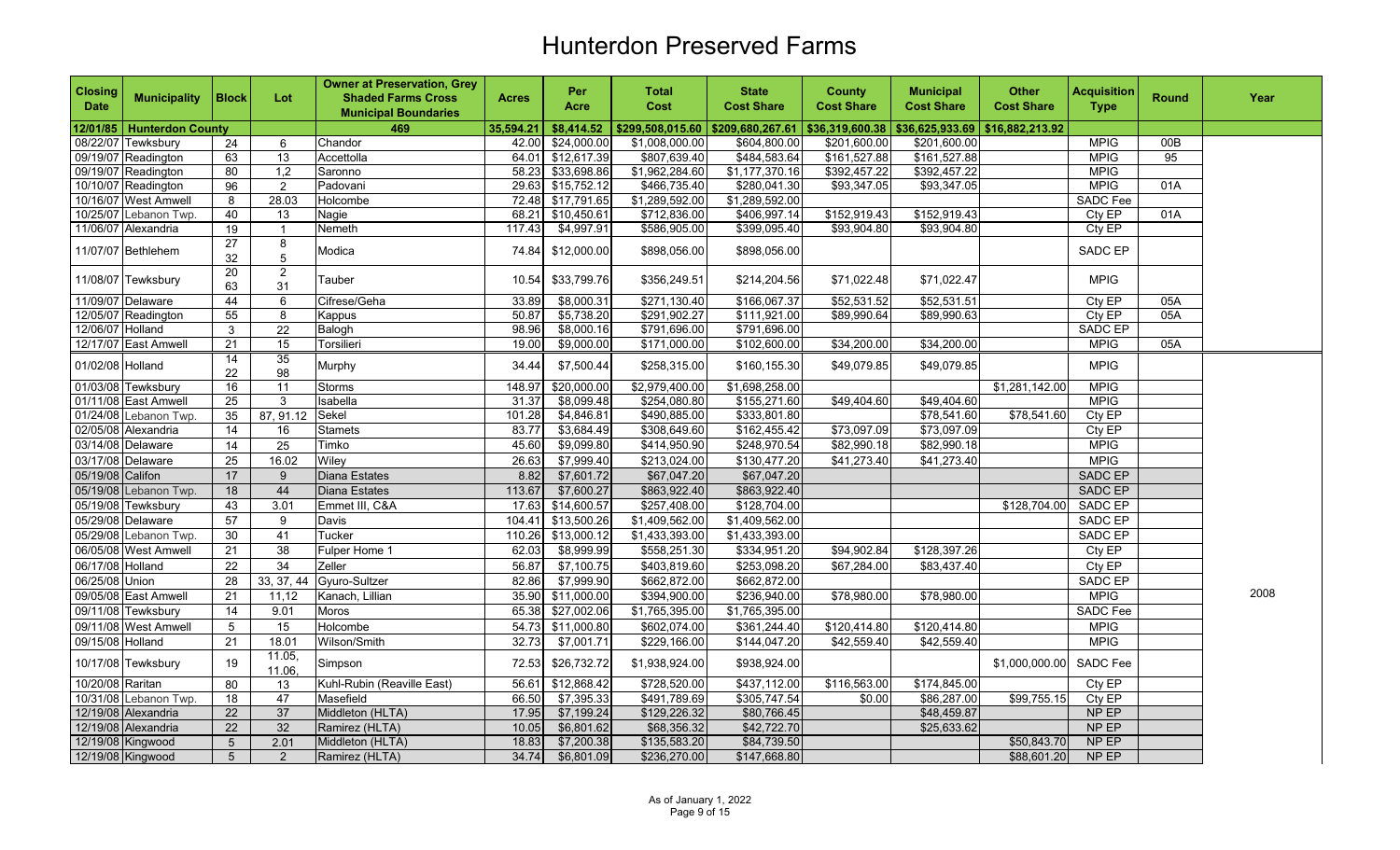| <b>Closing</b><br><b>Date</b> | <b>Municipality</b>       | <b>Block</b>          | Lot                     | <b>Owner at Preservation, Grey</b><br><b>Shaded Farms Cross</b><br><b>Municipal Boundaries</b> | <b>Acres</b> | Per<br><b>Acre</b> | <b>Total</b><br>Cost                | <b>State</b><br><b>Cost Share</b> | <b>County</b><br><b>Cost Share</b> | <b>Municipal</b><br><b>Cost Share</b> | <b>Other</b><br><b>Cost Share</b> | <b>Acquisition</b><br><b>Type</b> | <b>Round</b> | Year |
|-------------------------------|---------------------------|-----------------------|-------------------------|------------------------------------------------------------------------------------------------|--------------|--------------------|-------------------------------------|-----------------------------------|------------------------------------|---------------------------------------|-----------------------------------|-----------------------------------|--------------|------|
|                               | 12/01/85 Hunterdon County |                       |                         | 469                                                                                            | 35,594.21    | \$8,414.52         | $$299,508,015.60$ $$209,680,267.61$ |                                   |                                    | \$36,319,600.38   \$36,625,933.69     | \$16,882,213.92                   |                                   |              |      |
| 12/22/08 Franklin             |                           | 39<br>41              | 11<br>18                | Verity                                                                                         | 51.37        | \$10,800.63        | \$554,828.40                        | \$332,897.04                      | \$110,965.68                       | \$110,965.68                          |                                   | Cty EP                            |              |      |
|                               | 12/22/08 Kingwood         | 26                    | 25                      | Newcomb                                                                                        | 44.62        | \$7,900.18         | \$352,505.90                        | \$216,411.85                      | \$60,997.00                        | \$75,097.05                           |                                   | Cty EP                            |              |      |
|                               | 12/22/08 Kingwood         | $\boldsymbol{\Delta}$ | $\overline{2}$          | Verity                                                                                         | 40.73        | \$10,800.00        | \$439,894.80                        | \$263,936.88                      | \$87,978.96                        | \$87,978.96                           |                                   | Cty EP                            |              |      |
| 12/30/08 Holland              |                           | 25                    | 28.01                   | Cain (HLTA)                                                                                    | 50.99        | \$8,494.33         | \$433,117.50                        | \$229,297.50                      |                                    |                                       | \$203,820.00                      | <b>NPG</b>                        |              |      |
|                               | 01/13/09 Alexandria       | 10 <sup>1</sup>       | 52                      | Rochelle                                                                                       | 53.14        | \$5,985.55         | \$318,072.00                        | \$206,746.80                      | \$55,662.60                        | \$55,662.60                           |                                   | <b>MPIG</b>                       |              |      |
|                               | 03/27/09 Delaware         | 32                    | 32                      | Danese (NJCF)                                                                                  | 62.27        | \$20,999.66        | \$1,307,649.00                      | \$630,473.63                      | \$251,099.97                       | \$156,250.00                          | \$269,825.40                      | <b>NPG</b>                        |              |      |
| 03/27/09 Raritan              |                           | 84                    | 29                      | Elbert                                                                                         |              | 87.23 \$13,699.37  | \$1,194,996.20                      | \$716,997.72                      | \$191,199.00                       | \$286,799.48                          |                                   | Cty EP                            |              |      |
|                               | 03/27/09 Tewksbury        | 15<br>26              | $\overline{7}$<br>10    | Callahan, D.                                                                                   | 59.21        | \$12,968.50        | \$767,865.12                        | \$767,865.12                      |                                    |                                       |                                   | SADC EP                           |              |      |
|                               | 05/15/09 Delaware         | 17                    | 36                      | Glashoff                                                                                       |              | 25.04 \$10,000.40  | \$250,410.00                        | \$150,246.00                      | \$50,082.00                        | \$50,082.00                           |                                   | <b>MPIG</b>                       |              |      |
|                               | 05/29/09 Tewksbury        | 5                     | 12                      | Young                                                                                          |              | 67.10 \$10,693.31  | \$717,500.00                        | \$427,779.72                      | \$144,860.14                       | \$144,860.14                          |                                   | <b>MPIG</b>                       |              |      |
|                               | 06/10/09 West Amwell      | 14                    | 33.02                   | Gulick Home Farm 1                                                                             |              | 49.90 \$11,000.44  | \$548,922.00                        | \$329,354.00                      | \$109,784.00                       | \$109,784.00                          |                                   | <b>MPIG</b>                       |              |      |
|                               | 06/23/09 Kingwood         | 14                    | 21.03                   | Augustine                                                                                      |              | 61.51 \$10,101.31  | \$621,331.80                        | \$372,799.08                      | \$124,266.36                       | \$124,266.36                          |                                   | <b>MPIG</b>                       |              |      |
|                               | 06/23/09 West Amwell      | 31                    | 12                      | Comly, W.J. &E (I)                                                                             | 70.56        | \$13,000.37        | \$917,306.00                        | \$917,306.00                      |                                    |                                       |                                   | <b>SADC EP</b>                    |              |      |
|                               | 06/23/09 West Amwell      | 31                    | 12.01                   | Comly, W.J. &E (II)                                                                            |              | 65.52 \$10,000.61  | \$655,240.00                        | \$655,240.00                      |                                    |                                       |                                   | SADC EP                           |              |      |
|                               | 06/24/09 West Amwell      | 17                    |                         | Janyszeski                                                                                     | 35.03        | \$9,235.05         | \$323,503.96                        | \$194, 102.37                     | \$54,996.00                        | \$74,405.59                           |                                   | Cty EP                            |              |      |
|                               | 06/26/09 Delaware         | 11                    | 6.01, 19                | Jungblut/Kasper (NJCF)                                                                         |              | 60.65 \$22,402.95  | \$1,358,739.20                      | \$224,434.60                      |                                    |                                       | \$1,134,304.60                    | NP EP                             |              |      |
|                               | 06/29/09 Readington       | 56                    | 5                       | James                                                                                          | 18.86        | \$24,353.87        | \$459,314.04                        | \$233,146.68                      | \$113,083.68                       | \$113,083.68                          |                                   | <b>MPIG</b>                       |              |      |
| 07/13/09 Holland              |                           | 16                    | 4                       | Lane                                                                                           | 88.30        | \$4,300.00         | \$379,690.00                        | \$263,134.00                      | \$58,278.00                        | \$58,278.00                           |                                   | Cty EP                            |              | 2009 |
|                               | 07/28/09 Delaware         | 39                    | $\overline{\mathbf{1}}$ | Steinhardt/Skeuse                                                                              |              | 43.44 \$19,995.40  | \$868,520.00                        | \$521,112.00                      | \$173,704.00                       | \$173,704.00                          |                                   | <b>MPIG</b>                       |              |      |
|                               | 07/28/09 Readington       | 64                    | 29                      | Chesla                                                                                         |              | 41.28 \$18,501.34  | \$763,735.50                        | \$458,241.30                      | \$122,197.68                       | \$183,296.52                          |                                   | Cty EP                            |              |      |
|                               | 08/26/09 Alexandria       | 10                    | 76                      | Dowling                                                                                        | 49.43        | \$7,074.43         | \$349,688.97                        | \$219,327.88                      | \$65,180.54                        | \$65,180.55                           |                                   | Cty EP                            |              |      |
|                               | 09/01/09 West Amwell      | $\overline{19}$       | 5                       | Fulper Stoy 1                                                                                  | 86.82        | \$6,879.84         | \$597,307.84                        | \$376,790.12                      | \$104,286.00                       | \$116,231.72                          |                                   | CtyEP                             |              |      |
|                               | 09/01/09 West Amwell      | 13                    | $\overline{34}$         | Gulick Home Farm 2                                                                             | 35.26        | \$14,000.40        | \$493,654.00                        | \$296,175.60                      | \$98,739.20                        | \$98,739.20                           |                                   | <b>MPIG</b>                       |              |      |
|                               | 09/10/09 Tewksbury        | 31                    | 12.01                   | Langone, V. & T.                                                                               |              | 44.81 \$18,526.95  | \$830,229.50                        | \$830,229.50                      |                                    |                                       |                                   | SADC EP                           |              |      |
|                               | 10/14/09 East Amwell      | 27                    | 46, 46.05               | Hazel, Harrison                                                                                |              | 28.99 \$12,998.65  | \$376,831.00                        | \$226,099.00                      | \$75,366.00                        | \$75,366.00                           |                                   | <b>MPIG</b>                       |              |      |
|                               | 10/14/09 Kingwood         | 12                    | 19                      | Crouse                                                                                         | 53.38        | \$6,175.35         | \$329,640.02                        | \$212,864.71                      | \$58,387.66                        | \$58,387.65                           |                                   | Cty EP                            |              |      |
|                               | 11/04/09 East Amwell      | 17                    | 16.03                   | Fisher (DW Vineyards)                                                                          | 25.43        | \$14,024.18        | \$356,635.00                        | $$2\overline{13,637.20}$          | \$71,498.90                        | \$71,498.90                           |                                   | <b>MPIG</b>                       |              |      |
|                               | 11/10/09 Tewksbury        | 13                    | 21                      | Gimbel, I.                                                                                     | 75.61        | \$33,954.59        | \$2,567,442.00                      | \$2,567,442.00                    |                                    |                                       |                                   | <b>SADC EP</b>                    |              |      |
|                               | 12/18/09 Delaware         | 17                    | 45.01                   | Micek                                                                                          |              | 51.54 \$10,000.78  | \$515,440.00                        | \$309,264.00                      | \$103,088.00                       | \$103,088.00                          |                                   | <b>MPIG</b>                       |              |      |
|                               | 12/22/09 Tewksbury        | 50                    | $\overline{\mathbf{1}}$ | Brady 1                                                                                        |              | 18.51 \$14,429.50  | \$267,090.00                        | \$160,254.00                      |                                    | \$106,836.00                          |                                   | <b>MPIG</b>                       |              |      |
|                               | 12/22/09 Tewksbury        | 50                    | 1.01                    | Brady 1.01                                                                                     |              | 27.50 \$12,478.07  | \$343,147.00                        | \$205,888.80                      |                                    | \$137,258.20                          |                                   | <b>MPIG</b>                       |              |      |
|                               | 12/29/09 Readington       | 65                    | 12.12.01                | Little                                                                                         |              | 31.89 \$17,596.12  | \$561,140.33                        | \$334,435.21                      | \$89,182.00                        | \$137,523.12                          |                                   | Cty EP                            |              |      |
|                               | 12/30/09 East Amwell      | 21                    |                         | 16, 16.01 Staump/Hay                                                                           |              | 55.98 \$17,202.91  | \$963,019.10                        | \$577,811.46                      | \$192,603.82                       | \$192,603.82                          |                                   | <b>MPIG</b>                       |              |      |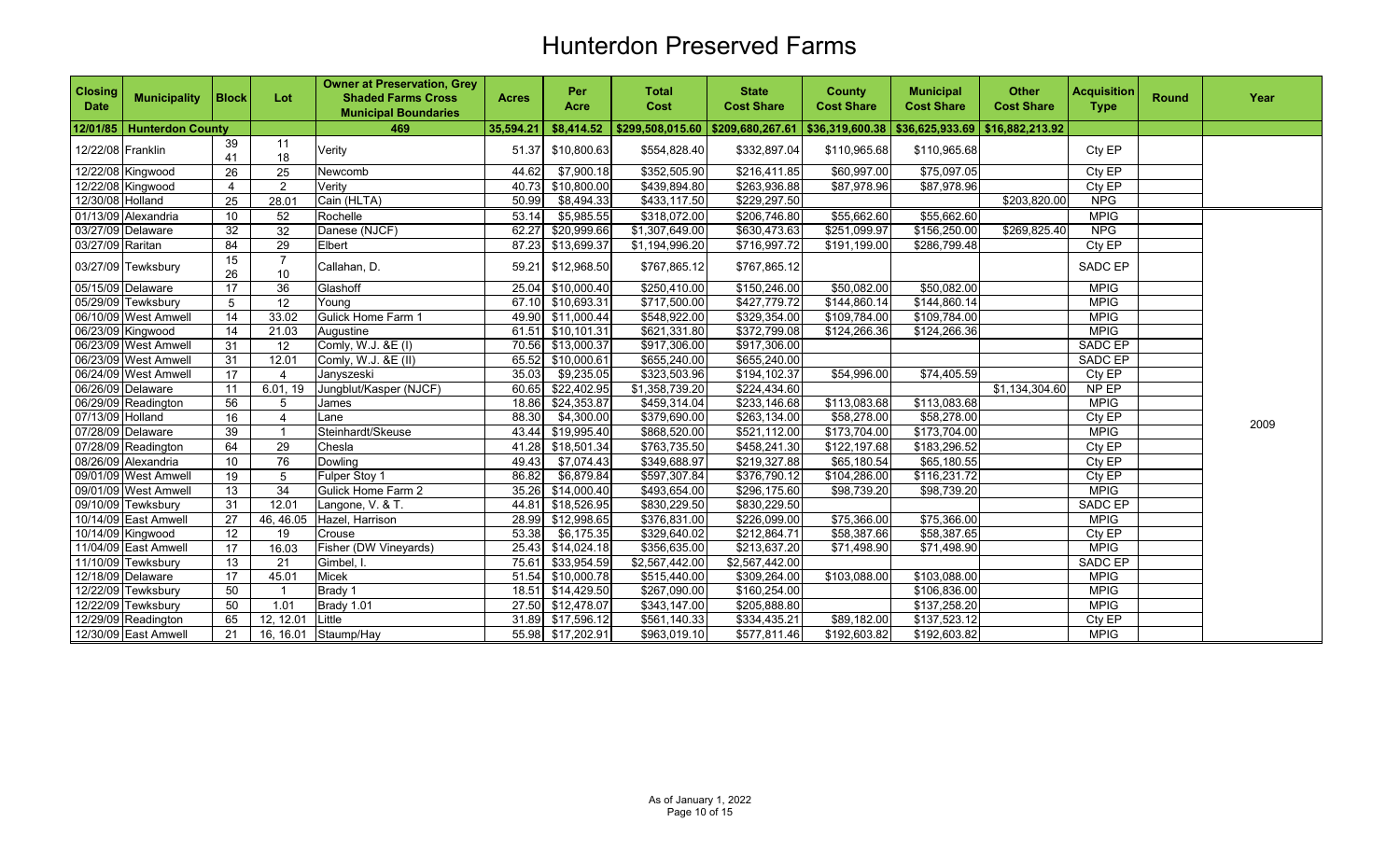| <b>Closing</b><br><b>Date</b> | <b>Municipality</b>         | <b>Block</b>      | Lot                              | <b>Owner at Preservation, Grey</b><br><b>Shaded Farms Cross</b><br><b>Municipal Boundaries</b> | <b>Acres</b> | Per<br>Acre       | <b>Total</b><br>Cost | <b>State</b><br><b>Cost Share</b> | <b>County</b><br><b>Cost Share</b> | <b>Municipal</b><br><b>Cost Share</b> | <b>Other</b><br><b>Cost Share</b> | <b>Acquisition</b><br><b>Type</b> | <b>Round</b> | Year |
|-------------------------------|-----------------------------|-------------------|----------------------------------|------------------------------------------------------------------------------------------------|--------------|-------------------|----------------------|-----------------------------------|------------------------------------|---------------------------------------|-----------------------------------|-----------------------------------|--------------|------|
|                               | 12/01/85   Hunterdon County |                   |                                  | 469                                                                                            | 35,594.21    | \$8,414.52        |                      | \$299,508,015.60 \$209,680,267.61 | \$36,319,600.38   \$36,625,933.69  |                                       | \$16,882,213.92                   |                                   |              |      |
|                               | 03/16/10 West Amwell        | 8                 | 20, 36                           | Toll Farm (HLTA)                                                                               | 126.20       | \$8,654.00        | \$1,092,100.09       | \$637,917.69                      |                                    |                                       | \$454,182.40                      | NPG                               |              |      |
|                               | 03/26/10 Delaware           | $\overline{27}$   | 9                                | Darling, Estate of F & J                                                                       | 16.03        | \$11,000.00       | \$176,297.00         | \$176,297.00                      |                                    |                                       |                                   | SADC EP                           |              |      |
| 03/29/10 Holland              |                             | 25                | 60                               | Stamets (HLTA)                                                                                 | 181.49       | \$7,750.38        | \$1,406,617.25       | \$100,000.00                      | \$503,308.65                       | \$503,308.60                          | \$300,000.00                      | <b>NPG</b>                        |              |      |
|                               | 04/15/10 Kingwood           | 14                | 23                               | Felix, A., P. & M.                                                                             | 169.97       | \$9,000.00        | \$1,529,730.00       | \$530,306.40                      | \$176,768.80                       | \$176,768.80                          | \$645,886.00                      | <b>MPIG</b>                       |              |      |
|                               | 04/22/10 Tewksbury          | 27                | 151                              | Melick                                                                                         | 43.90        | \$20,001.82       | \$878,080.00         | \$526,848.00                      | \$175,616.00                       | \$175,616.00                          |                                   | <b>MPIG</b>                       |              |      |
|                               | 04/27/10 Tewksbury          | 16                | 23, 23.01<br>23.02               | <b>Tewksbury Associates</b>                                                                    | 55.93        | \$16,429.09       | \$918,879.00         | \$551,326.80                      | \$183,776.10                       | \$183,776.10                          |                                   | <b>MPIG</b>                       |              |      |
|                               | 05/28/10 Clinton Twp.       | 29                | 4.01                             | LeCompte                                                                                       | 38.93        | \$14,999.61       | \$583,935.00         | \$350,361.00                      | \$93,430.00                        | \$140,144.00                          |                                   | Cty EP                            |              |      |
|                               | 06/10/10 Alexandria         | 12 <sup>°</sup>   | 6                                | Reid                                                                                           | 116.18       | \$7,500.06        | \$871,357.50         | \$871,357.50                      |                                    |                                       |                                   | SADC EP                           |              | 2010 |
|                               | 06/30/10 Kingwood           | $12 \overline{ }$ | 31                               | Palapoli (NJCF)                                                                                | 46.93        | \$20,767.00       | \$974,595.31         | \$487,297.66                      |                                    |                                       | \$487,297.65                      | NP EP                             |              |      |
|                               | 07/30/10 Delaware           | 58                | 9                                | Christopher                                                                                    | 56.18        | \$10,501.50       | \$589,974.00         | \$353,984.00                      | \$117,995.00                       | \$117.995.00                          |                                   | <b>MPIG</b>                       |              |      |
|                               | 08/25/10 Tewksbury          | 3<br>$\Delta$     | 4.01, 4.02<br>4.02-4.16          | Serenity Hills (Crimi)                                                                         | 300.33       | \$20,929.20       | \$6,285,730.00       | \$3,771,438.00                    | \$466,863.00                       |                                       | \$2,047,429.00                    | <b>MPIG</b>                       |              |      |
|                               | 09/17/10 Alexandria         | 11                | 13                               | Landmarks LLC                                                                                  | 35.17        | \$8,900.00        | \$312,968.50         | \$187,758.25                      | \$62,605.13                        | \$62,605.12                           |                                   | Cty EP                            |              |      |
|                               | 09/22/10 Readington         | 75                | 33                               | Saga/Ghattas                                                                                   | 114.60       | \$22,888.21       | \$2,622,989.00       | \$1,240,389.87                    | \$691,299.56                       | \$691,299.57                          |                                   | <b>MPIG</b>                       |              |      |
| 12/28/10 Raritan              |                             | 81<br>82          | $\overline{2}$<br>$\overline{4}$ | Hockenbury                                                                                     | 17.86        | \$18,367.02       | \$328,035.00         | \$196,821.00                      | \$65,607.00                        | \$65,607.00                           |                                   | <b>MPIG</b>                       |              |      |
|                               | 06/03/11 East Amwell        | 17                | $\overline{34}$                  | Zuegner                                                                                        | 78.83        | \$13,000.33       | \$1,024,816.00       | \$614,889.60                      | \$204,963.20                       | \$204,963.20                          |                                   | <b>MPIG</b>                       |              |      |
|                               | 06/24/11 East Amwell        | 31                | 4, 10                            | Harrison Living Trust                                                                          | 96.31        | \$6,981.54        | \$672,392.00         | \$422,646.40                      | \$124,872.80                       | \$124,872.80                          |                                   | Cty EP                            |              |      |
|                               | 06/24/11 West Amwell        | 14                | 33.05                            | Gulick Home Farm 3                                                                             | 16.77        | \$7,598.19        | \$127,421.60         | $\overline{$78,800.20}$           | \$24,310.70                        | \$24,310.70                           |                                   | Cty EP                            |              |      |
|                               | 06/27/11 Delaware           | 38                | 8                                | Emmons                                                                                         |              | 41.35 \$11,999.71 | \$496,188.00         | \$297,712.80                      | \$99,237.60                        | \$99,237.60                           |                                   | Cty EP                            |              |      |
|                               | 06/27/11 East Amwell        | 3                 | 3.04                             | Rynearson (North)                                                                              | 43.25        | \$11,616.14       | \$502,398.00         | \$296,286.00                      | \$98,762.00                        | \$107,350.00                          |                                   | <b>MPIG</b>                       |              |      |
|                               | 06/27/11 East Amwell        | $\mathbf{3}$      | 3                                | Rynearson (South)                                                                              | 36.48        | \$10,498.85       | \$382,998.00         | \$225,421.68                      | \$75,140.00                        | \$82,436.32                           |                                   | <b>MPIG</b>                       |              |      |
|                               | 06/28/11 Alexandria         | 23                | $\overline{1}$                   | Runge (1)                                                                                      | 33.53        | \$9,799.40        | \$328,574.00         | \$197,144.64                      | \$65,714.68                        | \$65,714.68                           |                                   | Cty EP                            |              |      |
|                               | 06/30/11 Bethlehem          | 44<br>45          | $\overline{2}$<br>$\mathbf{3}$   | <b>Bartnett</b>                                                                                | 126.08       | \$10,199.39       | \$1,285,938.48       | \$1,285,938.48                    |                                    |                                       |                                   | SADC EP                           |              | 2011 |
|                               | 06/30/11 Delaware           | $\overline{22}$   | $\overline{21}$                  | Gilde (NJCF)                                                                                   | 19.62        | \$23,998.61       | \$470,852.80         | \$235,426.40                      | \$65,501.40                        |                                       | \$169,925.00                      | NPG                               |              |      |
|                               | 06/30/11 Delaware           | $\overline{21}$   | $\overline{3}$                   | Smith                                                                                          | 64.07        | \$9,556.42        | \$612,280.00         | \$367,368.00                      | \$122,456.00                       | \$122,456.00                          |                                   | Cty EP                            |              |      |
|                               | 06/30/11 Readington         | 53                | 5.02                             | <b>Holland Brook</b>                                                                           |              | 23.32 \$17,506.00 | \$408,240.00         | \$244,944.00                      | \$81,648.00                        | \$81,648.00                           |                                   | <b>MPIG</b>                       |              |      |
| 06/30/11 Union                |                             | 30                | 8                                | Roerig                                                                                         | 59.53        | \$9,900.49        | \$589,376.00         | \$353,626.00                      | \$117,875.00                       | \$117,875.00                          |                                   | Cty EP                            |              |      |
|                               | 09/06/11 Alexandria         | 18                | 14                               | Rosenfield                                                                                     | 26.24        | \$9,012.38        | \$236,475.80         | \$141,885.48                      | \$47,295.16                        | \$47,295.16                           |                                   | <b>MPIG</b>                       |              |      |
|                               | 09/19/11 Kingwood           | 23                | 17, 17.03                        | Gordeuk (HLTA)                                                                                 | 25.27        | \$10,398.35       | \$262,766.40         | \$131,383.20                      |                                    |                                       | \$131,383.20                      | <b>NPG</b>                        |              |      |
|                               | 10/25/11 East Amwell        | 34                | 34                               | Holcombe                                                                                       | 90.74        | \$13,499.40       | \$1,224,936.00       | \$1,224,936.00                    |                                    |                                       |                                   | <b>SADC EP</b>                    |              |      |
|                               | 11/16/11 Alexandria         | 19                | 13                               | Runge (2)                                                                                      | 72.23        | \$7,982.28        | \$576,536.00         | \$353,128.30                      | \$111,703.85                       | \$111,703.85                          |                                   | Cty EP                            | 2009 CPIG    |      |
| 12/07/11 Holland              |                             | 15                | $\overline{7}$                   | <b>Boss Estate</b>                                                                             | 130.97       | \$7,000.05        | \$916,797.00         | \$576,272.40                      | \$170,262.30                       | \$170,262.30                          |                                   | <b>MPIG</b>                       |              |      |
|                               | 05/31/12 Tewksbury          | 51                | 80.07                            | <b>Hill and Dale</b>                                                                           | 40.58        | \$26,000.64       | \$1,055,106.00       | \$1,055,106.00                    |                                    |                                       |                                   | SADC EP                           |              |      |
|                               | 06/18/12 Lebanon Twp.       | 57                | 27, 28                           | Tullo, D&S                                                                                     | 118.65       | \$6,498.08        | \$770,997.50         | \$770,997.50                      |                                    |                                       |                                   | SADC EP                           |              |      |
|                               | 06/21/12 East Amwell        | 11                | 3                                | Southwark Farms                                                                                | 61.38        | \$11,699.24       | \$718,099.20         | \$718,099.20                      |                                    |                                       |                                   | SADC EP                           |              |      |
|                               | 07/05/12 East Amwell        | 27                | 33                               | Beaver Creek Equestrian (HLT)                                                                  | 54.11        | \$5,544.26        | \$300,000.00         |                                   |                                    |                                       | \$300,000.00                      | NP EP                             |              |      |
|                               | 08/06/12 Alexandria         | 15                | 13                               | Frick/Levick                                                                                   | 41.37        | \$7,400.00        | \$306,138.00         | \$190,302.00                      | \$57,918.00                        | \$57,918.00                           |                                   | Cty EP                            | 2009 CPIG    | 2012 |
|                               | 09/20/12 Alexandria         | 14                | 15                               | Nemeth, Frank                                                                                  | 92.05        | \$10,715.93       | \$986,401.50         | \$478,649.60                      | \$253,875.95                       | \$253,875.95                          |                                   | Cty EP                            | 2009 CPIG    |      |
|                               | 12/28/12 Delaware           | 21                | 2.02, 2.03,<br>2.04, 2.05        | Fisher (NJCF)                                                                                  | 25.57        | \$19,750.01       | \$505,007.78         | \$253,379.36                      |                                    |                                       | \$251,628.42                      | NP EP                             |              |      |
|                               | 12/31/12 Tewksbury          | 38                | 1.05                             | <b>Hill and Dale</b>                                                                           |              | 43.80 \$14,989.38 | \$656,520.00         | \$393,912.00                      | \$65,652.00                        |                                       | \$196,956.00                      | Cty EP                            | 2009 CPIG    |      |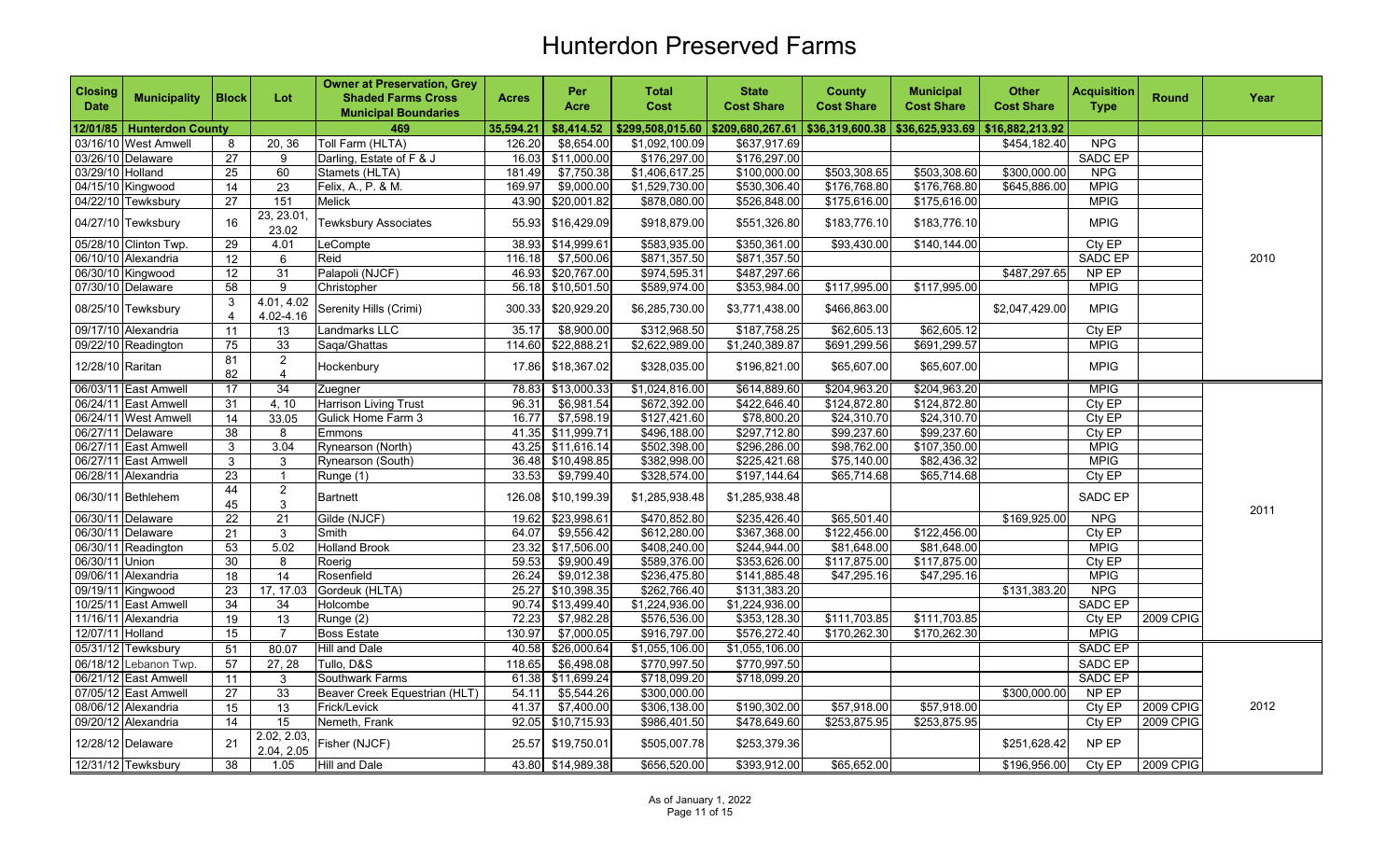| <b>Closing</b><br><b>Date</b> | <b>Municipality</b>         | <b>Block</b>    | Lot                                               | <b>Owner at Preservation, Grey</b><br><b>Shaded Farms Cross</b><br><b>Municipal Boundaries</b> | <b>Acres</b> | Per<br><b>Acre</b> | <b>Total</b><br>Cost              | <b>State</b><br><b>Cost Share</b> | <b>County</b><br><b>Cost Share</b> | <b>Municipal</b><br><b>Cost Share</b> | <b>Other</b><br><b>Cost Share</b> | <b>Acquisition</b><br><b>Type</b> | <b>Round</b>     | Year |
|-------------------------------|-----------------------------|-----------------|---------------------------------------------------|------------------------------------------------------------------------------------------------|--------------|--------------------|-----------------------------------|-----------------------------------|------------------------------------|---------------------------------------|-----------------------------------|-----------------------------------|------------------|------|
|                               | 12/01/85   Hunterdon County |                 |                                                   | 469                                                                                            | 35,594.21    | \$8,414.52         | \$299,508,015.60 \$209,680,267.61 |                                   | \$36,319,600.38   \$36,625,933.69  |                                       | \$16,882,213.92                   |                                   |                  |      |
| 03/12/13 Holland              |                             | 6               | 48                                                | Gardner/Cullinane                                                                              | 49.84        | \$6,850.73         | \$341,440.31                      | \$215,580.92                      | \$62,929.70                        | \$62,929.69                           |                                   | Cty EP                            | <b>2009 CPIG</b> |      |
| 05/01/13 Holland              |                             |                 | 6.01                                              | Karmondi                                                                                       | 76.52        | \$6,000.00         | \$459,090.00                      | \$459,090.00                      |                                    |                                       |                                   | <b>SADC Fee</b>                   |                  |      |
|                               | 05/22/13 Kingwood           | $\overline{7}$  | 6                                                 | Makatura/Search                                                                                | 108.15       | \$9,999.91         | \$1,081,490.00                    | \$519,126.00                      |                                    | \$54,075.00                           | \$508,289.00                      | <b>MPIG</b>                       |                  |      |
| 06/19/13 Franklin             |                             | 29              | 50                                                | Dorsi                                                                                          | 40.54        | \$8,496.02         | \$344,394.50                      | \$202,585.00                      | \$70,904.75                        | \$70,904.75                           |                                   | <b>MPIG</b>                       |                  |      |
|                               | 06/27/13 Readington         | 94              | 17                                                | Toll (Elbert)                                                                                  | 26.76        | \$16,978.51        | \$454,345.00                      | \$232,768.50                      | \$110,788.25                       | \$110,788.25                          |                                   | <b>MPIG</b>                       |                  |      |
|                               | 08/15/13 Delaware           | 5<br>6<br>12    | 10, 11.03,<br>11.04<br>$12 \overline{ }$<br>33.01 | Conley, Richard (NJCF)                                                                         | 106.80       | \$9,921.22         | \$1,059,586.44                    | \$546,960.84                      |                                    |                                       | \$512,625.60                      | NP EP                             |                  | 2013 |
| 09/26/13 Holland              |                             | 15<br>16        | 6<br>16                                           | Cooper, G                                                                                      | 42.52        | \$7,101.34         | \$301,948.80                      | \$189,249.60                      | \$56,349.60                        | \$56,349.60                           |                                   | Cty EP                            | 2010 CPIG        |      |
|                               | 09/27/13 Alexandria         | $\overline{12}$ | 10                                                | Reid, N                                                                                        | 95.50        | \$9,500.20         | \$907,269.00                      | \$907,269.00                      |                                    |                                       |                                   | <b>SADC EP</b>                    |                  |      |
| 11/08/13 Franklin             |                             | 30              | 14                                                | Peterson High Plain                                                                            | 35.00        | \$6,201.42         | \$217,049.60                      | \$140,032.00                      | \$38,508.80                        | \$38,508.80                           |                                   | Cty EP                            |                  |      |
|                               | 12/09/13 Readington         | 39<br>40        | 49<br>$\mathbf{2}$                                | Peters                                                                                         | 60.51        | \$18,765.44        | \$1,135,497.00                    | \$371,450.60                      | \$123,816.86                       | \$123,816.86                          | \$516,412.68                      | <b>MPIG</b>                       |                  |      |
| 12/13/13 Franklin             |                             | 49              | 16                                                | Horoschak (HLTA)                                                                               | 121.24       | \$6,700.06         | \$812,314.70                      | \$403,126.33                      |                                    |                                       | \$409,188.37                      | <b>NPG</b>                        |                  |      |
|                               | 12/20/13 Alexandria         | $\overline{13}$ | 11, 23                                            | Yelencsics                                                                                     | 180.42       | \$6,400.00         | \$1,154,681.60                    | \$1,154,681.60                    |                                    |                                       |                                   | SADC EP                           |                  |      |
|                               | 03/12/14 Kingwood           | 33              | 24                                                | Mulligan (HLTA)                                                                                | 64.00        | \$6,660.53         | \$426,274.10                      | \$213,137.05                      |                                    |                                       | \$213,137.05                      | NP EP                             |                  |      |
|                               | 04/14/14 Delaware           | 39              | $\mathbf 3$                                       | Copeland                                                                                       | 74.40        | \$12,629.50        | \$939,634.90                      | \$457,893.71                      |                                    |                                       | \$481,741.19                      | <b>MPIG</b>                       |                  |      |
|                               | 04/15/14 Bethlehem          | 32              | $\overline{23}$                                   | Deutschlander                                                                                  | 37.79        | \$8,089.93         | \$305,718.30                      | \$305,718.30                      |                                    |                                       |                                   | SADC EP                           |                  |      |
| 05/02/14 Raritan              |                             | 82              | $\overline{2}$                                    | Snyder                                                                                         | 47.10        | \$15,802.35        | \$744,290.60                      | \$446,574.36                      | \$148,858.12                       | \$148,858.12                          |                                   | CtyEP                             | 2010 CPIG        |      |
|                               | 08/05/14 Delaware           | 27              | $\overline{20}$                                   | Lovenberg/Higgins                                                                              | 42.06        | \$8,647.68         | \$363,721.60                      | \$219,059.60                      | \$72,331.00                        | \$72,331.00                           |                                   | <b>MPIG</b>                       |                  | 2014 |
|                               | 08/28/14 East Amwell        | 21              | 16.03                                             | Hay                                                                                            |              | 22.62 \$14,545.67  | \$329,023.10                      | \$197,413.86                      | \$65,804.62                        | \$65,804.62                           |                                   | <b>MPIG</b>                       |                  |      |
|                               | 09/11/14 Delaware           | 51              | $\overline{1}$                                    | Cyktor                                                                                         |              | 21.45 \$15,596.36  | \$334,542.00                      | \$200,725.20                      | \$66,908.40                        | \$66,908.40                           |                                   | <b>MPIG</b>                       |                  |      |
| 09/17/14 Union                |                             | 12              | 1.01                                              | Linden Associates                                                                              |              | 11.33 \$14,997.35  | \$169,920.00                      | \$169,920.00                      |                                    |                                       |                                   | SADC EP                           |                  |      |
|                               | 12/11/14 Kingwood           | 14              | 20.03                                             | Wydner, Elizabeth                                                                              | 83.11        | \$6,994.69         | \$581,301.00                      | \$581,301.00                      |                                    |                                       |                                   | <b>SADC EP</b>                    |                  |      |
|                               | 12/12/14 East Amwell        | 11              | 37                                                | Scibilia                                                                                       | 40.10        | \$5,506.31         | \$220,803.00                      | \$144,258.31                      | \$38,272.35                        | \$38,272.34                           |                                   | <b>MPIG</b>                       |                  |      |
|                               | 01/15/15 Kingwood           | 5               | 4.03                                              | Gross                                                                                          | 57.51        | \$7,699.87         | \$442,819.30                      | \$218,534.20                      |                                    |                                       | \$224,285.10                      | CtyEP                             |                  |      |
|                               | 03/13/15 Alexandria         | 15              | 27                                                | <b>Associated Tree Movers</b>                                                                  | 47.69        | \$8,134.85         | \$387,951.00                      | \$236,555.00                      | \$75,698.00                        | \$75,698.00                           |                                   | Cty EP                            |                  |      |
|                               | 04/14/15 Alexandria         | 18              | 47                                                | Kappus, D&W                                                                                    | 17.99        | \$7,647.87         | \$137,585.25                      | \$84,979.13                       | \$26,303.06                        | \$26,303.06                           |                                   | <b>MPIG</b>                       |                  |      |
|                               | 04/17/15 Alexandria         | 11              | 12                                                | Hahola North                                                                                   | 42.31        | \$8,300.98         | \$351,214.50                      | \$213,690.75                      | \$68,761.88                        | \$68,761.87                           |                                   | <b>MPIG</b>                       |                  |      |
|                               | 04/17/15 Alexandria         | 16              | $\mathbf{3}$                                      | Hahola South                                                                                   | 14.29        | \$9,089.76         | \$129,874.50                      | \$77,924.70                       | \$25,974.90                        | \$25,974.90                           |                                   | <b>MPIG</b>                       |                  |      |
| 07/31/15 Union                |                             | 28              | 23                                                | Stothoff, David C. & Elizabeth                                                                 | 59.79        | \$8,200.00         | \$490,302.60                      | \$490,302.60                      |                                    |                                       |                                   | SADC EP                           |                  |      |
|                               | 08/17/15 Lebanon Twp.       | 18              | 28                                                | Hamorski, Mary Beth & Jeffrey<br>Salatiell                                                     | 64.49        | \$5,965.20         | \$384,690.00                      | \$384,690.00                      |                                    |                                       |                                   | SADC EP                           |                  | 2015 |
|                               | 09/23/15 Readington         | 94              | 19                                                | Toll                                                                                           | 81.98        | \$12,000.15        | \$983,772.00                      | \$590,263.20                      | \$196,754.40                       | \$196,754.40                          |                                   | Cty EP                            |                  |      |
| 10/01/15 Holland              |                             | 25              | $\overline{34}$                                   | <b>KJA</b>                                                                                     | 65.34        | \$9,000.00         | \$588,060.00                      | \$352,836.00                      | \$117,612.00                       | \$117,612.00                          |                                   | Cty EP                            |                  |      |
|                               | 10/08/15 Alexandria         | 15              | $\overline{\mathbf{1}}$                           | Jacobson                                                                                       | 29.45        | \$11,199.30        | \$329,797.00                      | \$197,878.20                      | \$65,959.40                        | \$65,959.40                           |                                   | <b>MPIG</b>                       |                  |      |
|                               | 10/16/15 West Amwell        | 5               | 24, 24.01                                         | Amwell Chase                                                                                   | 183.15       | \$8,700.09         | \$1,593,422.00                    | \$961,548.00                      | \$315,937.00                       | \$315,937.00                          |                                   | Cty EP                            | 2010             |      |
|                               | 10/22/15 Delaware           | 44              | 15                                                | Yard                                                                                           | 33.32        | \$9,848.77         | \$328,160.95                      | \$146,765.45                      |                                    |                                       | \$181,395.50                      | <b>MPIG</b>                       | 2012             |      |
|                               | 12/23/15 West Amwell        | 3               | 16                                                | Lambert                                                                                        |              | 52.64 \$11,300.21  | \$594,843.30                      | \$356,905.98                      | \$118,968.66                       | \$118,968.66                          |                                   | <b>MPIG</b>                       |                  |      |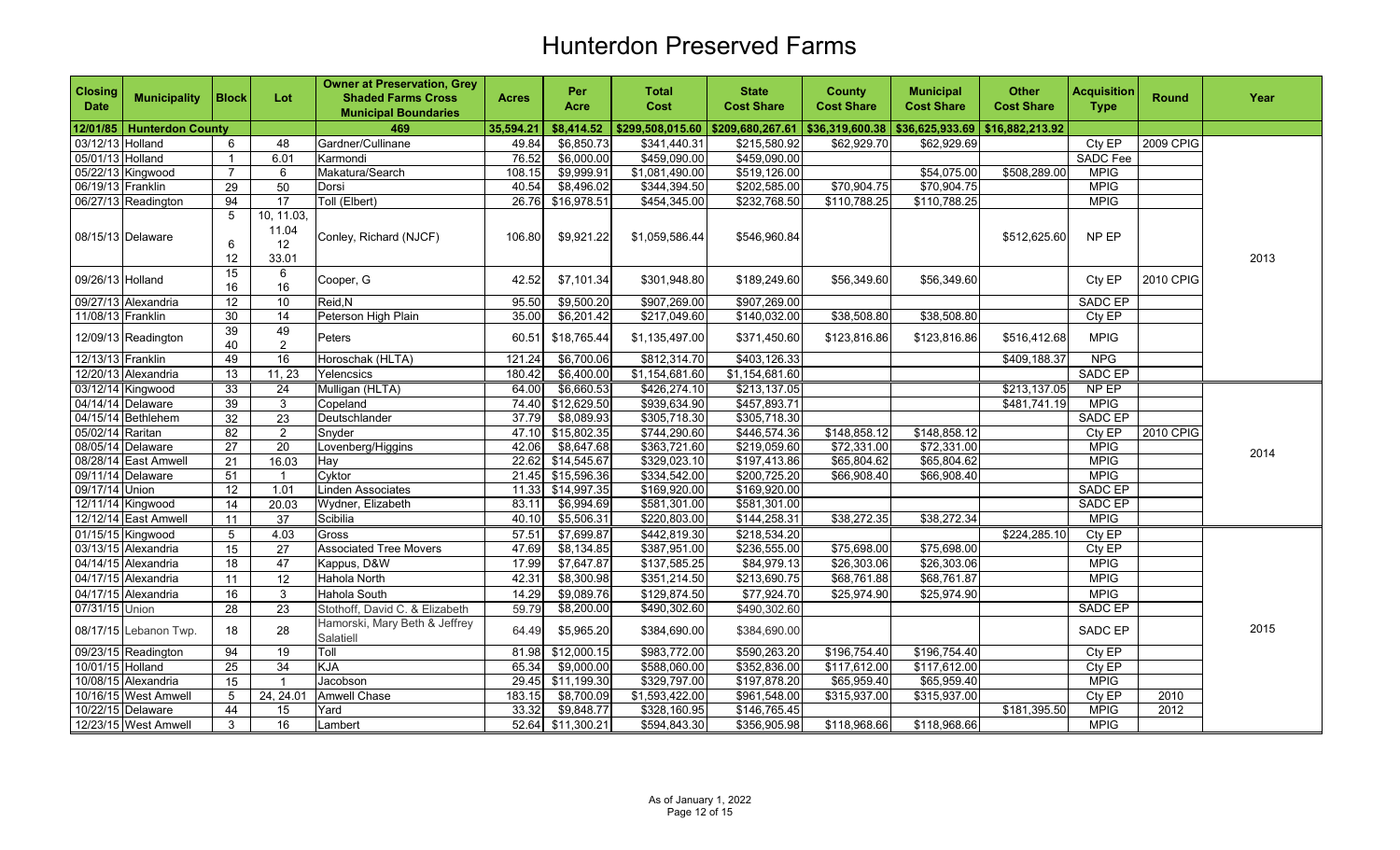| <b>Closing</b><br><b>Date</b> | <b>Municipality</b>     | <b>Block</b>    | Lot                  | <b>Owner at Preservation, Grey</b><br><b>Shaded Farms Cross</b><br><b>Municipal Boundaries</b> | <b>Acres</b> | Per<br>Acre | <b>Total</b><br><b>Cost</b>         | <b>State</b><br><b>Cost Share</b> | <b>County</b><br><b>Cost Share</b> | <b>Municipal</b><br><b>Cost Share</b> | <b>Other</b><br><b>Cost Share</b> | <b>Acquisition</b><br><b>Type</b> | <b>Round</b> | Year |
|-------------------------------|-------------------------|-----------------|----------------------|------------------------------------------------------------------------------------------------|--------------|-------------|-------------------------------------|-----------------------------------|------------------------------------|---------------------------------------|-----------------------------------|-----------------------------------|--------------|------|
| 12/01/85                      | <b>Hunterdon County</b> |                 |                      | 469                                                                                            | 35,594.21    | \$8,414.52  | $$299,508,015.60$ $$209,680,267.61$ |                                   | \$36,319,600.38                    | $$36,625,933.69$ $$16,882,213.92$     |                                   |                                   |              |      |
|                               | 01/12/16 Alexandria     | 15              | 27.01                | Papazian                                                                                       | 44.20        | \$9,269.49  | \$409,674.30                        | \$245,804.58                      | \$81,934.86                        | \$81,934.86                           |                                   | <b>MPIG</b>                       |              |      |
|                               | 03/22/16 Kingwood       | 6               | 18.23.01             | Kocsis, R & K                                                                                  | 140.49       | \$7,542.60  | \$1,059,622.40                      | \$1,059,622.40                    |                                    |                                       |                                   | <b>SADC EP</b>                    |              |      |
|                               | 05/13/16 Kingwood       | 6               | 12, 13.01            | DeSapio, Gaetano                                                                               | 65.70        | \$8,900.00  | \$584,703.30                        | \$584,703.30                      |                                    |                                       |                                   | SADC EP                           |              |      |
|                               | 05/13/16 Kingwood       | 23              | 11, 11.01            | Perrotti Farm LLC                                                                              | 130.98       | \$5,300.00  | \$694,188.70                        | \$694,188.70                      |                                    |                                       |                                   | <b>SADC EP</b>                    |              | 2016 |
|                               | 05/24/16 Tewksbury      | 38              | 1.04                 | <b>Hill and Dale</b>                                                                           | 90.36        | \$16,908.00 | \$1,527,807.00                      | \$916,684.20                      | \$206,703.00                       |                                       | \$404,419.80                      | CtyEP                             |              |      |
|                               | 10/04/16 Alexandria     | 22              | 26                   | Zander (1)                                                                                     | 26.32        | \$7,399.24  | \$194,748.00                        | \$121,060.00                      | \$36,844.00                        | \$36,844.00                           |                                   | Cty EP                            |              |      |
|                               | 10/04/16 Kingwood       | 5               | 3                    | Zander (2)                                                                                     | 24.40        | \$7,950.72  | \$193,997.49                        | \$118,960.73                      | \$37,518.38                        | \$37,518.38                           |                                   | Cty EP                            |              |      |
|                               | 02/07/17 Alexandria     | 20.01           | 9                    | Kluber                                                                                         | 50.66        | \$9,687.75  | \$490,790.90                        | \$294,474.54                      | \$98,158.18                        | \$98,158.18                           |                                   | <b>MPIG</b>                       |              |      |
|                               | 02/21/17 Readington     | 67              | 12                   | Cole, R. & J.                                                                                  | 20.63        | \$9,400.46  | \$193,931.40                        | \$86,043.65                       | \$53,943.88                        | \$53,943.87                           |                                   | <b>MPIG</b>                       |              |      |
|                               | 04/13/17 Delaware       | $\overline{25}$ | 8                    | lanniciello                                                                                    | 56.59        | \$10,199.10 | \$577,167.00                        | \$346,300.20                      | \$115,433.40                       | \$115,433.40                          |                                   | <b>MPIG</b>                       |              |      |
|                               | 05/02/17 West Amwell    | 11              | 1, 1.01              | Holcombe                                                                                       | 18.61        | \$5,476.76  | \$101,922.50                        | \$66,508.75                       | \$17,706.88                        | \$17,706.87                           |                                   | <b>MPIG</b>                       |              |      |
|                               | 05/24/17 Alexandria     | 11              | 16                   | Alexandria Farm                                                                                | 79.23        | \$5,137.50  | \$407,044.15                        | \$274,826.88                      | \$66,108.64                        | \$66,108.63                           |                                   | <b>MPIG</b>                       |              |      |
|                               | 08/03/17 Alexandria     | 21              | 36                   | Case, Joseph (c/o John) #1 Wes                                                                 | 73.87        | \$6,000.00  | \$443,214.00                        | $\overline{$443,214.00}$          |                                    |                                       |                                   | <b>SADC EP</b>                    |              |      |
|                               | 08/03/17 Alexandria     | 21              | 36                   | Case, Joseph (c/o John) #2 East                                                                | 71.99        | \$5,600.00  | \$403,121.60                        | \$403,121.60                      |                                    |                                       |                                   | SADC EP                           |              | 2017 |
| 09/15/17 Holland              |                         | 9<br>14         | 20, 20.01<br>2,38    | <b>Brown</b>                                                                                   | 123.38       | \$5,399.96  | \$666,246.60                        | \$444,164.00                      | \$111,041.30                       | \$111,041.30                          |                                   | <b>MPIG</b>                       |              |      |
|                               | 09/15/17 Readington     | 14              | 1.01                 | Schley, John                                                                                   | 19.42        | \$16,300.00 | \$316,480.80                        | \$189,888.48                      | \$56,079.00                        | \$70,513.32                           |                                   | Cty EP                            |              |      |
|                               | 12/18/17 Tewksbury      | 42              | 27                   | Skalski (NJCF)                                                                                 | 48.00        | \$15,118.99 | \$725,711.64                        | \$335,685.00                      |                                    |                                       | \$390.026.64                      | NP EP                             |              |      |
|                               | 12/28/17 Alexandria     | 22              | 21                   | <b>Tranquility Farms LP/Mase LP</b>                                                            | 45.32        | \$5,500.00  | \$249,265.50                        | \$249,265.50                      |                                    |                                       |                                   | <b>SADC EP</b>                    |              |      |
|                               | 12/28/17 Kingwood       | 5               | 1.01                 | <b>Tranquility Farms LP/Mase LP</b>                                                            | 93.61        | \$5,500.29  | \$514,882.50                        | \$514,882.50                      |                                    |                                       |                                   | SADC EP                           |              |      |
|                               | 01/26/18 Alexandria     | 11              | 14                   | Grefe (1)                                                                                      | 18.23        | \$9,900.00  | \$180,496.80                        | \$108,298.08                      | \$36,099.36                        | \$36,099.36                           |                                   | <b>MPIG</b>                       | 2015H        |      |
|                               | 01/26/18 Alexandria     | 11              | 14.01                | Grefe (2)                                                                                      | 25.05        | \$9,500.00  | \$237,984.50                        | \$142,790.70                      | \$47,596.90                        | \$47,596.90                           |                                   | <b>MPIG</b>                       | 2015H        |      |
| 02/22/18 Franklin             |                         | $\overline{28}$ | 24                   | Foster                                                                                         | 48.51        | \$7,399.69  | \$358,959.20                        | \$223,136.80                      | \$67,911.20                        | \$67,911.20                           |                                   | <b>MPIG</b>                       | 2015H        |      |
|                               | 02/22/18 Lebanon Twp.   | 56              | 13                   | Tack                                                                                           | 30.16        | \$8,000.53  | \$241,296.00                        | \$241,296.00                      |                                    |                                       |                                   | SADC EP                           |              |      |
|                               | 03/06/18 Clinton Twp.   | 19              | 37, 38               | Herr, Ryman                                                                                    | 159.02       | \$6,129.15  | \$974,658.10                        | \$630,450.65                      |                                    | \$344,207.45                          |                                   | SADC EP                           |              |      |
|                               | 04/27/18 East Amwell    | 20              | 11, 16,<br>16.01, 30 | Van Doren                                                                                      | 140.79       | \$9,792.62  | \$1,378,683.60                      | \$1,378,683.60                    |                                    |                                       |                                   | SADC EP                           |              | 2018 |
|                               | 04/27/18 West Amwell    | 32              | 16.01                | Danberry                                                                                       | 137.31       | \$6,699.85  | \$919,983.70                        | \$919,983.70                      |                                    |                                       |                                   | SADC EP                           |              |      |
|                               | 06/14/18 Delaware       | 25              |                      | 18.02 & 23 Roving Wheel                                                                        | 45.06        | \$10,353.89 | \$466,546.50                        | \$279,927.90                      | \$93,309.30                        | \$93,309.30                           |                                   | Cty EP                            | 2016P        |      |
|                               | 06/28/18 Tewksbury      | 30              | 6.02                 | Livingston & Berry                                                                             | 44.80        | \$24,808.30 | \$1,111,412.00                      | \$666,847.20                      | \$222,282.40                       | \$222,282.40                          |                                   | Cty EP                            | 2016H        |      |
| 08/22/18 Franklin             |                         | 41              | 17                   | Dirt Capital Partners                                                                          | 84.98        | \$9,099.57  | \$773,281.60                        | \$463,968.96                      | \$154,656.32                       | \$154,656.32                          |                                   | <b>MPIG</b>                       | 2016P        |      |
|                               | 08/22/18 Kingwood       |                 | 3                    | <b>Dirt Capital Partners</b>                                                                   | 0.03         | \$9,100.00  | \$273.00                            | \$163.80                          | \$109.20                           | \$0.00                                |                                   | <b>MPIG</b>                       | 2016P        |      |
|                               | 10/11/18 West Amwell    | 13              | 1, 1.01<br>1.02      | Runkle. Bruce & Christina                                                                      | 98.06        | \$7,249.78  | \$710,913.25                        | \$406,936.55                      | \$184,347.00                       | \$119,629.70                          |                                   | <b>MPIG</b>                       | 2016H        |      |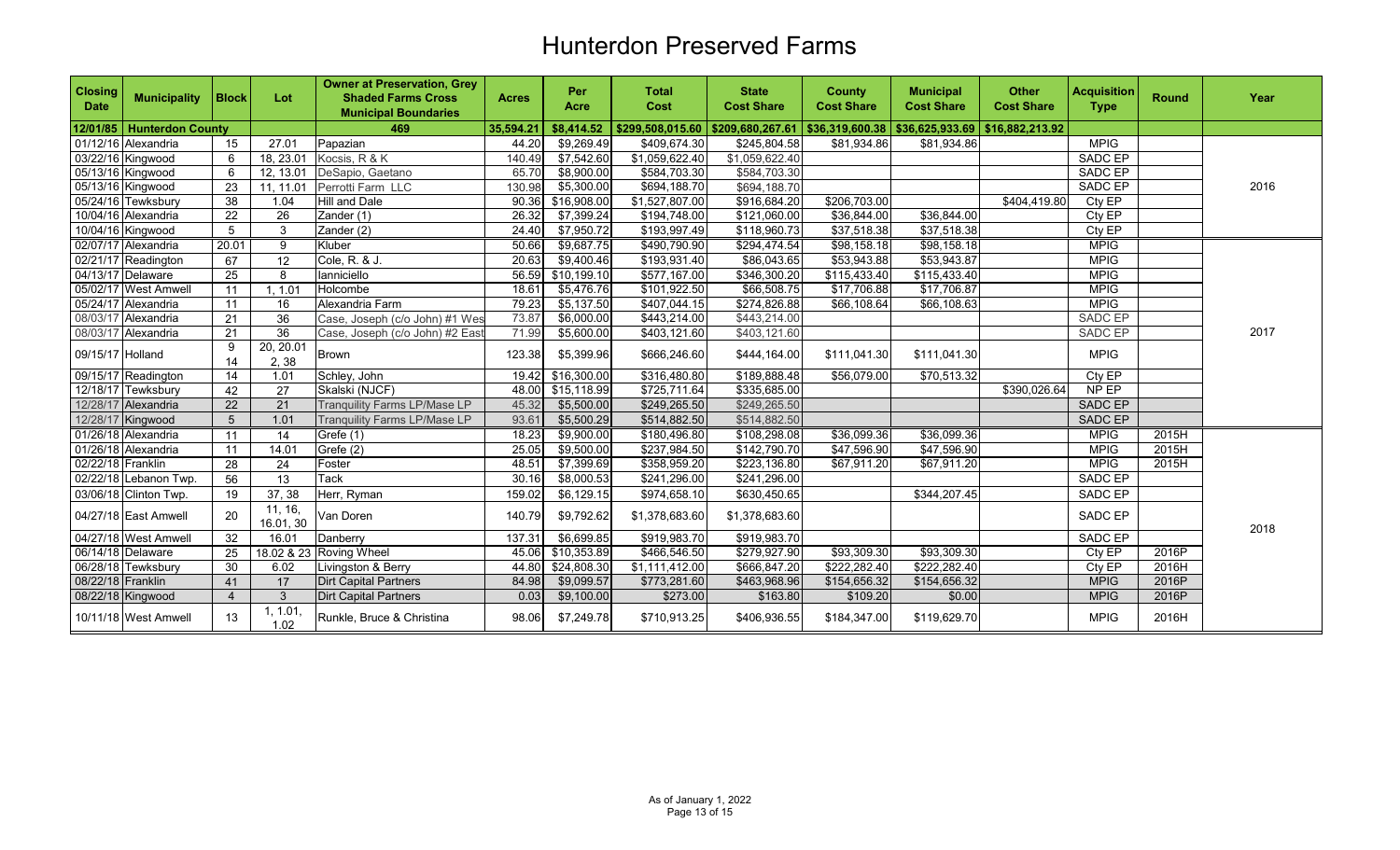| <b>Closing</b><br><b>Date</b> | <b>Municipality</b>     | <b>Block</b>    | Lot                   | <b>Owner at Preservation, Grey</b><br><b>Shaded Farms Cross</b><br><b>Municipal Boundaries</b> | <b>Acres</b> | Per<br>Acre            | <b>Total</b><br>Cost | <b>State</b><br><b>Cost Share</b>                                                      | <b>County</b><br><b>Cost Share</b> | <b>Municipal</b><br><b>Cost Share</b> | <b>Other</b><br><b>Cost Share</b> | <b>Acquisition</b><br><b>Type</b> | <b>Round</b> | Year |
|-------------------------------|-------------------------|-----------------|-----------------------|------------------------------------------------------------------------------------------------|--------------|------------------------|----------------------|----------------------------------------------------------------------------------------|------------------------------------|---------------------------------------|-----------------------------------|-----------------------------------|--------------|------|
| 12/01/85                      | <b>Hunterdon County</b> |                 |                       | 469                                                                                            | 35,594.21    | \$8,414.52             |                      | $$299,508,015.60$ $$209,680,267.61$ $$36,319,600.38$ $$36,625,933.69$ $$16,882,213.92$ |                                    |                                       |                                   |                                   |              |      |
|                               | 01/25/19 Lebanon Twp.   | 35<br>36        | 66<br>39              | McKee, Thomas and Heidi                                                                        | 62.33        | \$5,999.81             | \$373,968.00         | \$373,968.00                                                                           |                                    |                                       |                                   | SADC EP                           |              |      |
| 01/31/19 Franklin             |                         | 22<br>43        | $5\phantom{.0}$<br>22 | Michisk, Robert G                                                                              | 36.05        | \$7,898.90             | \$284,755.51         | \$174,818.25                                                                           | \$54,968.63                        | \$54,968.63                           |                                   | <b>CPIG</b>                       | 2017P        |      |
| 01/31/19 Raritan              |                         | 12              | 8                     | Michisk. Robert G                                                                              | 4.98         | \$7,898.42             | \$39,334.11          | \$24,148.15                                                                            | \$7,592.98                         | \$7,592.98                            |                                   | <b>CPIG</b>                       | 2017P        |      |
|                               | 02/19/19 Alexandria     | 5               |                       | Perrine, Ron & Kathy                                                                           | 83.18        | \$6,149.85             | \$511,544.70         | \$511,544.70                                                                           |                                    |                                       |                                   | SADC EP                           |              |      |
|                               | $02/19/19$ Delaware     | 29              |                       | <b>US Agrinova</b>                                                                             | 17.04        | \$6,999.18             | \$119,266.00         | \$119,266.00                                                                           |                                    |                                       |                                   | <b>SADC EP</b>                    |              |      |
|                               | 02/19/19 Kingwood       | 41              | $\mathbf{Q}$          | <b>US Agrinova</b>                                                                             | 88.60        | \$7,000.16             | \$620,214.00         | \$620,214.00                                                                           |                                    |                                       |                                   | SADC EP                           |              |      |
|                               | 03/26/19 Kingwood       | 6               | 26, 26.01             | Dalrymple, Brian & Richard                                                                     | 47.74        | \$6,497.00             | \$310,167.00         | \$128,752.50                                                                           |                                    |                                       | \$181,414.50                      | <b>MPIG</b>                       | 2015H        |      |
|                               | 04/03/19 West Amwell    | 19              | 3.01                  | Woodmeier Farms LLC                                                                            | 66.26        | \$5,399.92             | \$357,798.60         | \$357,798.60                                                                           |                                    |                                       |                                   | SADC EP                           |              | 2019 |
|                               | 06/05/19 Kingwood       | 12              | 33.01                 | Haring, Mary Lou and Lucas                                                                     | 58.94        | \$3,700.00             | \$218,066.90         | \$218,066.90                                                                           |                                    |                                       |                                   | SADC EP                           |              |      |
| 06/20/19 Raritan              |                         | 77              |                       | Case, Gladys F.                                                                                | 64.10        | \$17,000.00            | \$1,089,768.00       | \$1,089,768.00                                                                         |                                    |                                       |                                   | SADC EP                           |              |      |
|                               | 06/27/19 Alexandria     | 9<br>10         | 10<br>74              | Miller, Alice                                                                                  | 63.90        | \$7,700.00             | \$492,053.11         | \$303,539.25                                                                           | \$94,256.93                        | \$94,256.93                           |                                   | <b>MPIG</b>                       | 2017H        |      |
|                               | 08/29/19 Kingwood       | 30              | 6                     | Goeckeler, William & Susan                                                                     | 43.55        | \$4,600.00             | \$200,334.60         | \$100,167.30                                                                           |                                    |                                       | \$100,167.30                      | <b>MPIG</b>                       | 2016H        |      |
|                               | 10/09/19 Kingwood       | 32<br>33        | 5, 6<br>12            | Varela, Daniel                                                                                 | 87.80        | \$7,000.00             | \$614,565.00         | \$614,565.00                                                                           |                                    |                                       |                                   | SADC EP                           |              |      |
|                               | 10/23/19 Delaware       | 39              | 19                    | <b>Bellsflower</b>                                                                             | 89.07        | \$14,599.99            | \$1,300,392.28       | \$1,300,392.28                                                                         |                                    |                                       |                                   | SADC EP                           |              |      |
| 11/12/19 Franklin             |                         | 10              | 6                     | America's Grow a Row                                                                           | 35.33        | \$8,500.00             | \$300,279.51         | \$181,934.05                                                                           | \$59,172.73                        | \$59,172.73                           |                                   | <b>CPIG</b>                       | 2018P        |      |
|                               | 12/18/19 Kingwood       | 26              | 24                    | Ecker, Englebert Estate                                                                        | 59.21        | \$3,648.01             | \$215,991.25         | \$215,991.25                                                                           |                                    |                                       |                                   | SADC EP                           |              |      |
| 02/28/20 Franklin             |                         | 38              | 26                    | Feeley, Brian                                                                                  | 45.19        | \$7,499.67             | \$338,910.00         | \$338.910.00                                                                           |                                    |                                       |                                   | SADC EP                           |              |      |
| 03/05/20 Franklin             |                         | 23              | 8.01                  | Vartikar-McCullough, Jason & Sa                                                                | 69.50        | \$9,800.00             | \$681,109.80         | \$346,109.80                                                                           |                                    |                                       | \$335,000.00                      | <b>MPIG</b>                       | 2015H        |      |
|                               | 10/15/20 Alexandria     | 10 <sup>°</sup> | 63                    | Alexandria Airpark                                                                             | 67.35        | \$6,599.90             | \$444,503.40         | \$444,503.40                                                                           |                                    |                                       |                                   | <b>SADC EP</b>                    |              |      |
|                               | 11/02/20 Alexandria     | 15              | 10                    | Peacefield Farm B                                                                              | 71.89        | \$4,327.50             | \$311,099.65         | \$205,602.54                                                                           | \$44,571.18                        | \$60,925.93                           |                                   | <b>CPIG</b>                       | 2015P        |      |
|                               | 11/02/20 Alexandria     | 15              | 10.01                 | Peacefield Farm A                                                                              | 71.53        | \$5,687.50             | \$406,826.88         | \$261,084.50                                                                           | \$66,165.25                        | \$79,577.13                           |                                   | <b>CPIG</b>                       | 2015P        | 2020 |
|                               | 11/02/20 Alexandria     | 15              | 10.02                 | Peacefield Farm C                                                                              | 70.52        | $\overline{$8,762.50}$ | \$617,949.03         | \$363,188.30                                                                           | \$118,124.35                       | \$136,636.38                          |                                   | <b>CPIG</b>                       | 2015P        |      |
|                               | 11/02/20 Alexandria     | 15              | 10.03                 | Peacefield Farm D                                                                              | 76.84        | \$8,225.00             | \$631,976.10         | \$376,496.40                                                                           | \$119,095.80                       | \$136,383.90                          |                                   | CPIG                              | 2015P        |      |
|                               | 12/18/20 Delaware       | 45              |                       | Martin, Tim & Katherine                                                                        | 31.66        | \$6,300.00             | \$199,476.90         | \$128,235.15                                                                           | \$35,620.88                        | \$35,620.87                           |                                   | <b>CPIG</b>                       | 2017H        |      |
|                               | 12/18/20 East Amwell    |                 |                       | Martin, Tim & Katherine                                                                        | 2.12         | \$6,300.00             | \$13,362.31          | \$8,590.05                                                                             | \$2,386.13                         | \$2,386.13                            |                                   | <b>CPIG</b>                       | 2017H        |      |